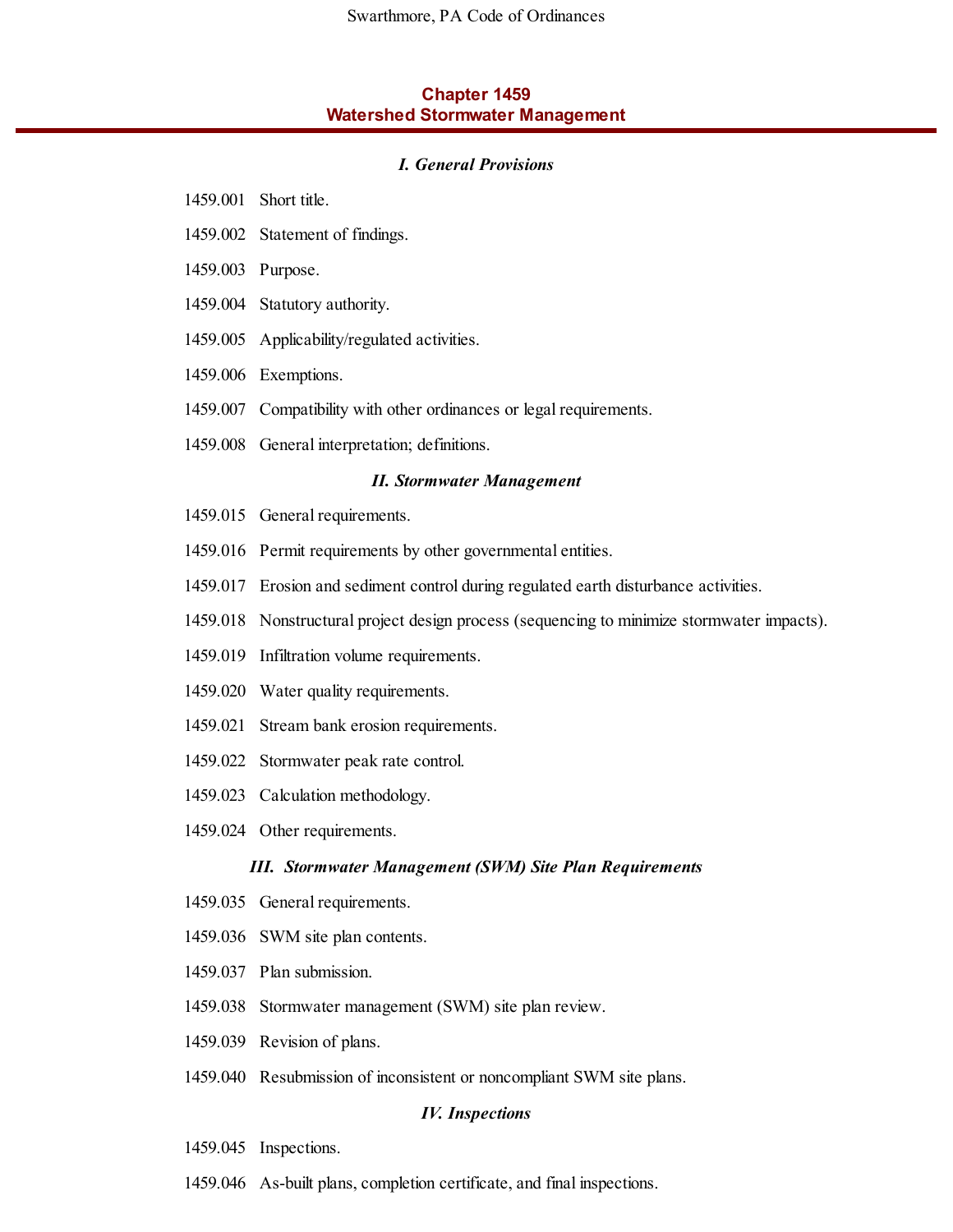#### *V. Fees and Expenses*

- 1459.055 Municipality SWM site plan review and inspection fee.
- 1459.056 Expenses covered by fees.

#### *VI. Maintenance Responsibilities*

- 1459.065 Performance guarantee.
- 1459.066 Responsibilities for operations and maintenance (O&M) of stormwater controls and BMPs.
- 1459.067 Municipal review of a stormwater control and BMP operations and maintenance plan.
- 1459.068 Adherence to an approved stormwater control and BMP operations and maintenance plan.
- 1459.069 Operations and maintenance agreement for privately owned stormwater controls and BMPs.
- 1459.070 Stormwater management easements.

1459.071 Recording of an approved stormwater control and BMP operations and maintenance plan and related agreements.

1459.072 Municipal Stormwater Control and BMP Operation and Maintenance Fund.

#### *VII. Prohibitions*

- 1459.085 Prohibited discharges.
- 1459.086 Prohibited connections.
- 1459.087 Roof drains and sump pumps.
- 1459.088 Alteration of BMPs.

#### *VIII. Enforcement and Penalties*

- 1459.095 Right-of-entry.
- 1459.096 Public nuisance.
- 1459.097 Enforcement generally.
- 1459.098 Suspension and revocation of permits and approvals.
- 1459.099 Notification.
- 1459.100 Enforcement.
- 1459.101 Appeals.
- 1459.999 Penalty.
- Appendix A: Watershed Stormwater Management District Map
- Appendix B: Stormwater Management Design Criteria

### **I. GENERAL PROVISIONS**

#### **1459.001 SHORT TITLE.**

This chapter shall be known as the Borough of Swarthmore Watershed Stormwater Management Ordinance.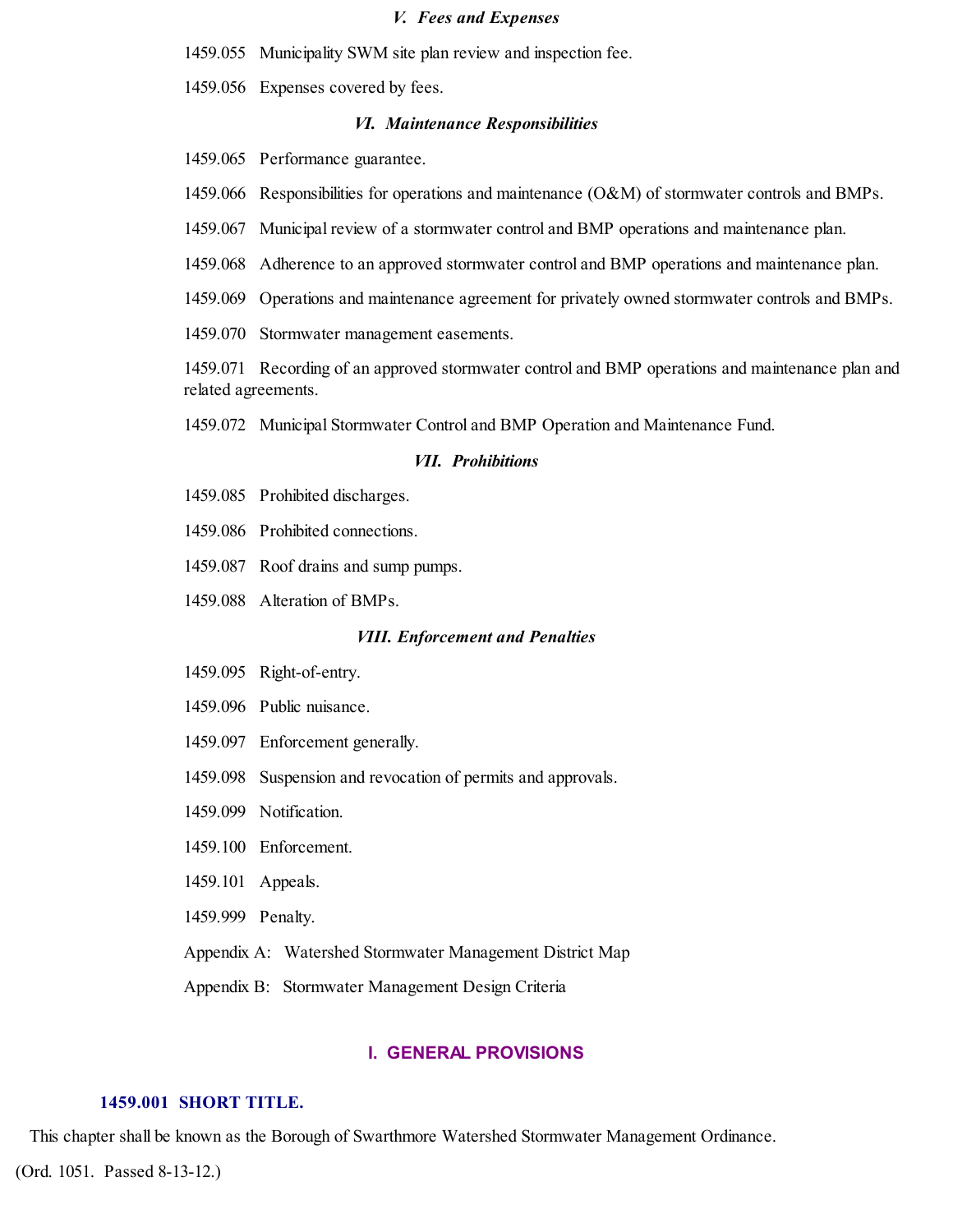### **1459.002 STATEMENT OF FINDINGS.**

The governing body of the Borough of Swarthmore finds that:

(a) Inadequate management of accelerated stormwater runoff resulting from development throughout a watershed increases flood flows and velocities, contributes to erosion and sedimentation, overtaxes the carrying capacity of existing streams and storm sewers, greatly increases the cost of public facilities to convey and manage stormwater, undermines floodplain management and flood reduction efforts in upstream and downstream communities, reduces infiltration, and threatens public health and safety.

(b) Inadequate planning and management of stormwater runoff resulting from land development throughout a watershed can also harm surface water resources by changing the natural hydrologic patterns, accelerating stream flows (which increase scour and erosion of stream beds and stream banks, thereby elevating sedimentation), destroying aquatic habitat, and elevating aquatic pollutant concentrations and loadings such as sediments, nutrients, heavy metals, and pathogens. Groundwater resources are also impacted through loss of recharge.

(c) A comprehensive program of stormwater management, including minimization of impacts of development, redevelopment, and activities causing accelerated erosion and loss of natural infiltration, is fundamental to the public health, safety, welfare, and the protection of the people of the Borough and all of the people of the Commonwealth, their resources, and the environment.

(d) Stormwater can be an important water resource by providing infiltration for water supplies and baseflow of streams, which also protects and maintains surface water quality.

(e) Impacts from stormwater runoff can be minimized by using project designs that maintain the natural hydrologic regime and sustain high water quality, infiltration, stream baseflow, and aquatic ecosystems. The most cost-effective and environmentally advantageous way to manage stormwater runoff is through nonstructural project design that minimizes impervious surfaces and sprawl, avoids sensitive areas (i.e., stream buffers, floodplains, steep slopes), and considers topography and soils to maintain the natural hydrologic regime.

(f) Public education on the control of pollution from stormwater is an essential component in successfully addressing stormwater.

(g) Federal and State regulations require certain municipalities to implement a program of stormwater controls. These municipalities are required to obtain a permit for stormwater discharges from their separate storm sewer systems under the National Pollutant Discharge Elimination System (NPDES).

(h) Non-stormwater discharges to municipal separate storm sewer systems can contribute to pollution of waters of the Commonwealth by the Borough.

(Ord. 1051. Passed 8-13-12.)

### **1459.003 PURPOSE.**

The purpose of this chapter is to promote the public health, safety, and welfare within the Borough by maintaining the natural hydrologic regime and minimizing the impacts described in Section 1459.002 through provisions designed to:

- (a) Promote alternative project designs and layouts that minimize the impacts on surface and groundwater.
- (b) Promote nonstructural best management practices (BMPs).
- (c) Minimize increases in runoff stormwater volume.
- (d) Minimize impervious surfaces.

(e) Manage accelerated stormwater runoff and erosion and sedimentation problems and stormwater runoff impacts at their source by regulating activities that cause these problems.

- (f) Provide review procedures and performance standards for stormwater planning and management.
- (g) Utilize and preserve existing natural drainage systems as much as possible.
- (h) Manage stormwater impacts close to the runoff source, requiring a minimum of structures and relying on natural processes.

(i) Focus on infiltration of stormwater to maintain base flow, to prevent degradation of surface and groundwater quality, and to otherwise protect water resources.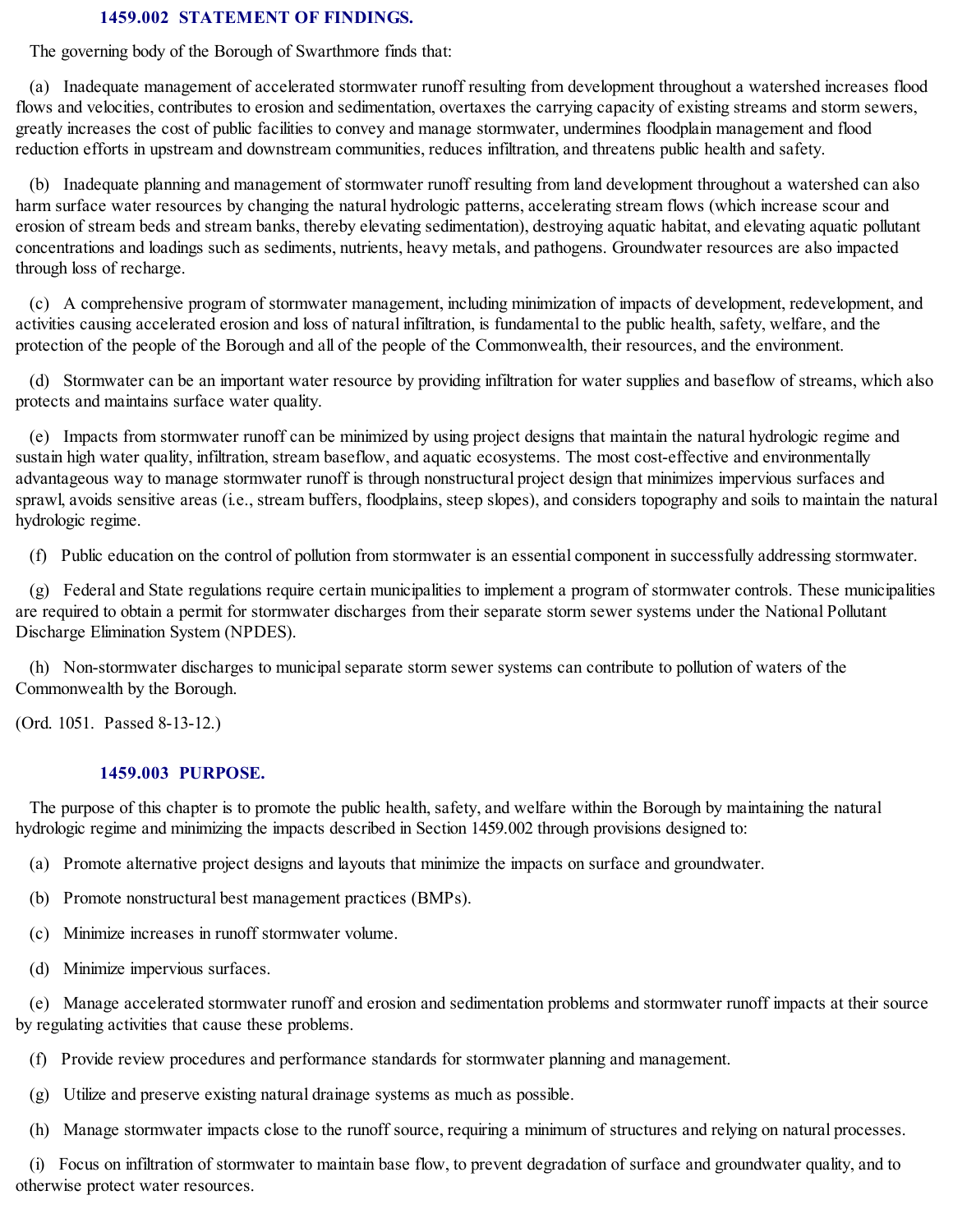(j) Protect base flows and quality of streams and watercourses, where possible.

(k) Meet legal water quality requirements under State law, including regulations at 25 Pennsylvania Code Chapter 93.4.a requiring protection and maintenance of "existing uses" and maintenance of the level of water quality to support those uses in allstreams, and the protection and maintenance of water quality in "special protection" streams.

(l) Address the quality and quantity of stormwater discharges from the development site.

(m) Provide standards to meet certain NPDES MS4 permit requirements.

(n) Implement an illicit discharge detection and elimination program that addresses non-stormwater discharges into the Borough's separate storm sewer system (MS4).

(o) Preserve the flood-carrying capacity of streams.

(p) Prevent accelerated scour, erosion and sedimentation of stream channels.

(q) Provide performance standards and design criteria based on watershed-wide stormwater management planning.

(r) Provide proper operation and maintenance of all permanent stormwater management facilities and BMPs that are implemented within the Borough.

(Ord. 1051. Passed 8-13-12.)

### **1459.004 STATUTORY AUTHORITY.**

The Borough is empowered or required to regulate land use activities that affect runoff and surface and groundwater quality and quantity by the authority of:

(a) Act of October 4, 1978, 32 P.S., P.L. 864 (Act 167) Section 680.1 et seq., as amended, the "Storm Water Management Act" (hereinafter referred to as "the Act");

(b) Borough Code, 53 P.S. Section 46201 et seq.;

(c) Act of July 31, 1968, P.L. 805, No. 247, Pennsylvania Municipalities Planning Code, Act 247, as amended.

(Ord. 1051. Passed 8-13-12.)

### **1459.005 APPLICABILITY/REGULATED ACTIVITIES.**

(a) All regulated activities and all activities that may affect stormwater runoff, including but not limited to land development, redevelopment, and earth disturbance activity located within the Borough, are subject to all regulations contained in this chapter.

(b) Additionally, all properties within the Borough, at all times, are subject to the provisions of Article VII (Prohibitions) of this chapter.

(c) This chapter contains the stormwater management performance standards and design criteria that are necessary from a watershed-wide perspective. Local stormwater management design criteria (e.g., inlet spacing, inlet type, collection system design and details, outlet structure design, etc.) shall continue to be regulated by the applicable Borough ordinances and applicable State regulations.

(Ord. 1051. Passed 8-13-12.)

### **1459.006 EXEMPTIONS.**

An exemption shall not relieve the applicant from implementing the requirements of this chapter or from implementing such measures as are necessary to protect public health, safety, and property. An exemption shall not relieve the applicant from complying with the special requirements for watersheds draining to identified high quality (HQ) or exceptional value (EV) waters or any other current or future State or municipal water quality protection requirements. If a drainage problem is documented or known to exist downstream of, or is expected from the proposed activity, then the Borough may withdraw exemptions listed in Table 106 and require the applicant to comply with all requirements of this chapter. Even though exempt, the applicant is not relieved from complying with other Borough ordinances or regulations.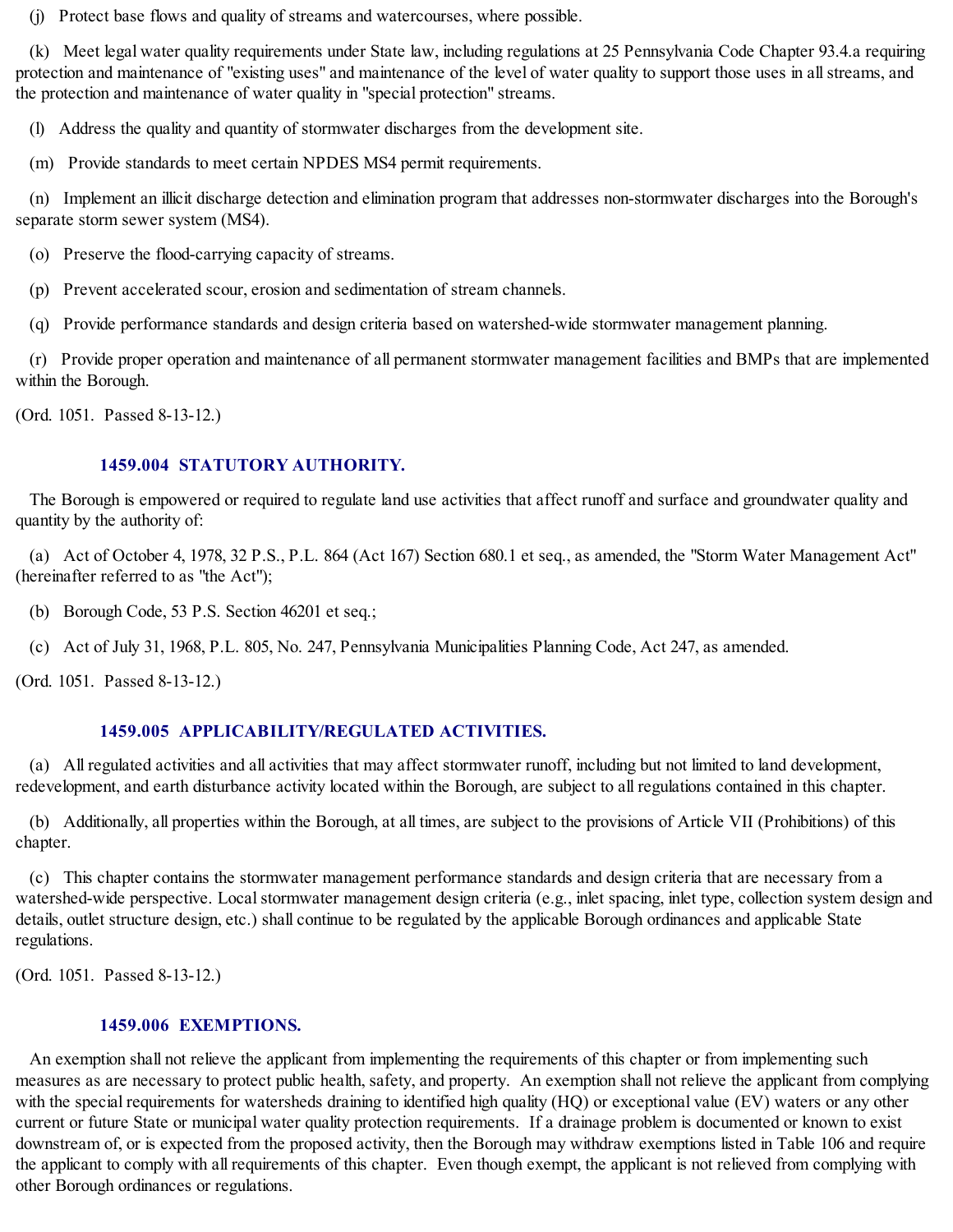# (a) General Exemptions.

(1) Table 106.1 summarizes the exemptions from certain provisions of this chapter. Exemptions are for the items noted in Table 106.1 only, and shall not relieve the applicant from other applicable sections of this chapter.

(2) Any regulated activity that is exempt from some provisions of the chapter is exempt only from those provisions. If development is to take place in phases, the developer is responsible for implementing the requirements of the chapter as the impervious cover/earth disturbance threshold is met. The date of the chapter adoption shall be the starting point from which to consider tracts as "parent tracts" in which future subdivisions and respective impervious area and earth disturbance computations shall be cumulatively considered. Exemption shall not relieve the applicant from implementing such measures as are necessary to protect health, safety, and property. For example:

If a property owner proposes a **150 square foot shed** after adoption of the municipal stormwater management chapter that property owner would be **exempted from water quality and quantity requirements of the chapter as noted in Table 106.1 of the chapter**. If, at a later date, the property owner proposes to construct a 499 square foot room addition, the applicant would be required to comply with the requirements for the **Simplified Method for the full 649 square feet of impervious cover created since adoption of the Borough ordinance**. If an additional 700 square foot swimming pool/patio is proposed later, the property owner would be required to implement the full stormwater quantity and quality control submission requirements of this chapter for the **total 1,349 square feet of additional impervious surface added to the original property since adoption of the Borough ordinance**.

TABLE 106.1 Chapter Exemptions

|                                                        |  |                              | <b>Proposed Impervious</b><br><b>Surface</b> |                          |                                                | <b>Earth Disturbance</b> |                                     |                                      |            |          |                      |
|--------------------------------------------------------|--|------------------------------|----------------------------------------------|--------------------------|------------------------------------------------|--------------------------|-------------------------------------|--------------------------------------|------------|----------|----------------------|
| <b>Chapter</b><br><b>Article or</b><br><b>Section</b>  |  | Type of<br>Project           | $0 - 499$<br>sq. ft.                         | $500-$<br>999<br>sq. ft. | $1,000+$<br>sq. ft.                            |                          | $0-4,999$<br>sq. ft.<br>disturbance | 5,000<br>sq. ft.<br>$\leq$ 1<br>acre | ?1<br>acre |          |                      |
| Article III<br><b>SWM Site</b><br>Plan<br>Requirements |  | Development<br>Redevelopment |                                              | Exempt                   | <b>Not</b><br>Exempt<br>Simplified<br>Approach |                          | <b>Not</b><br>Exempt                | Exempt                               |            | Modified | <b>Not</b><br>Exempt |
| Section                                                |  |                              |                                              |                          |                                                |                          |                                     |                                      |            |          |                      |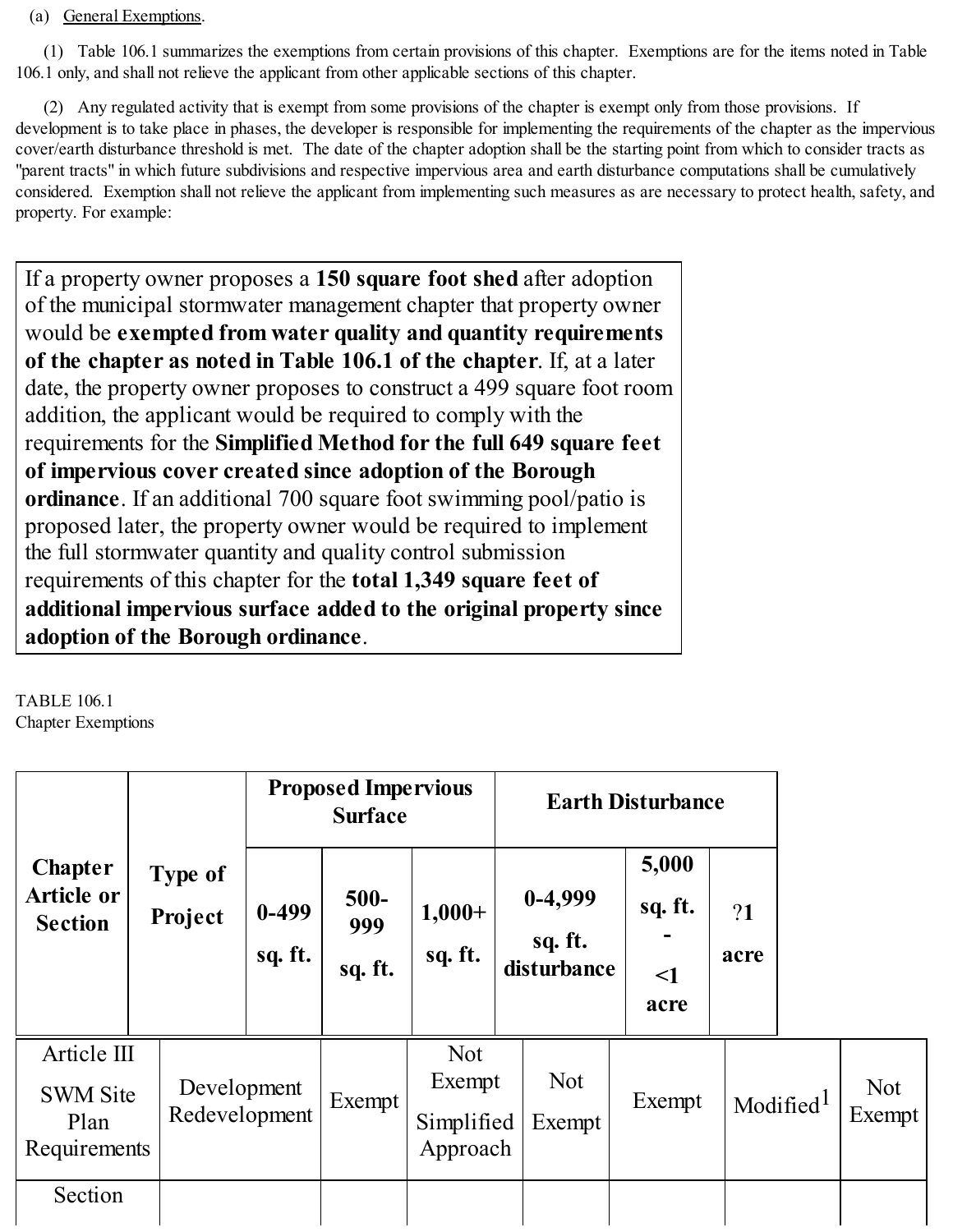| 1459.018<br>Nonstructural<br>Project<br>Design                                                                                                                                                                  | Development<br>Redevelopment | Exempt | <b>Not</b><br>Exempt<br>Simplified<br>Approach | <b>Not</b><br>Exempt | Exempt       | <b>Not</b><br>Exempt | <b>Not</b><br>Exempt |
|-----------------------------------------------------------------------------------------------------------------------------------------------------------------------------------------------------------------|------------------------------|--------|------------------------------------------------|----------------------|--------------|----------------------|----------------------|
| Section<br>1459.019<br>Infiltration<br>Volume<br>Requirements                                                                                                                                                   | Development<br>Redevelopment | Exempt | <b>Not</b><br>Exempt<br>Simplified<br>Approach | <b>Not</b><br>Exempt | Exempt       | Exempt               | <b>Not</b><br>Exempt |
| Section<br>1459.020<br>Water<br>Quality<br>Requirements                                                                                                                                                         | Development<br>Redevelopment | Exempt |                                                | <b>Not</b><br>Exempt | Modified $2$ | Modified $2$         | <b>Not</b><br>Exempt |
| Section<br>1459.021<br><b>Stream Bank</b><br>Erosion<br>Requirements                                                                                                                                            | Development<br>Redevelopment | Exempt | <b>Not</b><br>Exempt<br>Simplified<br>Approach | <b>Not</b><br>Exempt | Exempt       | Exempt               | <b>Not</b><br>Exempt |
| Section<br>1459.022<br>Stormwater<br>Peak Rate<br>Control and<br>Management<br>Districts                                                                                                                        | Development<br>Redevelopment | Exempt | Exempt                                         | <b>Not</b><br>Exempt | Exempt       | <b>Not</b><br>Exempt | <b>Not</b><br>Exempt |
| Erosion and<br>Sediment<br>Must comply with Title 25, Chapter 102 of the PA Code and other<br>Pollution<br>applicable State and municipal codes, including the Clean Streams<br>Control<br>Law.<br>Requirements |                              |        |                                                |                      |              | <b>Not</b><br>Exempt |                      |

Legend:

. "Proposed Impervious Surface" in Table 106.1 includes new, additional, or replacement impervious surface/cover as part of development or redevelopment.

. Exempt - Exempt from required section provision only - SWM site plan submission may still be required if other section provisions are applicable.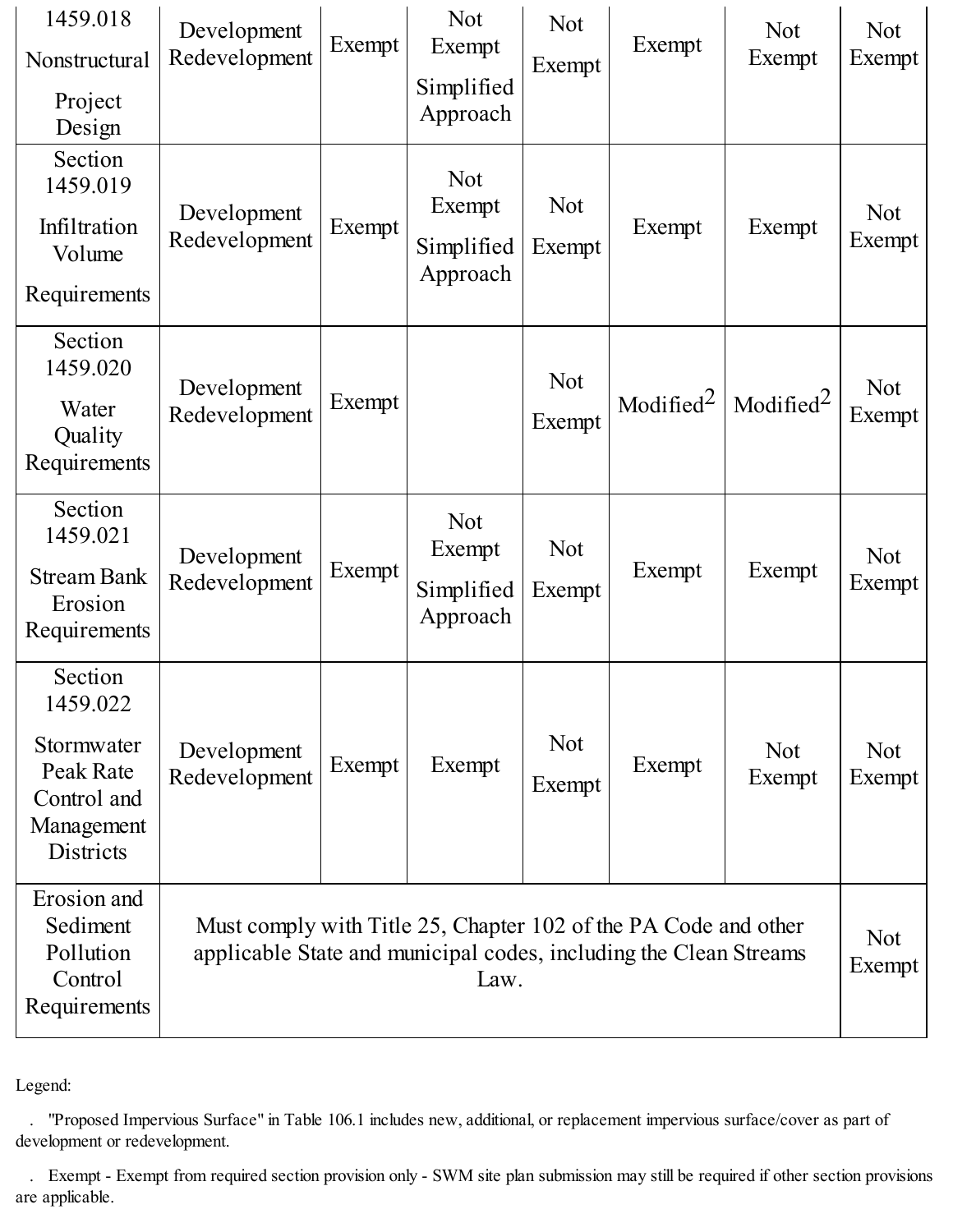Modified<sup>1</sup> - Modified SWM site plan need only consist of items in Section 1459.036(a)(2) and (4); 1459.036(b)(7), (8), (11), and (22); and 1459.036(d)(1) and (3) and related supportive material needed to determine compliance with Sections 1459.018 and 1459.022. Modified SWM site plan is required that includes all elements of Section 1459.018, as applicable.

Modified<sup>2</sup> - Modified SWM site plan need only consist of items and related material needed to determine compliance with Section 1459.020(c).

. Simplified approach - May use simplified approach to stormwater management for small projects. (Methodology to be provided by the Borough in compliance with DEP regulations.)

. Redevelopment - See Section 1459.022(i) for alternate stormwater peak rate control criteria.

(b) Exemptions for Specific Activities.

(1) Use of land for gardening or home consumption.

(2) Agriculture when operated in accordance with a conservation plan, nutrient management plan, or erosion and sedimentation control plan approved by the County Conservation District, including activities such as growing crops, rotating crops, tilling soil, and grazing animals. For agriculture with an approved conservation plan, installation of new or expansion of existing farmsteads, animal housing, waste storage, and production areas having impervious surfaces that result in a net increase in impervious surface of between 500-999 square feet shall apply the simplified approach, and net increases in impervious surface of greater than or equal to 1,000 square feet shall be subject to the provisions of this chapter.

(3) Forest management operations which are following the Department of Environmental Protection's (PADEP) management practices contained in its publication "Soil Erosion and Sedimentation Control Guidelines for Forestry," are operating under an approved erosion and sedimentation plan, and must comply with the stream buffer requirements in Section 1459.020(c).

(4) Repaving without reconstruction.

(5) Emergency exemption. Emergency maintenance work performed for the protection of public health, safety, and welfare. A written description of the scope and extent of any emergency work performed shall be submitted to the Borough of Swarthmore within two calendar days of the commencement of the activity. If the Borough of Swarthmore finds that the work is not an emergency, then the work shall cease immediately, until a stormwater site-plan in accordance with this chapter is submitted and approved by the Borough.

(6) Maintenance exemption. Any maintenance to an existing stormwater management system made in accordance with plans and specifications approved by the Borough Engineer.

(Ord. 1051. Passed 8-13-12.)

# **1459.007 COMPATIBILITY WITH OTHER ORDINANCES OR LEGAL REQUIREMENTS.**

(a) Approvals issued pursuant to this chapter do not relieve the applicant of the responsibility to secure required permits or approvals for activities regulated by any other applicable code, rule, act, or ordinance.

(b) To the extent that this chapter imposes more rigorous or stringent requirements for stormwater management, the specific requirements contained in this chapter shall be followed.

(c) Nothing in this chapter shall be construed to affect any of the Borough's requirements regarding stormwater matters that do not conflict with the provisions of this chapter, such as localstormwater management design criteria (e.g., inlet spacing, inlet type, collection system design and details, outlet structure design, etc.). Conflicting provisions in other Borough ordinances or regulations shall be construed to retain. The requirements of this chapter shall supersede any conflicting requirements in other Borough ordinance or regulations.

(Ord. 1051. Passed 8-13-12.)

# **1459.008 GENERAL INTERPRETATION; DEFINITIONS.**

(a) General Interpretation. For the purposes of this chapter, certain terms and words used herein shall be interpreted as follows:

(1) Words used in the present tense include the future tense; the singular number includes the plural, and the plural number includes the singular; words of masculine gender include feminine gender; and words of feminine gender include masculine gender.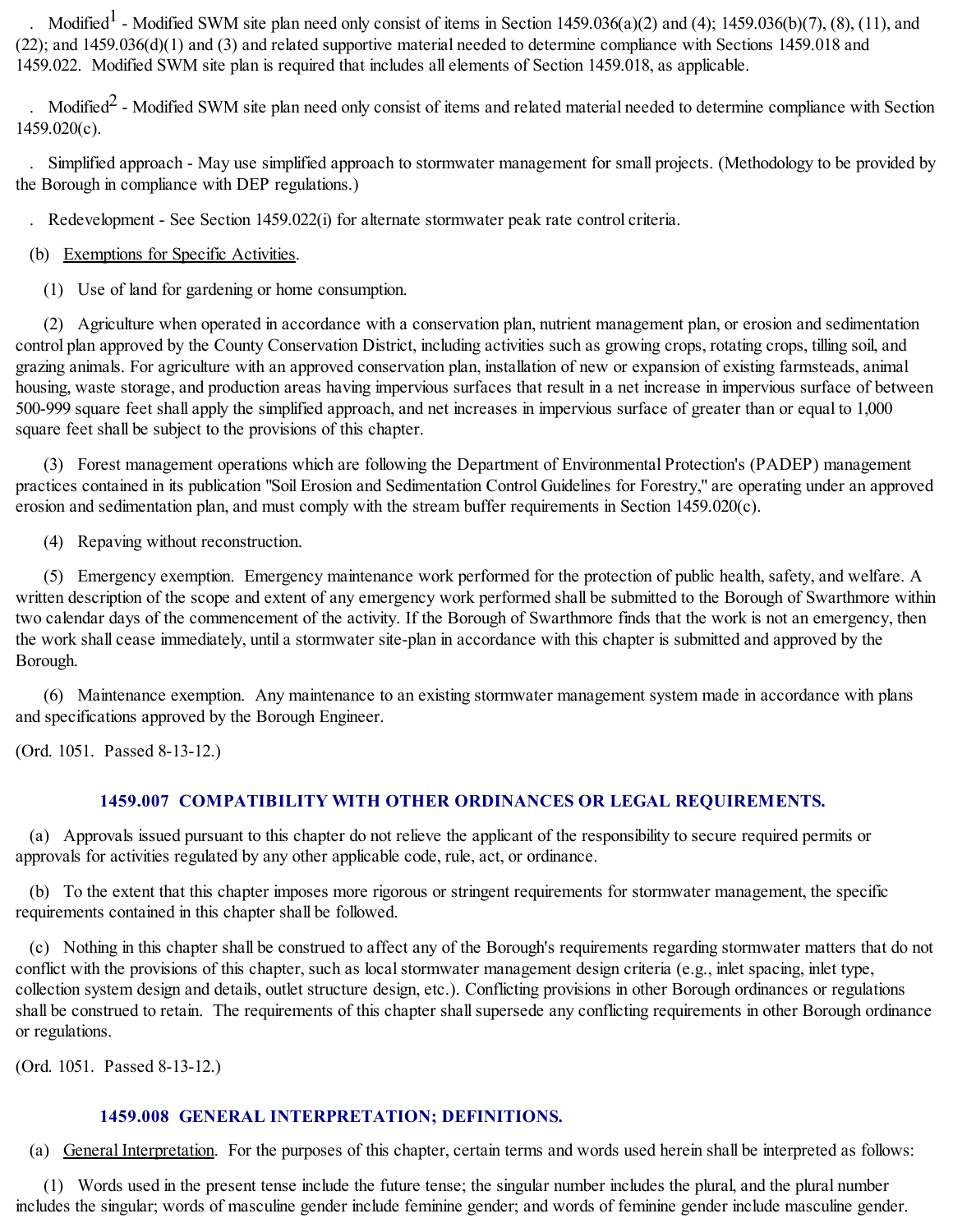(2) The word "includes" or "including" shall not limit the term to the specific example, but is intended to extend its meaning to all other instances of like kind and character.

(3) The word "person" includes an individual, firm, association, organization, partnership, trust, company, corporation, unit of government, or any other similar entity.

(4) The words "shall" and "must" are mandatory; the words "may" and "should" are permissive.

(5) The words "used" or "occupied" include the words "intended, designed, maintained, or arranged to be used, occupied, or maintained."

(b) Definitions.

(1) "Accelerated erosion." The removal of the surface of the land through the combined action of man's activity and the natural processes of a rate greater than would occur because of the natural processes alone.

(2) "Agricultural activities." The work of producing crops and raising livestock including tillage, plowing, disking, harrowing, pasturing, nursery and sod operations, excluding greenhouse structures, and installation of conservation measures. Construction of new buildings or impervious area is not considered an agricultural activity.

(3) "Alteration." As applied to land, a change in topography as a result of the moving of soil and rock from one location or position to another; also the changing of surface conditions by causing the surface to be more or less impervious; land disturbance.

(4) "Applicant." A landowner or other person who has filed an application to the Borough for approval to engage in any regulated activity defined in Section 1459.005.

(5) "As-built drawings." Engineering or site drawings maintained by the contractor as the project is constructed and upon which are documented the actual locations of the building components and changes to the original contract documents. These documents, or a copy of same, are turned over to the Borough Engineer at the completion of the project.

(6) "Bankfull." The channel at the top-of-bank or point from where water begins to overflow onto a floodplain.

(7) "Baseflow." Portion of stream discharge derived from groundwater; the sustained discharge that does not result from direct runoff or from water diversions, reservoir releases, piped discharges, or other human activities.

(8) "Bioretention." A stormwater retention area that utilizes woody and herbaceous plants and soils to remove pollutants before infiltration occurs.

(9) "BMP (Best Management Practice)." Activities, facilities, designs, measures, or procedures used to manage stormwater impacts from regulated activities, to meet State water quality requirements, to promote infiltration, and to otherwise meet the purposes of this chapter. Stormwater BMPs are commonly grouped into one of two broad categories or measures: "structural" or "nonstructural." In this chapter, nonstructural BMPs or measures refer to operational and/or behavior-related practices that attempt to minimize the contact of pollutants with stormwater runoff whereas structural BMPs or measures are those that consist of a physical device or practice that is installed to capture and treat stormwater runoff. Structural BMPs include, but are not limited to, a wide variety of practices and devices, from large-scale retention ponds and constructed wetlands to small-scale underground treatment systems, infiltration facilities, filter strips, low impact design, bioretention, wet ponds, permeable paving, grassed swales, riparian or forested buffers, sand filters, detention basins, and manufactured devices. Structural stormwater BMPs are permanent appurtenances to the project site.

(10) "Buffer." See "Riparian buffer".

(11) "Channel." An open drainage feature through which stormwater flows. Channels include, but shall not be limited to, natural and man-made drainageways, swales, streams, ditches, canals, and pipes flowing partly full.

(12) "Channel erosion." The widening, deepening, or headward cutting of channels and waterways caused by stormwater runoff or bankfull flows.

(13) "Cistern." An underground reservoir or tank for storing rainwater.

(14) "Conservation District." The Delaware County Conservation District.

(15) "Conveyance." A facility or structure used for the transportation or transmission of something from one place to another.

(16) "Culvert." A structure with its appurtenant works, which carries water under or through an embankment or fill.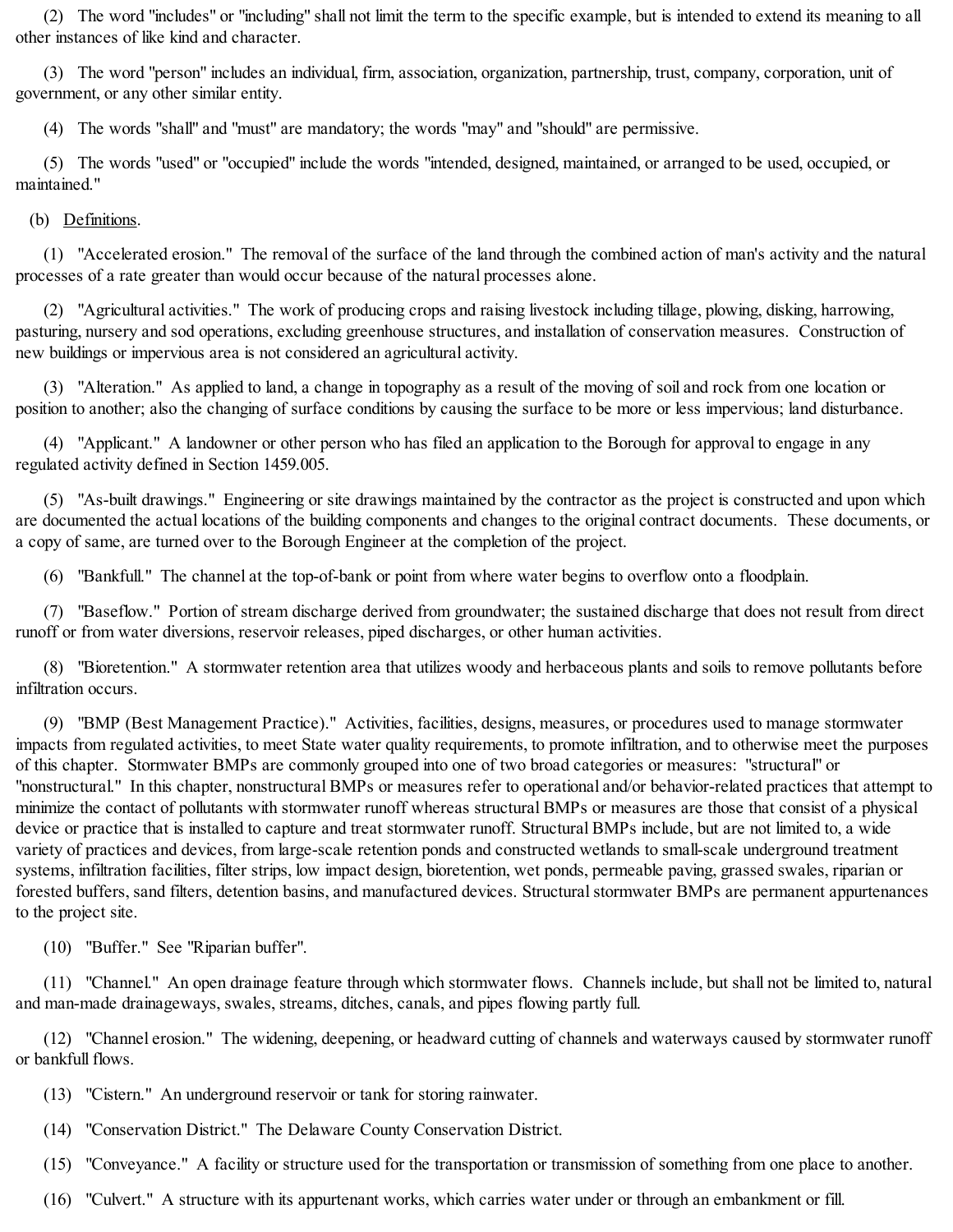(17) "Dam." A man-made barrier, together with its appurtenant works constructed for the purpose of impounding or storing water or another fluid or semi-fluid. A dam may include a refuse bank, fill, or structure for highway, railroad, or other purposes which impounds or may impound water or another fluid or semi-fluid.

(18) "Department." The Pennsylvania Department of Environmental Protection.

(19) "Designee." The agent of the Delaware County Planning Department, Delaware County Conservation District, and/or agent of the governing body involved with the administration, review, or enforcement of any provisions of this chapter by contract or memorandum of understanding.

(20) "Design professional (qualified)." A Pennsylvania Registered Professional Engineer, Registered Landscape Architect, and/or Registered Professional Land Surveyor trained to develop SWM site plan, or any person licensed by the Pennsylvania Department of State or qualified by law to perform the work required by the chapter.

(21) "Design storm." The magnitude and temporal distribution of precipitation from a storm event measured in probability of occurrence (e.g., a five-year storm) and duration (e.g., twenty-four hours), used in the design and evaluation of stormwater management systems.

(22) "Detention or to detain." The prevention of, or to prevent, the discharge, directly or indirectly, of a given volume of stormwater runoff into surface waters by temporary storage.

(23) "Detention basin." An impoundment designed to collect and retard stormwater runoff by temporarily storing the runoff and releasing it at a predetermined rate. Detention basins are designed to drain completely soon after a rainfall event and become dry until the next rainfall event.

(24) "Developer." A person who seeks to undertake any regulated earth disturbance activities at a project site in the Borough.

(25) "Development, land." Any human-induced change to improved or unimproved real estate, whether public or private, including, but not limited to, land development, construction, installation, or expansion of a building or other structure, land division, street construction, drilling, and site alteration such as embankments, dredging, grubbing, grading, paving, parking or storage facilities, excavation, filling, stockpiling, or clearing. As used in this chapter, development encompasses both new development and redevelopment.

(26) "Development site." The specific tract or parcel of land where any regulated activity set forth in Section 1459.005 is planned, conducted, or maintained.

(27) "Diameter at breast height (DBH)." The outside bark diameter at breast height which is defined as four and one-half feet (1.37m) above the forest floor on the uphillside of the tree.

(28) "Diffused drainage discharge." Drainage discharge that is not confined to a single point location or channel, including sheet flow or shallow concentrated flow.

(29) "Discharge." 1. (verb) To release water from a project, site, aquifer, drainage basin, or other point of interest; 2. (noun) The rate and volume of flow of water such as in a stream, generally expressed in cubic feet per second (see "Peak discharge").

(30) "Discharge point." The point of discharge for a stormwater facility.

(31) "Disturbed area." Unstabilized land area where an earth disturbance activity is occurring or has occurred.

(32) "Ditch." A man-made waterway constructed for irrigation or stormwater conveyance purposes.

(33) "Downslope property line." That portion of the property line of the lot, tract, or parcels of land being developed, located such that overland or pipe flow from the project site would be directed towards it by gravity.

(34) "Drainage conveyance facility." A stormwater management facility designed to transport stormwater runoff that includes channels, swales, pipes, conduits, culverts, and storm sewers.

(35) "Drainage easement." A right granted by a landowner to a grantee allowing the use of private land for stormwater management purposes.

(36) "Drainage permit." A permit issued by the Borough after the stormwater management site plan has been approved.

(37) "Earth disturbance activity." A construction or other human activity which disturbs the surface of the land, including, but not limited to, clearing and grubbing; grading; excavations; embankments; road maintenance; building construction; the moving, depositing,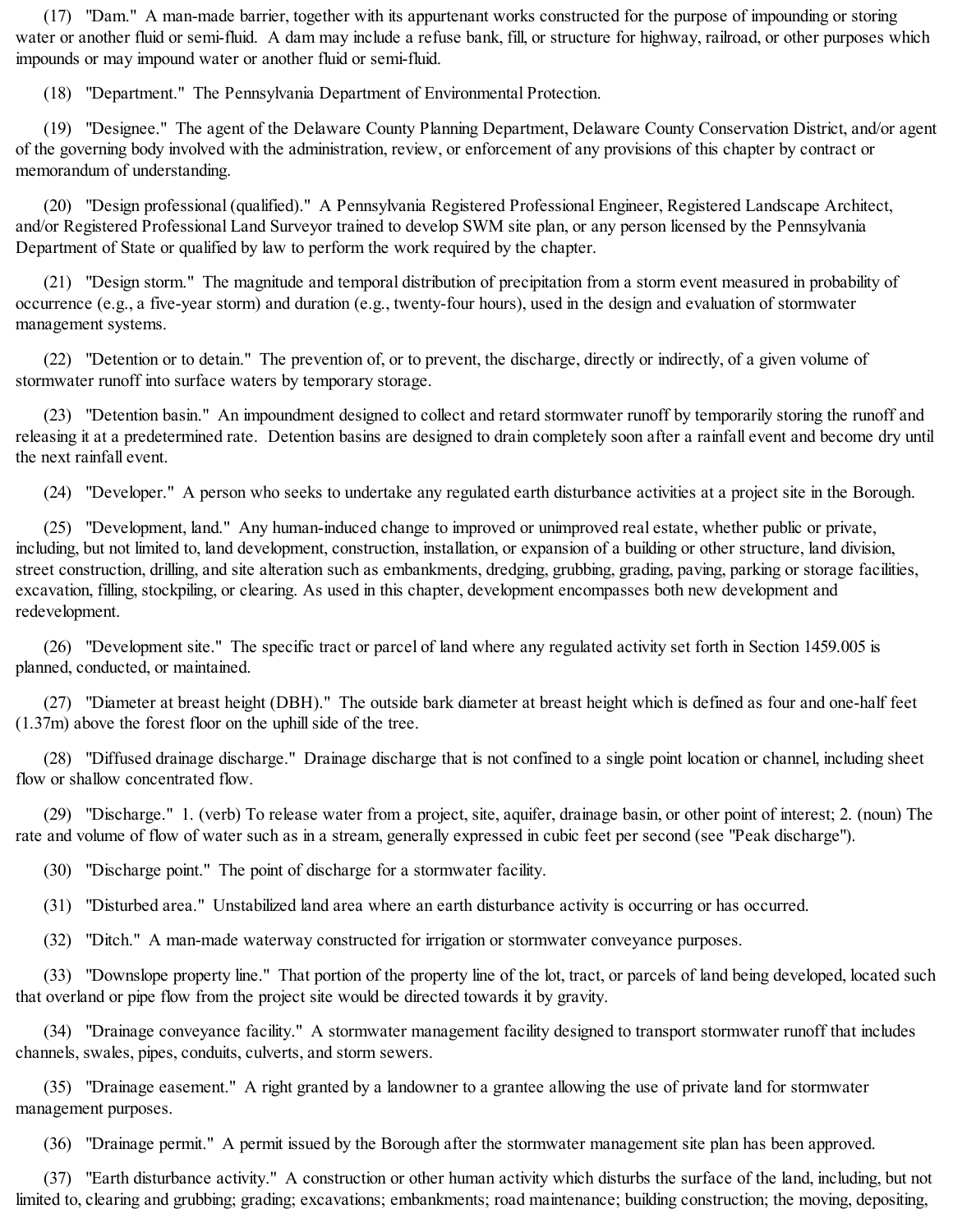stockpiling, or storing of soil, rock, or earth materials.

(38) "Emergency spillway." A conveyance area that is used to pass peak discharge greater than the maximum design storm controlled by the stormwater facility.

(39) "Encroachment." A structure or activity that changes, expands, or diminishes the course, current, or cross-section of a watercourse, floodway, or body of water.

(40) "Erosion." The process by which the surface of the land, including water/stream channels, is worn away by water, wind, or chemical action.

(41) "Erosion and Sediment Control Plan." A plan that is designed to minimize accelerated erosion and sedimentation. Said plan must be submitted to and approved by the appropriate Conservation District before construction can begin.

(42) "Exceptional value (EV) waters." Surface waters of high quality which satisfy Pennsylvania Code Title 25 Environmental Protection, Chapter 93, Water Quality Standards, §93.4b(b) (relating to anti-degradation).

(43) "Existing conditions." The initial condition of a project site prior to the proposed alteration. If the initial condition of the site is undeveloped land, the land use shall be considered as "meadow" unless the natural land cover is proven to generate a lower curve number or rational "c" value, such as forested lands.

(44) "FEMA." Federal Emergency Management Agency.

(45) "Financial hardship." A situation where the greatest possible profit cannot be fully realized from development/redevelopment on a given parcel of land due to added costs or burdens associated with the design, construction, and/or maintenance of stormwater structures, facilities, buffers and/or setbacks.

(46) "Flood." A temporary condition of partial or complete inundation of land areas from the overflow of streams, rivers, and other waters of this Commonwealth.

(47) "Floodplain." Any land area susceptible to inundation by water from any naturalsource or as delineated by the applicable Department of Housing and Urban Development, Federal Insurance Administration Flood Hazard Boundary Map as being a special flood hazard area.

(48) "Floodway." The channel of a watercourse and those portions of the adjoining floodplains which are reasonably required to carry and discharge the 100-year frequency flood. Unless otherwise specified, the boundary of the floodway is as indicated on maps and flood insurance studies provided by FEMA. In an area where no FEMA maps or studies have defined the boundary of the 100 year frequency floodway, it is assumed, absent evidence to the contrary, that the floodway extends from the stream to fifty feet from the top-of-bank.

(49) "Fluvial geomorphology." The study of landforms associated with river channels and the processes that form them.

(50) "Forest management/timber operations." Planning and associated activities necessary for the management of forest lands. These include timber inventory and preparation of forest management plans, silvicultural treatment, cutting budgets, logging road design and construction, timber harvesting, and reforestation.

(51) "Freeboard." A vertical distance between the elevation of the design high-water and the top of a dam, levee, tank, basin, swale, or diversion berm. The space is required as a safety margin in a pond or basin.

(52) "Grade." 1. (noun) A slope, usually of a road, channel, or natural ground, specified in percent and shown on plans as specified herein. 2. (verb) To finish the surface of a roadbed, the top of an embankment, or the bottom of an excavation.

(53) "Grassed waterway." A natural or man-made waterway, usually broad and shallow, covered with erosion-resistant grasses used to convey surface water.

(54) "Groundwater." Water beneath the earth's surface that supplies wells and springs and is often between saturated soil and rock.

(55) "Groundwater recharge." The replenishment of existing natural underground water supplies from rain or overland flow.

(56) "HEC-HMS." The U.S. Army Corps of Engineers, Hydrologic Engineering Center (HEC) - Hydrologic Modeling System (HMS). This model was used to model the Darby-Cobbs and Crum Creek watersheds during the Act 167 plan development and was the basis for the standards and criteria of this chapter.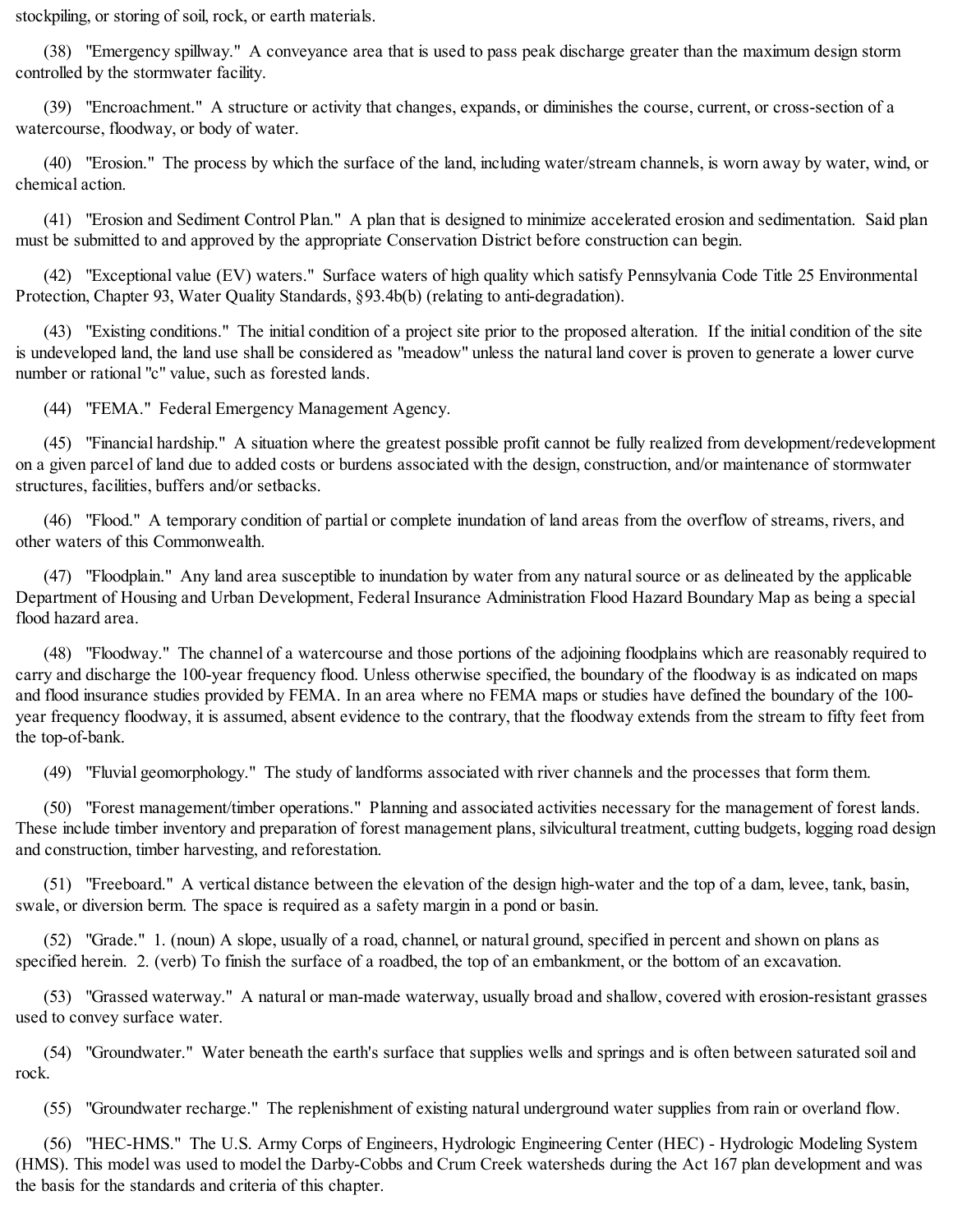(57) "High quality (HQ) waters." Surface waters having quality which exceeds levels necessary to support propagation of fish, shellfish, and wildlife and recreation in and on the water by satisfying Pennsylvania Code Title 25 Environmental Protection, Chapter 93, Water Quality Standards, § 93.4b(a).

(58) "Hotspots." Areas where land use or activities generate highly contaminated runoff with concentrations of pollutants in excess of those typically found in stormwater.

(59) "Hydrograph." A graph representing the discharge of water versus time for a selected point in the drainage system.

(60) "Hydrologic regime." The hydrologic cycle or balance that sustains quality and quantity of stormwater, baseflow, storage, and groundwater supplies under natural conditions.

(61) "Hydrologic soil group." A classification of soils by the Natural Resources Conservation Service (NRCS), formerly the Soil Conservation Service (SCS), into four runoff potential groups. The groups range from A soils, which are very permeable and produce little runoff, to D soils, which are not very permeable and produce much more runoff.

(62) "Impervious surface." A surface that prevents the infiltration of water into the ground. Impervious surfaces include, but are not limited to, streets, sidewalks, pavements, driveway areas, or roofs. Any surface areas designed to be gravel or crushed stone shall be regarded as an impervious surface. Swimming pools and other water features shall be regarded as impervious surfaces, regardless of whether they are above or below ground. Porous asphalt or concrete, grid/lattice systems, paving blocks and similar materials deemed to be less than 100 percent impervious may be given partial consideration as pervious surfaces if installed and maintained in accordance with Borough specifications and approved by the Borough Engineer.

(63) "Impoundment." A retention or detention basin designed to retain stormwater runoff and release it at a controlled rate.

(64) "Infill." Development that occurs on smaller parcels that remain undeveloped but are within or in very close proximity to urban or densely developed areas. Infill development usually relies on existing infrastructure and does not require an extension of water, sewer, or other public utilities.

(65) "Infiltration." Movement of surface water into the soil, where it is absorbed by plant roots, evaporated into the atmosphere, or percolated downward to recharge groundwater.

(66) "Infiltration structures." A structure designed to direct runoff into the underground water (e.g., French drains, seepage pits, or seepage trenches).

(67) "Inflow." The flow entering the stormwater management facility and/or BMP.

(68) "Inlet." The upstream end of any structure through which water may flow.

(69) "Intermittent stream." A stream that flows only part of the time. Flow generally occurs for several weeks or months in response to seasonal precipitation or groundwater discharge.

(70) "Invert." The lowest surface, the floor or bottom of a culvert, drain, sewer, channel, basin, BMP, or orifice.

(71) "Land development." Any of the following activities:

A. The improvement of one lot or two or more contiguous lots, tracts, or parcels of land for any purpose involving:

1. A group of two or more residential or nonresidential buildings, whether proposed initially or cumulatively, or a single nonresidential building on a lot or lots regardless of the number of occupants or tenure, or

2. The division or allocation of land or space, whether initially or cumulatively, between or among two or more existing or prospective occupants by means of, or for the purpose of, streets, common areas, leaseholds, condominiums, building groups, or other features;

B. A subdivision of land;

C. Development in accordance with Section 503(1.1) of the Pennsylvania Municipalities Planning Code.

(72) "Limiting zone." A soil horizon or condition in the soil profile or underlying strata that includes one of the following:

A. A seasonal high water table, whether perched or regional, determined by direct observation of the water table or indicated by soil mottling.

B. A rock with open joints, fracture or solution channels, or masses of loose rock fragments, including gravel, with insufficient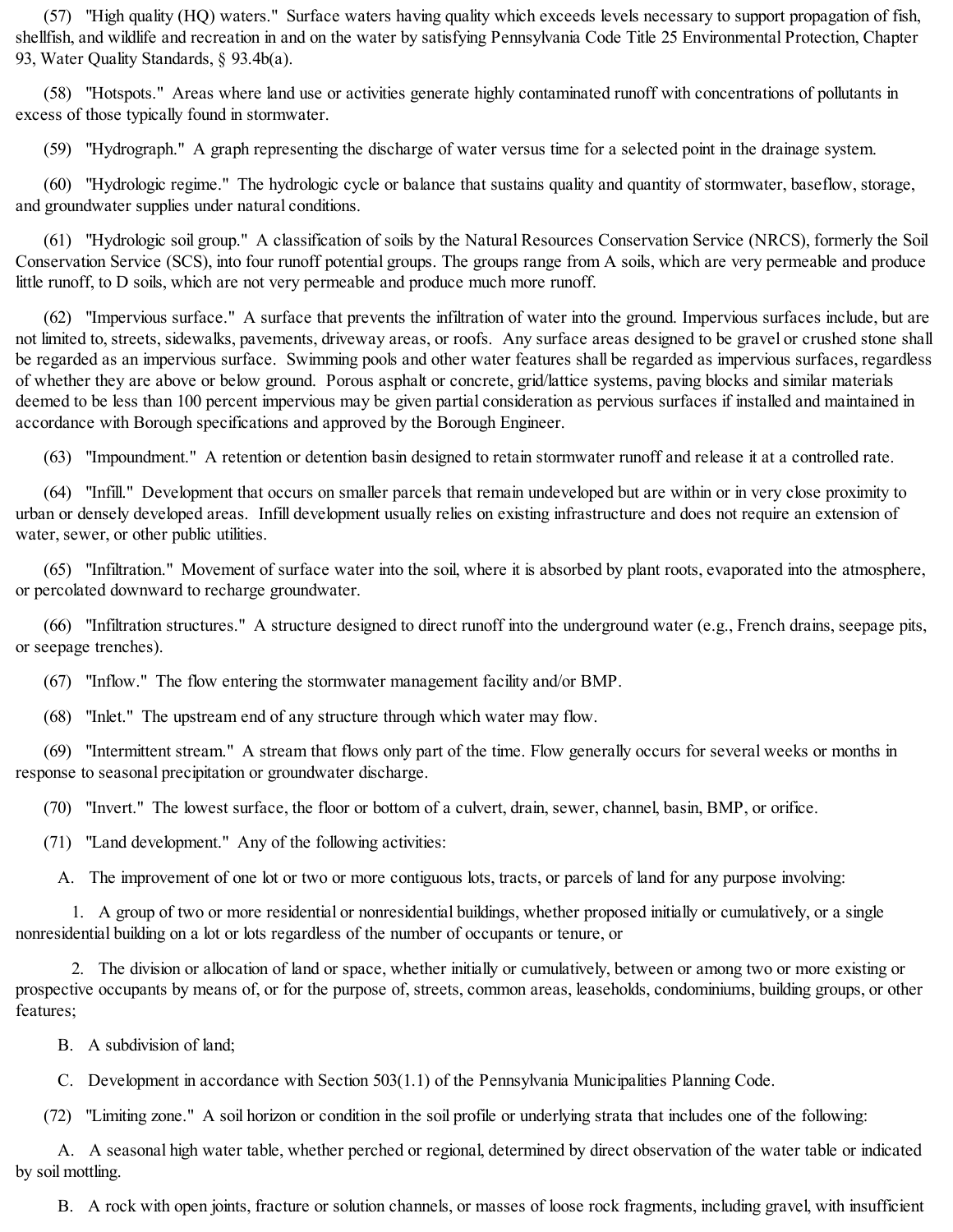fine soil to fill the voids between the fragments.

C. A rock formation, other stratum, or soil condition that is so slowly permeable that it effectively limits downward passage of water.

(73) "Lot." A designated parcel, tract, or area of land established by a plat or otherwise as permitted by law and to be used, developed, or built upon as a unit.

(74) "Low impact development practices." Practices that minimize runoff rates and volumes, minimize the need for artificial conveyance and storage facilities, simulate pre-development hydrologic conditions, preserve natural drainage features, protect natural depression storage areas, minimize impervious surfaces, utilize pervious paving materials, route roof runoff over lawns, and reduce the hydraulic connectivity of impervious surfaces.

(75) "Main stem (main channel)." Any stream segment or other runoff conveyance used as a reach in watershed-specific hydrologic models.

(76) "Manning Equation (Manning Formula)." A method for calculation of velocity of flow (e.g., feet per second) and flow rate (e.g., cubic feet per second) in open channels based upon channelshape, roughness, depth of flow, and slope. "Open channels" may include closed conduits so long as the flow is not under pressure.

(77) "Maximum design storm." The maximum (largest) design storm that is controlled by the stormwater facility.

(78) "Municipal Engineer." A professional engineer licensed as such in the Commonwealth of Pennsylvania, duly appointed as the engineer for a municipality, planning agency, or joint planning commission.

(79) "Municipality." Swarthmore Borough, Delaware County, Pennsylvania.

(80) "Natural condition." Pre-development condition.

(81) "Natural hydrologic regime." See "Hydrologic regime".

(82) "Natural recharge area." Undisturbed surface area or depression where stormwater collects and a portion of which infiltrates and replenishes the underground and groundwater.

(83) "Nonpoint source pollution." Pollution that enters a waterbody from diffuse origins in the watershed and does not result from discernible, confined, or discrete conveyances.

(84) "Nonstormwater discharges." Water flowing in stormwater collection facilities, such as pipes or swales, which is not the result of a rainfall event or snowmelt.

(85) "Nonstructural Best Management Practice (BMPs)." Methods of controlling stormwater runoff quantity and quality, such as innovative site planning, impervious area and grading reduction, protection of natural depression areas, temporary ponding on site, and other techniques.

(86) "NPDES." National Pollutant Discharge Elimination System, the Federal government's system for issuance of permits under the Clean Water Act, which is delegated to PADEP in Pennsylvania.

(87) "NRCS." Natural Resource Conservation Service (previously SCS).

(88) "Open channel." A conveyance channel that is not enclosed.

(89) "Outfall." "Point source" as described in 40 CFR § 122.2 at the point where the Borough's storm sewer system discharges to surface waters of the Commonwealth.

(90) "Outflow." The flow exiting the stormwater management facility and/or BMP.

(91) "Outlet." Points of water disposal to a stream, river, lake, tidewater, or artificial drain.

(92) "Parent tract." The parcel of land from which a land development or subdivision originates, determined from the date of Borough adoption of this chapter.

(93) "Parking lot storage." Involves the use of parking areas as temporary impoundments with controlled release rates during rainstorms.

(94) "Peak discharge." The maximum rate of stormwater runoff from a specific storm event.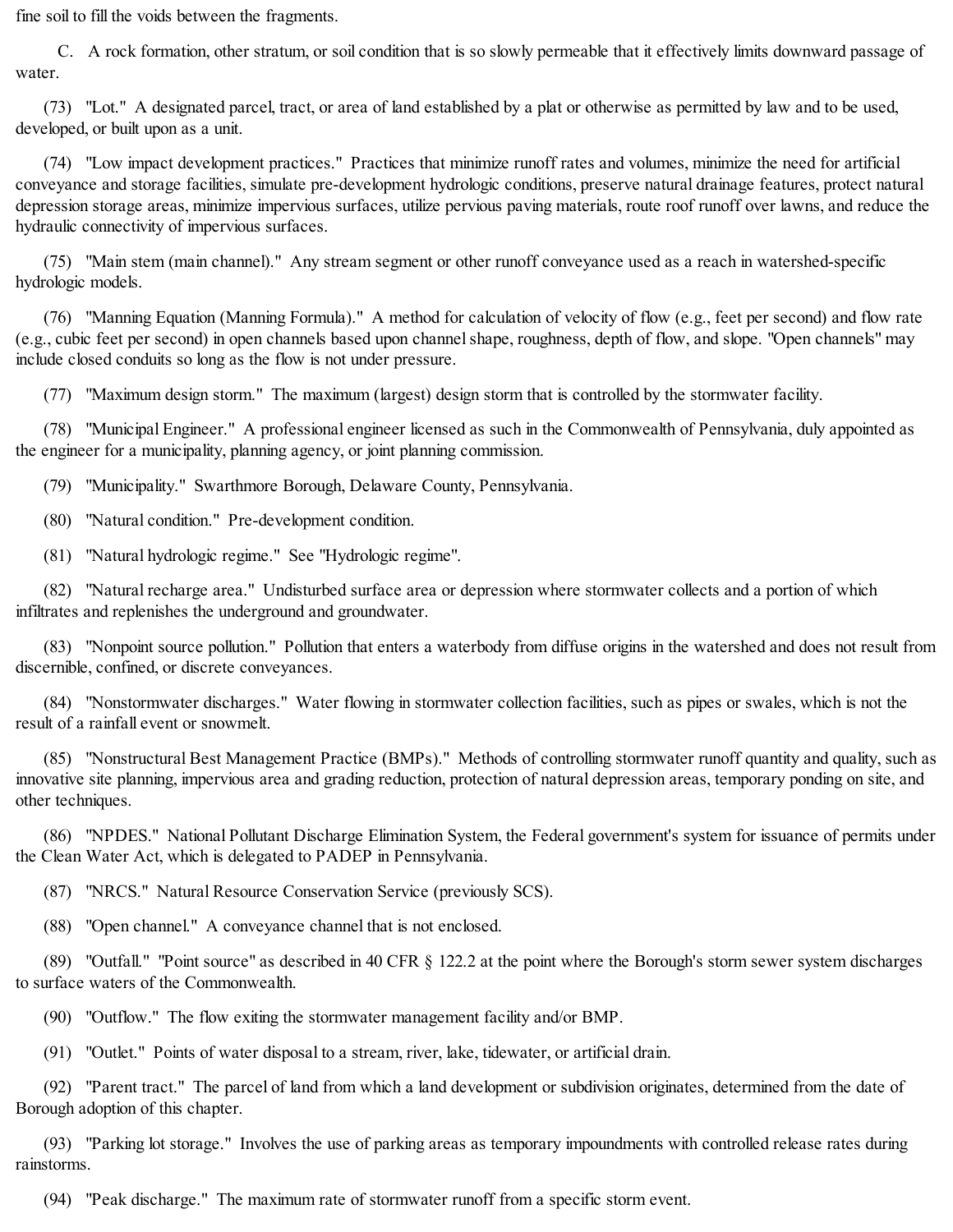(95) "Pennsylvania Stormwater Best Management Practices Manual (PA BMP Manual: Document Number 363-0300-002, December 2006 or most recent version thereof)." The Best Management Practices Manual published by the Pennsylvania Department of Environmental Protection. The manual is to supplement Federal and State regulations and the Department of Environmental Protection's Comprehensive Stormwater Management Policy that emphasizes effective site planning as the preferred method of managing runoff while also providing numerous examples of BMPs that can be employed in Pennsylvania to further avoid and minimize flooding and water resource problems.

(96) "Pervious area." Any area not defined as impervious.

(97) "Pipe." A culvert, closed conduit, or similar structure (including appurtenances) that conveys stormwater.

(98) "Planning Commission." The Planning Commission of the Borough of Swarthmore.

(99) "Point source." Any discernible, confined, and discrete conveyance including, but not limited to, any pipe, ditch, channel, tunnel, or conduit from which stormwater is or may be discharged, as defined in State regulations at 25 Pennsylvania Code § 92.1.

(100) "Post-construction." Period after construction during which disturbed areas are stabilized, stormwater controls are in place and functioning, and all proposed improvements in the approved land development plan are completed.

(101) "Pre-construction." Prior to commencing construction activities.

(102) "Pre-development condition." Undeveloped/natural condition.

(103) "Pretreatment." Techniques employed in stormwater BMPs to provide storage or filtering to trap coarse materials and other pollutants before they enter the system, but not necessarily designed to meet the water quality volume requirements of Section 1459.020.

(104) "Project site." The specific area of land where any regulated activities in the Borough are planned, conducted, or maintained.

(105) "Qualified professional. See "Design professional (qualified)".

(106) "Rational formula." A rainfall-runoff relation used to estimate peak flow.

(107) "Reach." Any stream segment or other runoff conveyance used in the watershed-specific hydrologic models.

(108) "Recharge." The replenishment of groundwater through the infiltration of rainfall, other surface waters, or land application of water or treated wastewater.

(109) "Reconstruction." Demolition and subsequent rebuilding of impervious surface.

(110) "Record drawings." Original documents revised to suit the as-built conditions and subsequently provided by the Engineer to the client. The Engineer reviews the contractor's as-builts against his or her own records for completeness, then either turns these over to the client or transfers the information to a set of reproducibles, in both cases for the client's permanent records.

(111) "Redevelopment." Any development that requires demolition or removal of existing structures or impervious surfaces at a site and replacement with new impervious surfaces. Maintenance activities such as top-layer grinding and re-paving are not considered to be redevelopment. Interior remodeling projects and tenant improvements are also not considered to be redevelopment.

(112) "Regulated activities." Any earth disturbances activities or any activities that involve the alteration or development of land in a manner that may affect stormwater runoff, including redevelopment.

(113) "Regulated earth disturbance activity." Activity involving earth disturbance subject to regulation under 25 Pennsylvania Code Chapters 92, Chapter 102, or the Clean Streams Law.

(114) "Release rate." The percentage of existing conditions peak rate of runoff from a site or subarea to which the proposed conditions peak rate of runoff must be reduced to protect downstream areas.

(115) "Repaving." Resurfacing of the impervious surface that does not involve reconstruction of an existing paved (impervious) surface.

(116) "Replacement paving." Reconstruction of and full replacement of an existing paved (impervious) surface.

(117) "Retention or to retain." The prevention of direct discharge of stormwater runoff into receiving waters or water bodies by temporary or permanent containment in a pond or depression; examples include systems which discharge by percolation to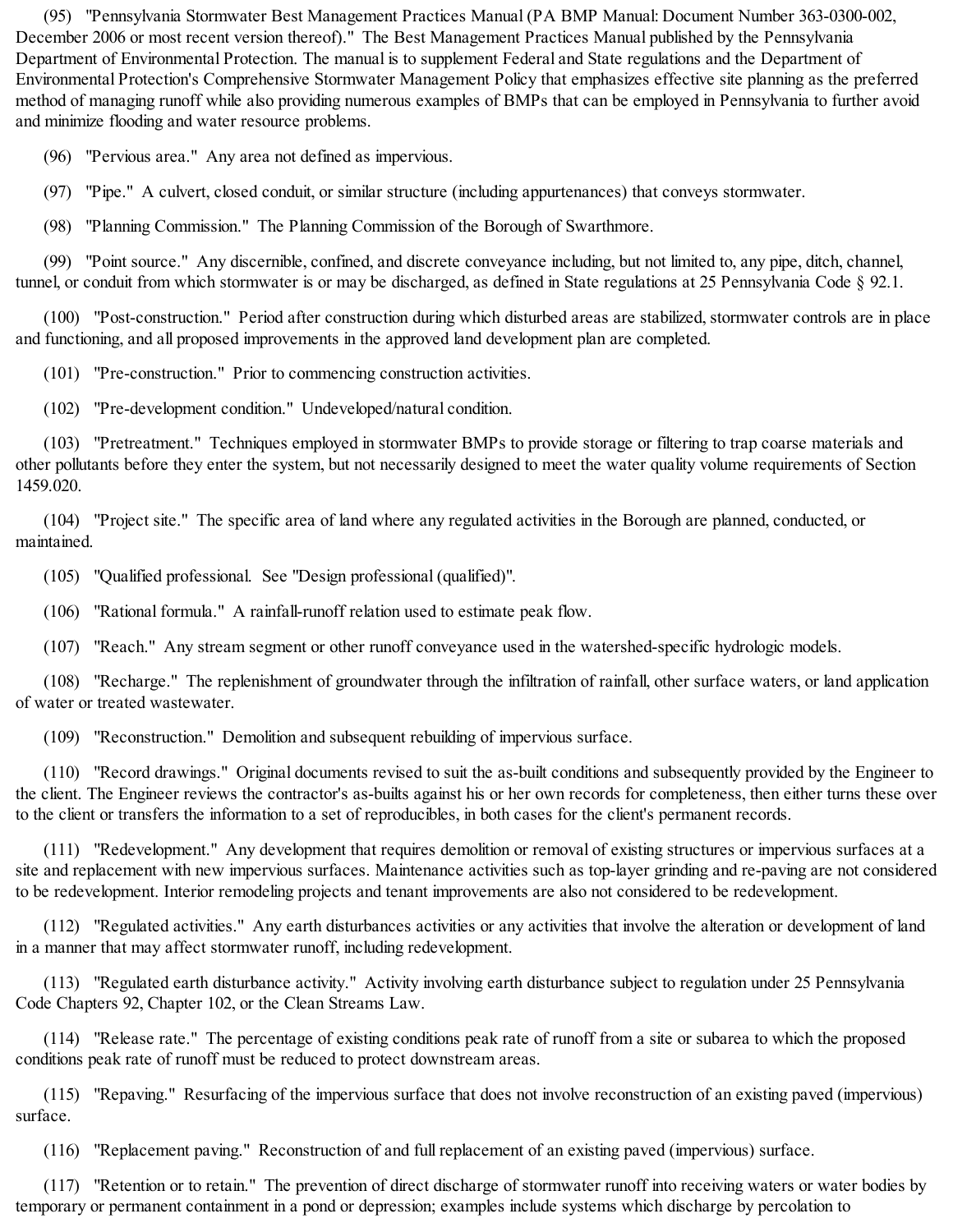groundwater, and/or evaporation processes and which generally have residence times of less than three days.

(118) "Retention basin." A structure in which stormwater is stored and not released during the storm event. Retention basins are designed for infiltration purposes and do not have an outlet.

(119) "Return period." The average interval, in years, within which a storm event of a given magnitude can be expected to recur. For example, the twenty- five-year return period rainfall would be expected to recur on the average of once every twenty-five years.

(120) "Riparian." Pertaining to anything connected with or immediately adjacent to the banks of a stream or other body of water.

(121) "Riparian buffer." An area of land adjacent to a body of water and managed to maintain the integrity of stream channels and shorelines to 1) reduce the impact of upland sources of pollution by trapping, filtering, and converting sediments, nutrients, and other chemicals, and 2) supply food, cover and thermal protection to fish and other wildlife.

(122) "Riser." A vertical pipe extending from the bottom of a pond that is used to control the discharge rate from the pond for a specified design storm.

(123) "Road maintenance." Earth disturbance activities within the existing road cross-section, such as grading and repairing existing unpaved road surfaces, cutting road banks, cleaning or clearing drainage ditches, and other similar activities.

(124) "Roof drains." A drainage conduit or pipe that collects water runoff from a roof and leads it away from the structure.

(125) "Rooftop detention." The temporary ponding and gradual release of stormwater falling directly onto flat roof surfaces using controlled-flow roof drains in building designs.

(126) "Runoff." Any part of precipitation that flows over the land surface.

(127) "SALDO." Subdivision and Land Development Ordinance of the Borough of Swarthmore.

(128) "Sediment." Soil or other materials transported by surface water as a product of erosion.

(129) "Sediment basin." A barrier, dam, or retention or detention basin located and designed in such a way as to retain rock, sand, gravel, silt, or other material transported by water during construction.

(130) "Sediment pollution." The placement, discharge, or any other introduction of sediment into the waters of the Commonwealth.

(131) "Sedimentation." The process by which mineral or organic matter is accumulated or deposited by the movement of water or air.

(132) "Seepage pit/seepage trench." An area of excavated earth filled with loose stone or similar coarse material into which surface water is directed for infiltration into the underground water.

(133) "Separate storm sewer system." A conveyance or system of conveyances (including roads with drainage systems, municipalstreets, catch basins, curbs, gutters, ditches, man-made channels, or storm drains) primarily used for collecting and conveying stormwater runoff.

(134) "Shallow concentrated flow." Stormwater runoff flowing in shallow, defined ruts prior to entering a defined channel or waterway.

(135) "Sheet flow." A flow process associated with broad, shallow water movement on sloping ground surfaces that is not channelized or concentrated.

(136) "Soil cover complex method." A method of runoff computation developed by NRCS that is based on relating soil type and land use/cover to a runoff parameter called curve number (CN).

(137) "Source water protection areas (SWPA)." The zone through which contaminants, if present, are likely to migrate and reach a drinking water well or surface water intake.

(138) "Special protection subwatersheds." Watersheds that have been designated by PADEP as EV or HQ waters.

(139) "Spillway." A conveyance that is used to pass the peak discharge of the maximum design storm that is controlled by the stormwater facility.

(140) "State water quality requirements." The regulatory requirements to protect, maintain, reclaim, and restore water quality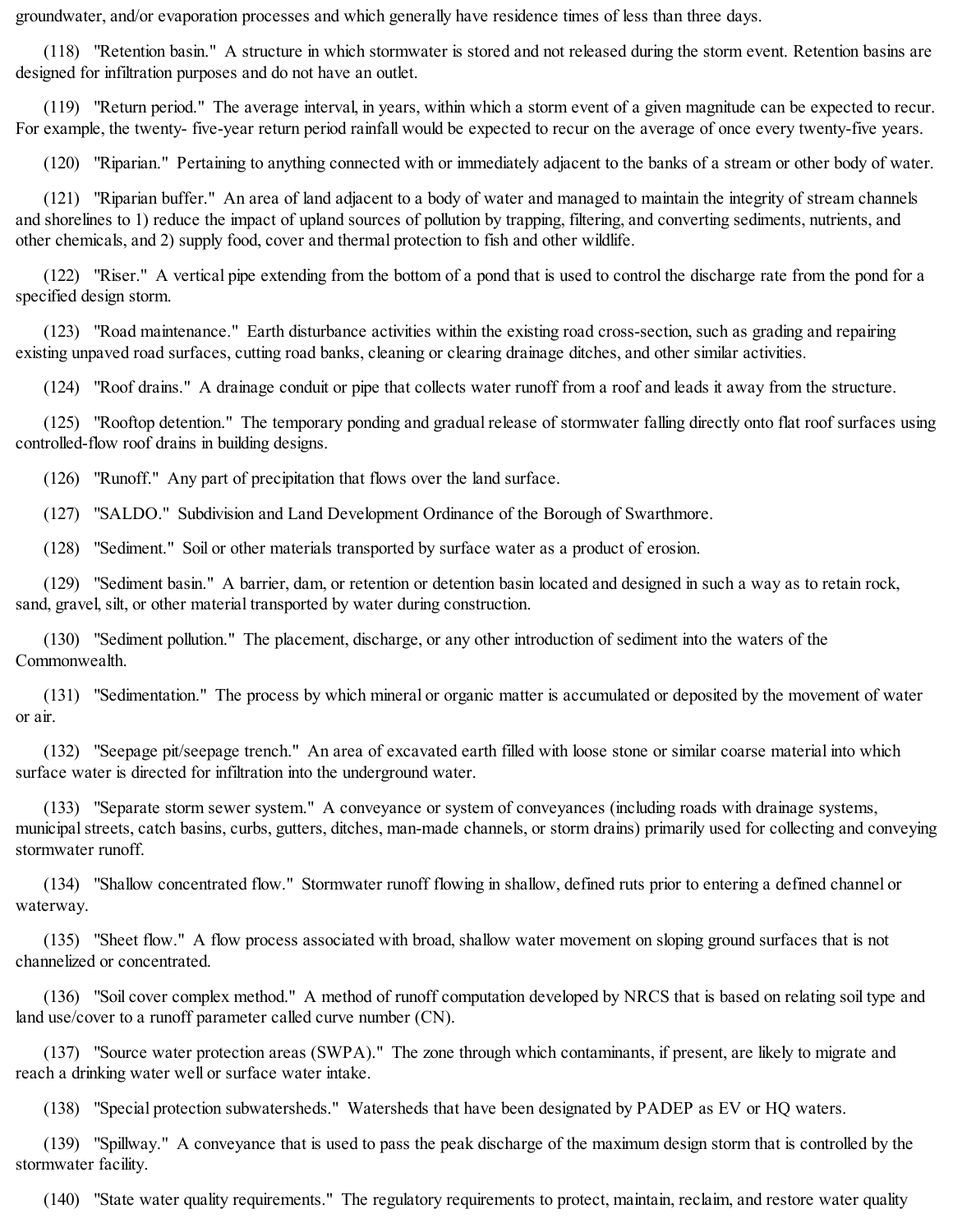under Pennsylvania Code Title 25 and the Clean Streams Law.

(141) "Storage indication method." A reservoir routing procedure based on solution of the continuity equation (inflow minus outflow equals the change in storage) with outflow defined as a function of storage volume and depth.

(142) "Storm frequency." The number of times that a given storm "event" occurs or is exceeded on the average in a stated period of years (see "Return period").

(143) "Storm sewer." A system of pipes and/or open channels that convey intercepted runoff and stormwater from other sources but excludes domestic sewage and industrial wastes.

(144) "Stormwater." Drainage runoff from the surface of the land resulting from precipitation, snow, or ice melt.

(145) "Stormwater management district." Those subareas of a watershed in which some type of detention is required to meet the plan requirements and the goals of Act 167.

(146) "Stormwater management facility." Any structure, natural or man-made, that, due to its condition, design, or construction, conveys, stores, or otherwise affects stormwater runoff quality, rate, or quantity. Typical stormwater management facilities include, but are not limited to, detention and retention basins, open channels, storm sewers, pipes, and infiltration structures.

(147) "Stormwater management plan." The watershed plan for managing stormwater runoff for a watershed, adopted by Delaware and Chester Counties as required by the Act of October 4, 1978, P.L. 864 (Act 167), as amended, and known as the "Storm Water Management Act." See also Watershed Stormwater Management Plan.

(148) "Stormwater management (SWM) site plan." The plan prepared by the applicant or the applicant's representative indicating how stormwater runoff will be managed at the particular site of interest according to this chapter, and including all necessary design drawings, calculations, supporting text, and documentation to demonstrate that chapter requirements have been met, hereafter referred to as "SWM site plan."

(149) "Stream." A natural watercourse.

(150) "Stream buffer." The land area adjacent to each side of a stream essential to maintaining water quality (see also "Riparian buffer").

(151) "Stream enclosure." A bridge, culvert, or other structure in excess of 100 feet in length upstream to downstream which encloses a regulated water of the Commonwealth.

(152) "Subarea (subwatershed)." The smallest drainage unit of a watershed for which stormwater management criteria have been established in the stormwater management plan.

(153) "Subdivision." The division or redivision of a lot, tract, or parcel of land by any means into two or more lots, tracts, parcels, or other divisions of land including changes in existing lot lines for the purpose, whether immediate or future, of lease, partition by the court for distribution to heirs or devisees, transfer of ownership, or building or lot development; provided, however, that the subdivision by lease of land for agricultural purposes into parcels of more than ten acres not involving any new street or easement of access or any residential dwelling shall be exempted.

(154) "Surface Waters of the Commonwealth." Any and all rivers, streams, creeks, rivulets, ditches, watercourses, storm sewers, lakes, dammed water, wetlands, ponds, springs, and all other bodies or channels of conveyance of surface waters, or parts thereof, whether natural or artificial, within or on the boundaries of the Commonwealth.

(155) "Swale." A low-lying stretch of land that gathers or carries surface water runoff.

(156) "SWM Site Plan." See "Stormwater management site plan".

(157) "Timber operations." See "Forest management".

(158) "Time-of-concentration (Tc)." The time required for surface runoff to travel from the hydraulically most distant point of the watershed to a point of interest within the watershed. This time is the combined total of overland flow time and flow time in pipes or channels, if any.

(159) "Top-of-bank." Highest point of elevation in a stream channel cross-section at which a rising water level just begins to flow out of the channel and over the floodplain.

(160) "USDA." United States Department of Agriculture.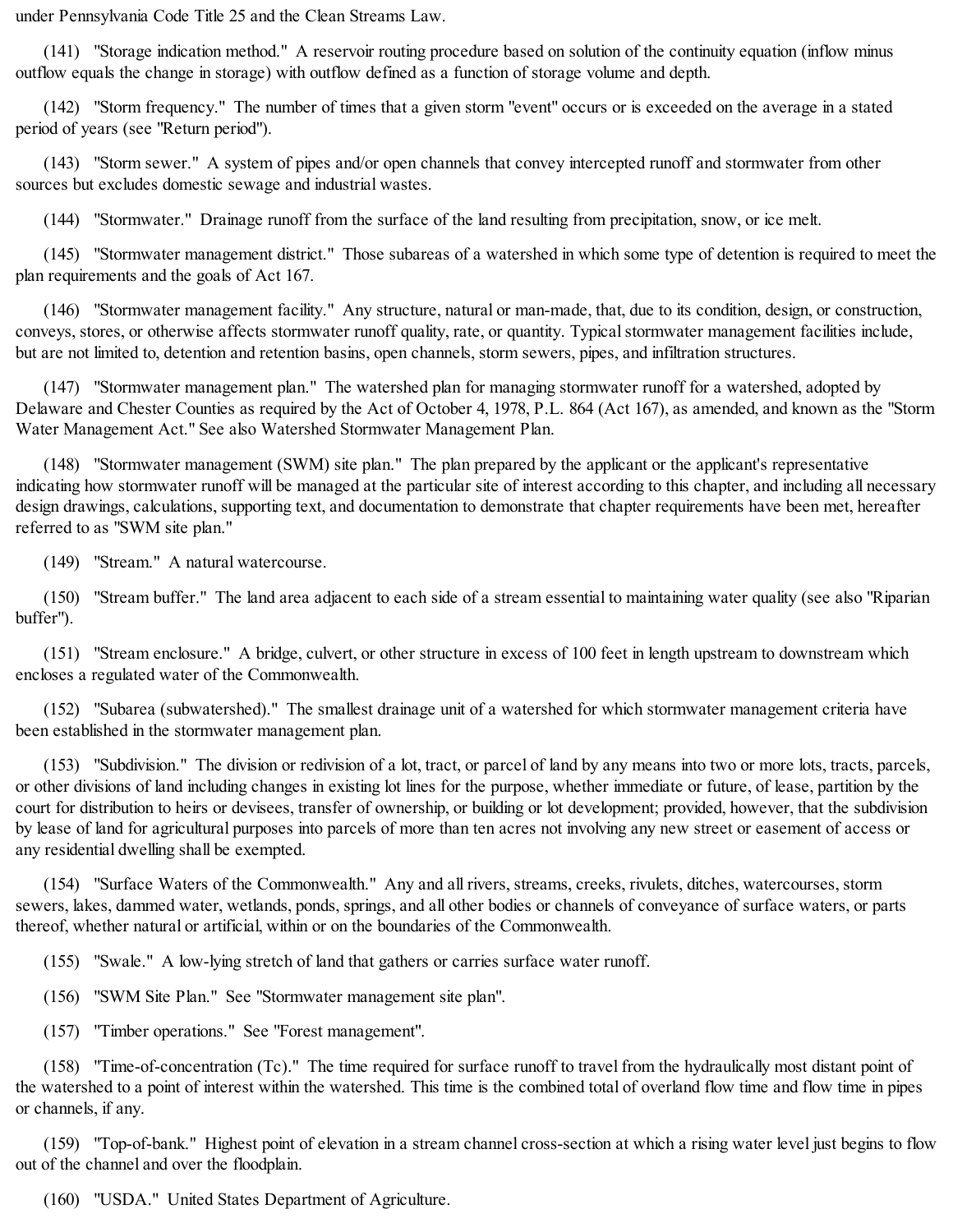(161) "Undeveloped condition." Natural condition (see also "Pre-development condition").

(162) "Vernal pond." Seasonal depressional wetlands that are covered by shallow water for variable periods from winter to spring but may be completely dry for most of the summer and fall.

(163) "Watercourse." A channel or conveyance of surface water having a defined bed and banks, whether natural or artificial, with perennial or intermittent flow.

(164) "Waters of the Commonwealth." Any and all rivers, streams, creeks, rivulets, impoundments, ditches, watercourses, storm sewers, lakes, dammed water, wetlands, ponds, springs, and all other bodies or channels of conveyance of surface and underground water, or parts thereof, whether natural or artificial, within or on the boundaries of the Commonwealth.

(165) "Watershed." Region or area drained by a river, watercourse, or other body of water, whether natural or artificial.

(166) "Watershed Stormwater Management Plan." A watershed plan for managing stormwater runoff for a watershed, adopted by Delaware and Chester Counties as required by the Act of October 4, 1978, P.L. 864 (Act 167), as amended, and known as the "Storm Water Management Act" (e.g., Chester Creek, Ridley Creek, Crum Creek, Darby-Cobbs Creeks). See also "Stormwater management plan".

(167) "Wellhead." 1. A structure built over a well, 2. The source of water for a well.

(168) "Wellhead protection area." The surface and subsurface area surrounding a water supply well, well field, or spring supplying a public water system through which contaminants are reasonably likely to move toward and reach the water source.

(169) "Wet basin." Pond for urban runoff management that is designed to detain urban runoff and always contains water.

(170) "Wetland." Those areas that are inundated or saturated by surface or groundwater at a frequency and duration sufficient to support, and that under normal circumstances do support, a prevalence of vegetation typically adapted for life in saturated soil conditions. Wetlands generally include swamps, marshes, bogs, fens, and similar areas.

(171) "Woods." A natural groundcover with more than one viable tree of a DBH of six inches or greater per 1,500 square feet which existed within three years of application; a cover condition for which SCS curve numbers have been assigned or to which equivalent rational method runoff coefficients have been assigned.

(Ord. 1051. Passed 8-13-12.)

### **II. STORMWATER MANAGEMENT**

### **1459.015 GENERAL REQUIREMENTS.**

(a) Applicants proposing regulated activities in the Borough which do not fall under the exemption criteria shown in Section 1459.006 shallsubmit a stormwater management (SWM) site plan consistent with this chapter and the applicable watershed stormwater management plan to the Borough for review. The stormwater management criteria of this chapter shall apply to the total proposed development even if development is to take place in stages.

(b) (1) No regulated activity within the Borough shall commence until the Borough issues approval of a SWM plan, which demonstrates compliance with the requirements of this chapter.

(2) For any site with proposed regulated earth disturbance equal to or greater than one acre where, after a close evaluation of alternative site designs, it proves to be impracticable to meet the mandatory minimum volume and infiltration controlstandards of this chapter onsite, the Borough may approve measures other than those in this chapter after consultation with and evaluation by PADEP that the alternate site design meets State water quality requirements and does not conflict with State law, including, but not limited to, the Clean Streams Law.

(3) For any site with proposed regulated earth disturbance that is less than one acre where, after a close evaluation of alternative site designs, it proves to be impracticable to meet any one or more of the mandatory minimum standards of this chapter onsite, the Borough may approve measures other than those in this chapter.

(c) The applicant is required to design the site to minimize surface discharge of stormwater and the creation of impervious surfaces in order to maintain, as much as possible, the natural hydrologic regime.

(d) The SWM site plan must be designed consistent with the sequencing provisions of Section 1459.018 to ensure maintenance of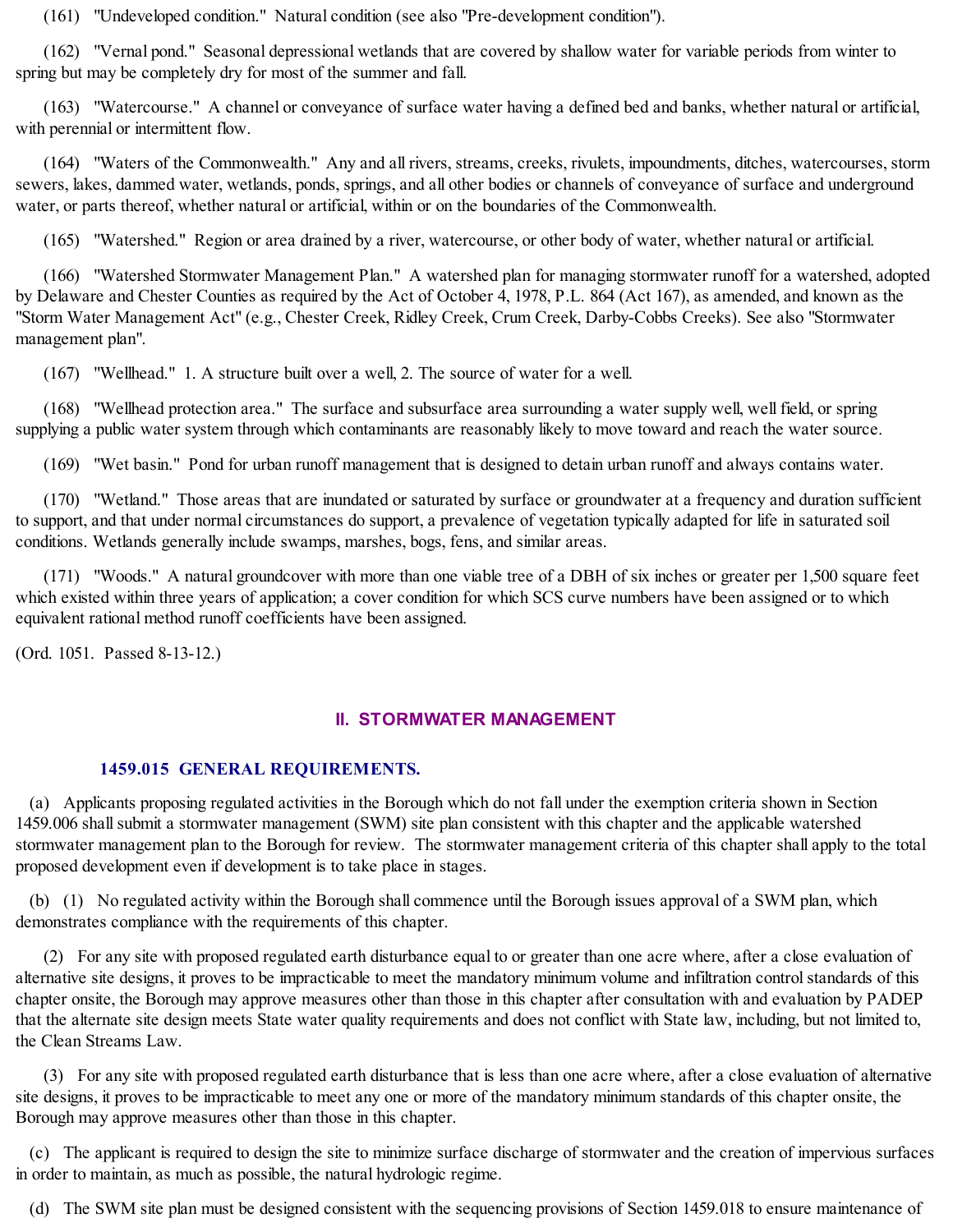the natural hydrologic regime, to promote infiltration, and to protect groundwater and surface water quality and quantity. The SWM site plan designer must proceed sequentially in accordance with Article II of this chapter.

(e) Stormwater drainage systems shall be designed in order to preserve natural flow conditions to the maximum extent practicable.

(f) Existing drainage discharge onto adjacent property shall not be altered in any manner without written permission from the affected property owner(s), and a maintenance access agreement with, the affected property owner(s). Such written permission and agreement shall be provided with the SWM site plan submitted in compliance with Article III. Such discharge shall be subject to any applicable discharge criteria specified in this chapter and still must meet the requirements of Act 167.

(g) Areas of existing diffused drainage discharge, whether proposed to be concentrated or maintained as diffused drainage areas, shall be subject to any applicable discharge criteria in the general direction of existing discharge, except as otherwise provided by this chapter. If diffused drainage discharge is proposed to be concentrated and discharged onto adjacent property, the applicant must document that adequate downstream conveyance facilities exist to safely transport the concentrated discharge or otherwise prove that no erosion, sedimentation, flooding, or other impacts will result from the concentrated discharge.

(h) Where a development site is traversed by a stream, drainage easements of fifteen shall be provided on either side of, and conform to, the line of such streams.

(i) Minimization of impervious surfaces and infiltration of runoff through seepage beds, infiltration trenches, etc., is encouraged where soil conditions permit in order to reduce the size or eliminate the need for detention facilities or other structural BMPs.

(j) Allstormwater runoff from new development or redevelopment shall be pretreated for water quality prior to discharge to surface or groundwater. Rooftop runoff may go directly to an infiltration BMP or be evapotranspirated.

(k) All regulated activities within the Borough shall be designed, implemented, operated, and maintained to meet the purposes of this chapter, through these two elements:

(1) Erosion and sediment control during earth disturbance activities (e.g., during construction); and

(2) Water quality protection measures after completion of earth disturbance activities (i.e., after construction), including operations and maintenance.

(l) The BMPs shall be designed, implemented, and maintained to meet State water quality requirements and any other more stringent requirements as determined by the Borough.

(m) Post-construction water quality protection shall be addressed as required by Section 1459.020.

(n) Operations and maintenance of permanent stormwater BMPs shall be addressed as required by Article VI.

(o) All BMPs used to meet the requirements of this chapter shall conform to the State water quality requirements and any more stringent requirements as set forth by the Borough.

(p) Low impact development (LID) practices shall be considered to the greatest extent possible.

- (q) In selecting the appropriate BMPs or combinations thereof, the applicant shall consider the following:
	- (1) Total contributing drainage area.
	- (2) Permeability and infiltration rate of the site's soils.
	- (3) Slope and depth to bedrock.
	- (4) Seasonal high water table.
	- (5) Proximity to building foundations and wellheads.
	- (6) Erodibility of soils.
	- (7) Land availability and configuration of the topography.
	- (8) Peak discharge and required volume control.
	- (9) Stream bank erosion.
	- (10) Efficiency of the BMPs to mitigate potential water quality problems.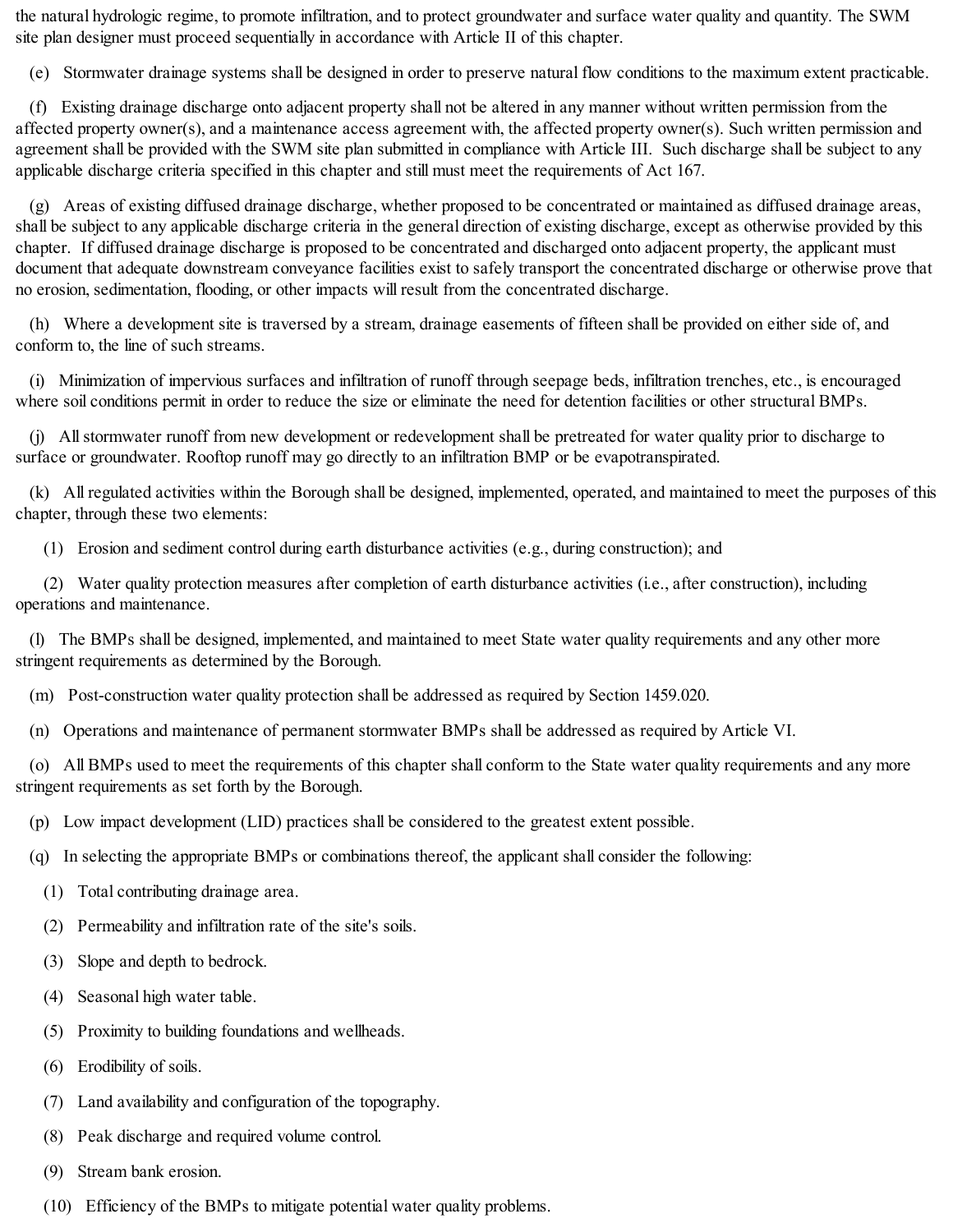- (11) The volume of runoff that will be effectively treated.
- (12) The nature of the pollutant being removed.
- (13) Maintenance requirements.
- (14) Creation/protection of aquatic and wildlife habitat.
- (15) Recreational value.
- (16) Enhancement of aesthetic and property values.

(r) The design of allstormwater management facilities shall incorporate sound engineering principles and practices in a manner that does not aggravate existing stormwater problems. The Borough reserves the right to disapprove any design that would result in construction in or continuation of a stormwater problem area.

(s) The applicant may meet the stormwater management criteria through off-site stormwater management measures as long as the proposed measures are in the same subwatershed as shown on the map in Appendix A.

(t) Stormwater Hotspots. Stormwater runoff from hotspots shall be pretreated prior to surface or groundwater infiltration to prevent pollutant runoff. Industrial sites referenced in 40 CFR 125 are examples of hotspots.

- (1) Below is a list of examples of hotspots:
	- A. Vehicle salvage yards and recycling facilities;
	- B. Vehicle fueling stations;
	- C. Vehicle service and maintenance facilities;
	- D. Vehicle and equipment cleaning facilities;
	- E. Fleet storage areas (bus, truck, etc.);
	- F. Industrial sites based on Standard Industrial Classification Codes;
	- G. Marinas (service and maintenance areas);
	- H. Outdoor liquid container storage;
	- I. Outdoor loading/unloading facilities;
	- J. Public works storage areas;
	- K. Facilities that generate or store hazardous materials;
	- L. Commercial container nursery;
	- M. Contaminated sites/brownfields; or
	- N. Other land uses and activities as designated by an appropriate review authority.
- (2) The following land uses and activities are not normally considered hotspots:
	- A. Residential streets and rural highways;
	- B. Residential development;
	- C. Institutional development;
	- D. Office developments;
	- E. Nonindustrial rooftops; or
	- F. Pervious areas, except golf courses and nurseries (which may need an integrated pest management (IPM) plan).

(3) While streets and highways (average daily traffic volume (ADT) greater than 30,000) are not considered stormwater hotspots, it is important to ensure that highway stormwater management facilities are designed to adequately protect receiving streams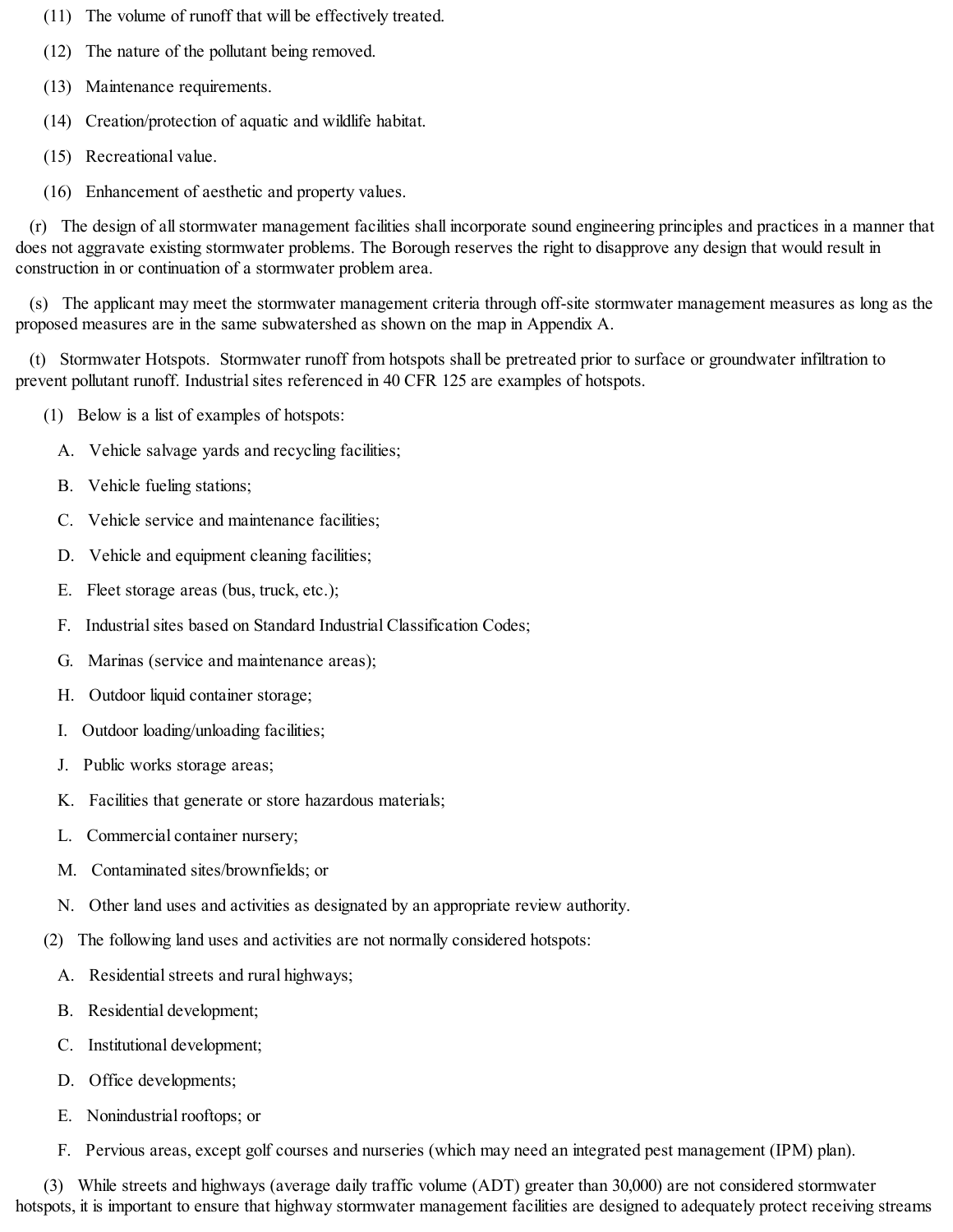and/or groundwater.

(4) The Environmental Protection Agency's (EPA) NPDES stormwater program requires some industrialsites to prepare and implement a stormwater pollution prevention plan.

(u) For any location where a new concentrated discharge of stormwater from any frequency rainfall event, up to and including the 100-year, 24-hour event, will flow onto a downgradient property, the following are required:

(1) A drainage easement (or other legal agreement/approval) must be obtained for conveyance of discharges onto or through adjacent properties.

(2) The conveyance must be designed to avoid erosion, flooding, or other damage to the properties through which it is being conveyed.

(Ord. 1051. Passed 8-13-12.)

# **1459.016 PERMIT REQUIREMENTS BY OTHER GOVERNMENTAL ENTITIES.**

The following permit requirements may apply to certain regulated earth disturbance activities and must be met prior to commencement of regulated earth disturbance activities, as applicable:

(a) All regulated earth disturbance activities subject to permit requirements by PADEP under regulations at Title 25 Pennsylvania Code Chapter 102.

(b) Work within natural drainageways subject to permit by PADEP under Title 25 Pennsylvania Code Chapter 105.

(c) Any stormwater management facility that would be located in or adjacent to surface waters of the Commonwealth, including wetlands, subject to permit by PADEP under Title 25 Pennsylvania Code Chapter 105.

(d) Any stormwater management facility that would be located on or discharging to a State highway right-of-way, or require access to or from a State highway shall be subject to approval by PennDOT.

(e) Culverts, bridges, storm sewers, or any other facilities which must pass or convey flows from the tributary area and any facility which may constitute a dam subject to permit by PADEP under Title 25 Pennsylvania Code Chapter 105.

(Ord. 1051. Passed 8-13-12.)

# **1459.017 EROSION AND SEDIMENT CONTROL DURING REGULATED EARTH DISTURBANCE ACTIVITIES.**

(a) No regulated earth disturbance activities within the Borough shall commence until the Borough receives an approval from the PADEP in compliance with Title 25 Chapter 102 of the Pennsylvania Code of an erosion and sediment control plan for construction activities if applicable.

(b) PADEP has regulations regarding an erosion and sediment control under Title 25 Pennsylvania Code Chapter 102.

(c) In addition, under Title 25 Pennsylvania Code Chapter 92, a PADEP "NPDES Construction Activities" Permit is required for regulated earth disturbance activities.

(d) Evidence of any necessary permit(s) for regulated earth disturbance activities from the appropriate PADEP regional office or County Conservation District must be provided to the Borough. The issuance of an NPDES Construction Permit (or permit coverage under the statewide General Permit (PAG-2)) satisfies the requirements of Section 1459.037(a).

(e) A copy of the erosion and sediment control plan and any required permit, as required by PADEP regulations, shall be available on the project site at all times.

(f) Additional erosion and sediment control design standards and criteria are recommended to be applied where infiltration BMPs are proposed. At a minimum, they shall include the following:

(1) Areas proposed for infiltration BMPs shall be protected from sedimentation and compaction during the construction phase to maintain maximum infiltration capacity.

(2) Infiltration BMPs shall not be constructed nor receive runoff until the entire drainage area contributory to the infiltration BMP has achieved final stabilization.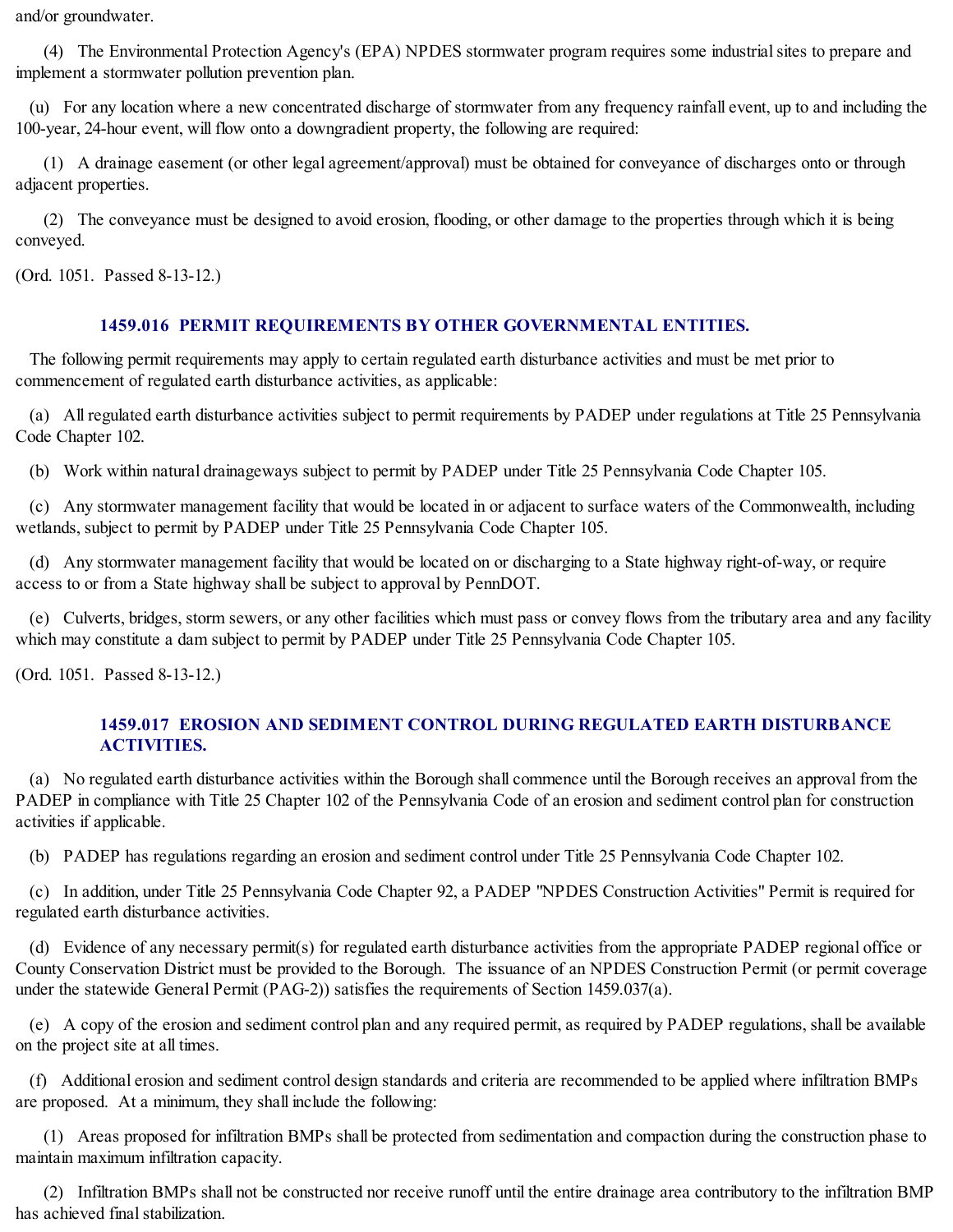# **1459.018 NONSTRUCTURAL PROJECT DESIGN PROCESS (SEQUENCING TO MINIMIZE STORMWATER IMPACTS).**

The design of all regulated activities shall include the following to minimize stormwater impacts to reduce the surface discharge of stormwater, reduce the creation of unnecessary impervious surfaces, prevent the degradation of waters of the Commonwealth, and maintain as much as possible the natural hydrologic regime of the site.

(a) The applicant shall apply low impact development (LID) practices, provided that use of this method does not conflict with other local codes.

(b) The applicant shall demonstrate that the design process follows the sequence noted below. The goal of the sequence is to minimize the increases in stormwater runoff and impacts to water quality resulting from the proposed regulated activity:

(1) The following items in this subsection shall be addressed prior to development of other stormwater management site plan design elements:

A. Prepare an existing resource and site analysis map (ERSAM) showing environmentally sensitive areas including, but not limited to, steep slopes, ponds, lakes, streams, wetlands, hydric soils, vernal pools, stream buffers, and hydrologic soil groups. Land development, any existing recharge areas, and other requirements outlined in the municipal SALDO shall also be included.

B. Establish a stream buffer according to Section 1459.020(d).

C. Prepare a draft project layout avoiding sensitive areas identified in paragraph (b)(1)A. hereof.

D. Identify site-specific existing conditions drainage areas, discharge points, recharge areas, and hydrologic soil groups A and B (areas conducive to infiltration).

E. Evaluate nonstructural stormwater management alternatives:

- 1. Minimize earth disturbance.
- 2. Minimize impervious surfaces.
- 3. Break up large impervious surfaces.

F. Determine into what management district the site falls (see Appendix A), and conduct an existing conditions runoff analysis.

(2) The following items in this subsection may be addressed in any order provided that all items in paragraph (b)(1) hereof have been completed.

A. Satisfy the infiltration objective (Section 1459.019) and provide for stormwater pretreatment prior to infiltration.

B. Provide for water quality protection in accordance with Section 1459.020 water quality requirements.

C. Provide stream bank erosion protection in accordance with Section 1459.021 stream bank erosion requirements.

D. Prepare final project design to maintain existing conditions drainage areas and discharge points, to minimize earth disturbance and impervious surfaces, and, to the maximum extent possible, to ensure that the remaining site development has no surface or point discharge.

E. Conduct a proposed conditions runoff analysis based on the final design that meets the management district requirements (Section 1459.022).

F. Manage any remaining runoff prior to discharge through detention, bioretention, direct discharge, or other structural control.

(Ord. 1051. Passed 8-13-12.)

# **1459.019 INFILTRATION VOLUME REQUIREMENTS.**

(a) (1) Providing for infiltration consistent with the natural hydrologic regime is required. Design of the infiltration facilities shall consider infiltration to compensate for the reduction in the recharge that occurs when the ground surface is disturbed or impervious surface is created.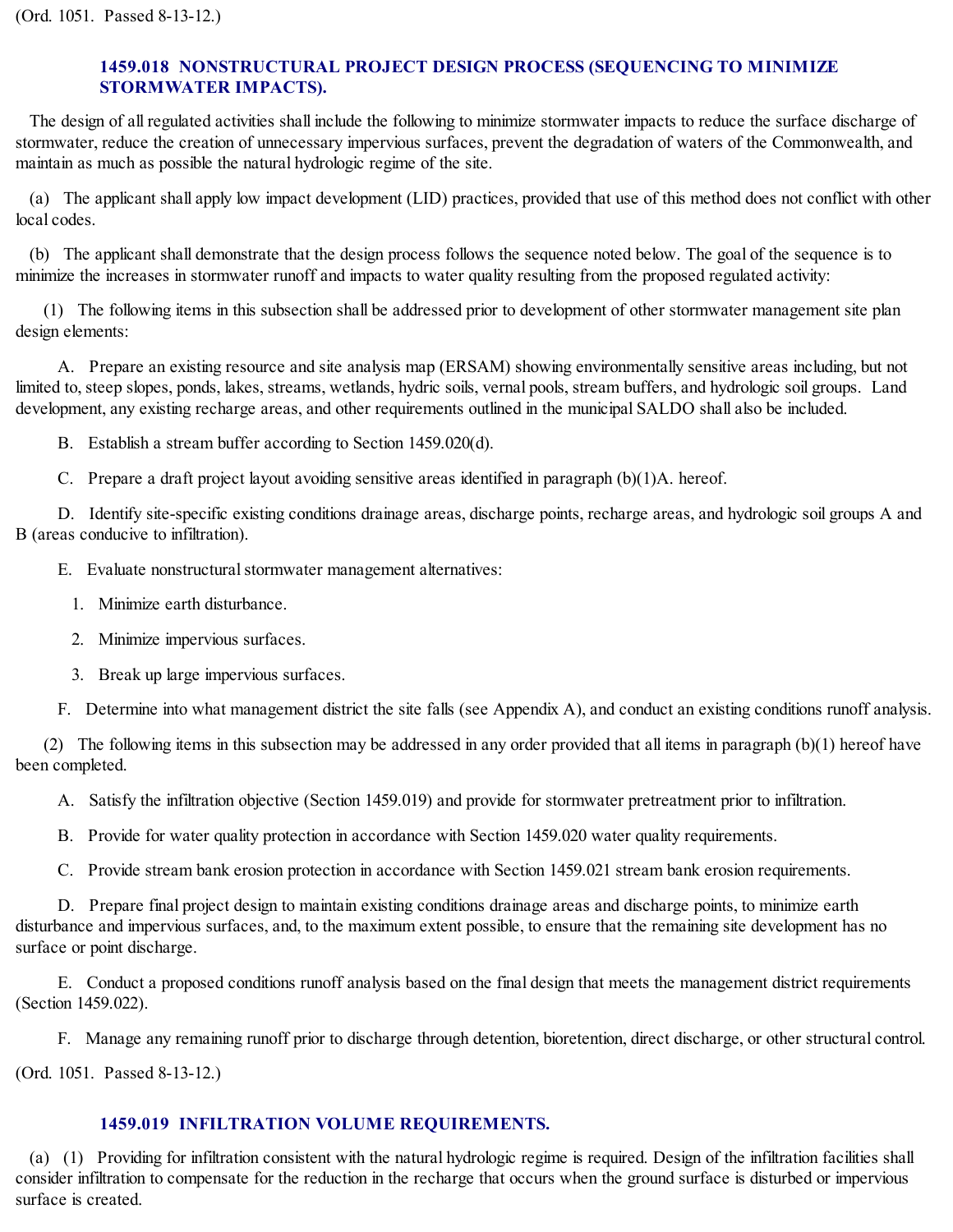(2) If it cannot be physically accomplished, then the design professionalshall be responsible for demonstrating to the satisfaction of the Borough that this cannot be physically accomplished on the site (e.g., shallow depth to bedrock or limiting zone, open voids, steep slopes, etc. vs. a financial hardship as defined in Section 1459.008). If it can be physically accomplished, the volume of runoff to be infiltrated shall be determined from paragraph (b)(2) hereof depending on demonstrated site conditions, and shall be the greatest volume that can be physically infiltrated. For example:

1. Any applicant (developer or redeveloper) shall first attempt to infiltrate the volume required in paragraph (b)(2)A. hereof.

2. If the paragraph (b)(2)A. hereof requirement cannot be physically accomplished, then the applicant is required to attempt to infiltrate the volume required in paragraph (b)(2)B. hereof.

3. Finally, if the paragraph (b)(2)B. hereof, infiltration volume cannot be physically accomplished, the applicant must, at a minimum, infiltrate the volume required in paragraph (b)(2)C. hereof.

(b) Infiltration BMPs shall meet the following minimum requirements:

(1) Infiltration BMPs intended to receive runoff from developed or redeveloped areas shall be selected based on suitability of soils and site conditions and shall be constructed on soils that have the following characteristics:

A. A minimum depth of twenty-four inches between the bottom of the BMP and the top of the limiting zone.

B. An infiltration rate sufficient to accept the additional stormwater volume and dewater completely as determined by field tests conducted by the applicant's design professional.

C. The infiltration facility shall be capable of completely draining the retention (infiltration) volume  $(Re<sub>V</sub>)$  within three days (seventy-two hours) from the end of the design storm.

(2) The size of the infiltration facility and  $Re<sub>V</sub>$  shall be based upon the following volume criteria:

A. Modified Control Guideline One (MCG-1) of the *Pennsylvania Stormwater Best Management Practices* (PA BMP) Manual - The retention (infiltration) volume  $(Re_V)$  to be captured and infiltrated shall be the net two-year twenty-four-hour volume. The net volume is the difference between the post-development runoff volume and the pre-development runoff volume. The postdevelopment total runoff volume for all storms equal to or less than the two-year twenty- four-hour duration precipitation shall not be increased. For modeling purposes, existing (pre-development) non-forested pervious areas must be considered meadow in good condition or its equivalent, and twenty percent of existing impervious area, when present, shall be considered meadow in good condition.

B. Infiltrating the entire  $\text{Re}_V$  volume in paragraph (b)(2)A. (above) may not be feasible on every site due to site-specific limitations such as shallow depth to bedrock or the water table. If it cannot be physically accomplished, then the following criteria from Modified Control Guideline Two (MCG-2) of the PA BMP Manual must be satisfied:

At least the first one-inch of runoff from new or replacement impervious surfaces shall be infiltrated.

 $Re<sub>V</sub> = 1$  (inch) \* impervious area (square feet) ÷ 12 (inches) = cubic feet (cf)

An asterisk (\*) in equations denotes multiplication.

C. Only if infiltrating the entire  $\text{Re}_V$  volume in paragraph (b)(2)B. (above) cannot be physically accomplished, then the following minimum criteria from Modified Control Guideline Two (MCG-2) of the PA BMP Manual must be satisfied:

1. Wherever possible, infiltration facilities should be designed to accommodate infiltration of the entire water quality volume  $(WQ_V)$  (Section 1459.020(b)); however, in all cases at least the first one-half inch of the WQ<sub>V</sub> shall be infiltrated. The minimum infiltration volume  $(Re_V)$  required would, therefore, be computed as: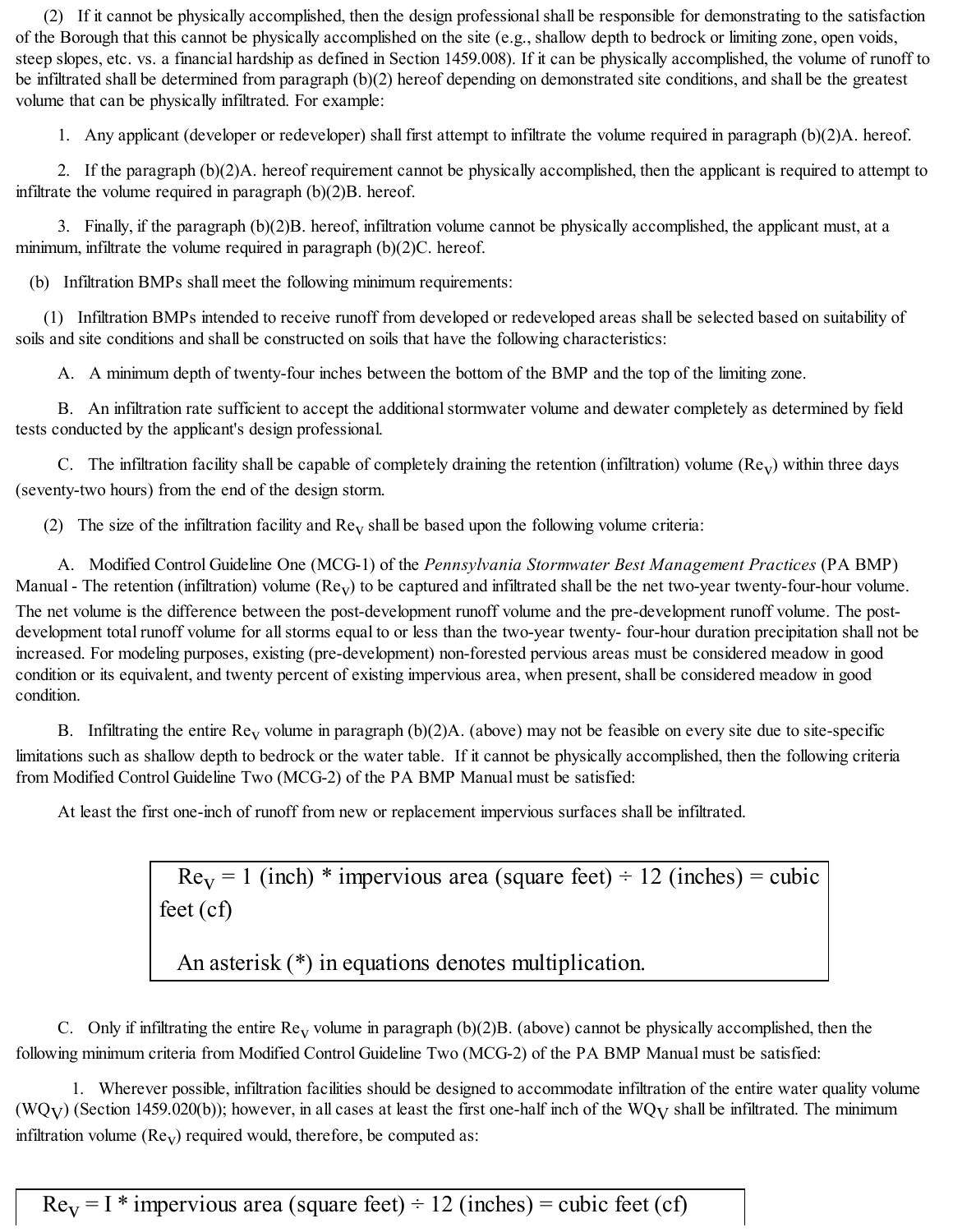An asterisk (\*) in equations denotes multiplication. Where:

 $I =$ The maximum equivalent infiltration amount (inches) that the site can physically accept or 0.50 inch, whichever is greater.

2. The retention volume values derived from the methods in paragraphs  $(b)(2)A$ ,  $(b)(2)B$ , or  $(b)(2)C$ . hereof is the minimum volume the applicant must control through an infiltration BMP facility. If site conditions preclude capture of runoff from portions of the impervious area, the infiltration volume for the remaining area should be increased an equivalent amount to offset the loss.

3. Only if the minimum of one-half inch of infiltration requirement cannot be physically accomplished, a waiver from this section, Infiltration Volume Requirements is required from the Borough.

(c) Soils. A detailed soils evaluation of the project site shall be required to determine the suitability of infiltration facilities. The evaluation shall be performed by a qualified design professional and at minimum address soil permeability, depth to bedrock, and subgrade stability. The general process for designing the infiltration BMP shall be:

(1) Analyze hydrologic soil groups as well as natural and man-made features within the site to determine general areas of suitability for infiltration practices. In areas where development on fill material is under consideration, conduct geotechnical investigations of sub-grade stability; infiltration may not be ruled out without conducting these tests.

(2) Provide field tests such as double ring infiltrometer or hydraulic conductivity tests (at the level of the proposed infiltration surface) to determine the appropriate hydraulic conductivity rate. Percolation tests are not recommended for design purposes.

(3) Design the infiltration structure for the required retention  $(Re<sub>V</sub>)$  volume based on field determined capacity at the level of the proposed infiltration surface.

(4) If on-lot infiltration structures are proposed by the applicant's design professional, it must be demonstrated to the Borough that the soils are conducive to infiltrate on the lots identified.

(d) Infiltration facilities should, to the greatest extent practicable, be located to avoid introducing contaminants via groundwater, and be in conformance with an approved source water protection assessment or source water protection plan.

(e) Roadway drainage systems should provide an opportunity to capture accidentalspills. Road de-icing materialstorage facilities shall be designed to avoid salt and chloride runoff from entering waterways and infiltration facilities. The qualified design professional shall evaluate the possibility of groundwater contamination from the proposed infiltration facility and perform a hydrogeologic justification study if necessary.

(f) The antidegredation analysis found in Chapter 93 shall be applied in HQ or EV streams.

(g) An impermeable liner will be required in detention basins where the possibility of groundwater contamination exists. The Borough may require a detailed hydrogeologic investigation.

(h) The applicant should provide safeguards against groundwater contamination for land uses that may cause groundwater contamination should there be a mishap or spill.

(Ord. 1051. Passed 8-13-12.)

### **1459.020 WATER QUALITY REQUIREMENTS.**

(a) (1) The applicant shall comply with the following water quality requirements of this Article.

(2) To control post-construction stormwater impacts from regulated activities and conform to State water quality requirements, BMPs which replicate pre-development stormwater infiltration and runoff conditions must be provided in the site design such that postconstruction stormwater discharges do not degrade the physical, chemical, or biological characteristics of the receiving waters. This may be achieved by the following:

A. Infiltration: replication of pre-construction stormwater infiltration conditions;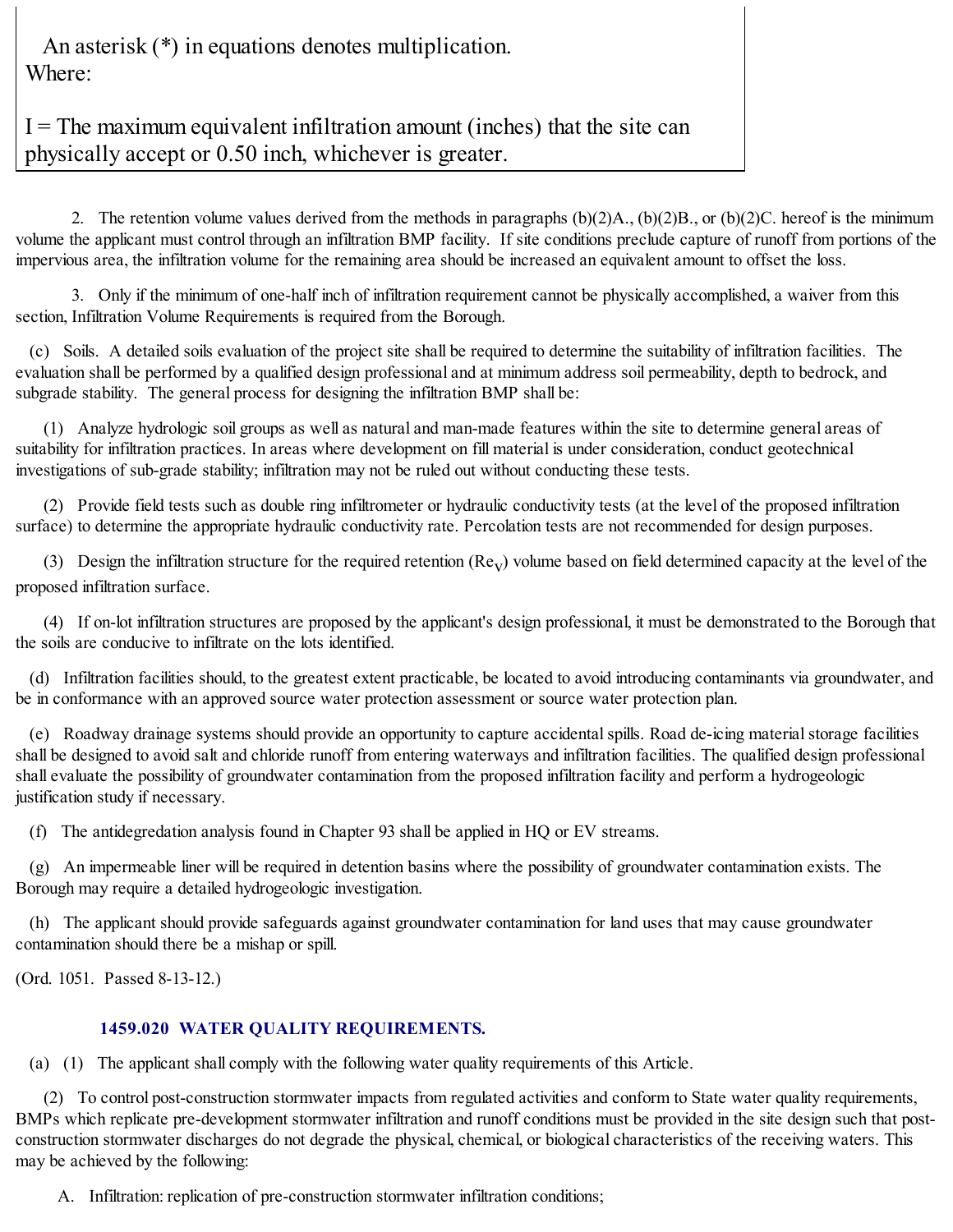B. Treatment: use of water quality treatment BMPs to provide filtering of chemical and physical pollutants from the stormwater runoff; and

C. Stream bank and stream bed protection: management of volume and rate of post-construction stormwater discharges to prevent physical degradation of receiving waters (e.g., from scouring).

(b) (1) Developed areas shall provide adequate storage and treatment facilities necessary to capture and treat stormwater runoff. The infiltration volume computed under Section 1459.019 may be a component of the water quality volume if the applicant chooses to manage both components in a single facility. If the calculated water quality volume (WQ $_{\rm V}$ ) is greater than the volume required to be infiltrated as described in Section 1459.019(b)(2), then the difference between the two volumes shall be treated for water quality by an acceptable stormwater management practice(s). The required water quality volume (WQ $_{\rm V}$ ) is the storage capacity needed to capture and treat a portion of stormwater runoff from the developed areas of the site.

(2) To achieve this requirement, the following criterion is established:

A. From Control Guideline (CG-1) in the PA BMP Manual, the water quality volume shall be the net two-year twenty-fourhour volume. The net volume is the difference between the post-development runoff volume and the pre-development runoff volume. The post-development total runoff volume for allstorms equal to or less than the two-year twenty-four-hour duration precipitation shall not be increased. For modeling purposes, existing (pre-development) non-forested pervious areas must be considered meadow in good condition or its equivalent, and twenty percent of existing impervious area, when present, shall be considered meadow in good condition.

B. This volume requirement can be managed by the permanent volume of a wet basin or the detained volume from other BMPs. Where appropriate, wet basins shall be utilized for water quality control and shall follow the guidelines of the PA BMP manual.

C. Release of water can begin at the start of the storm (i.e., the invert of the water quality orifice is at the invert of the facility). The design of the facility shall provide for protection from clogging and unwanted sedimentation.

(c) The temperature of receiving waters shall be protected through the use of BMPs that moderate temperature.

(d) If a perennial or intermittent stream passes through, or a waterbody (i.e., lake, pond, and/or wetland) is present on the site, the applicant shall create a riparian buffer extending a minimum of fifty feet to either side of the top-of-bank of the channel, lake, or wetland. The buffer area shall be planted with native vegetation and maintained in a vegetated state (applicant should reference the Pennsylvania Native Plant List contained in the Pennsylvania BMP Manual).

(1) The following provisions also apply to riparian buffers on lots in existence at the time of adoption of this chapter:

A. If the applicable rear or side yard setback is less than fifty feet, the buffer width may be reduced to twenty-five percent of the setback or twenty-five feet, whichever is greater.

B. If a stream traverses a site in a manner that significantly reduces the use of the site, the buffer may be either:

1. Reduced to twenty-five feet on either side, with Borough approval; or

2. Reduced to ten feet with Borough waiver.

(2) Permitted uses within the buffer include the following, subject to Borough approval and provided that they comply with all Federal, State, and local regulations:

A. Recreational trails, in compliance with Riparian Buffer Trail Guidelines adopted by the Borough.

B. Utility rights-of-way.

C. Bridges.

D. Other uses subject to Borough approval.

(e) If an existing buffer is legally prescribed (i.e., deed, covenant, easement, etc.) and it exceeds the requirements of this chapter, the existing buffer shall be maintained.

(Ord. 1051. Passed 8-13-12.)

### **1459.021 STREAM BANK EROSION REQUIREMENTS.**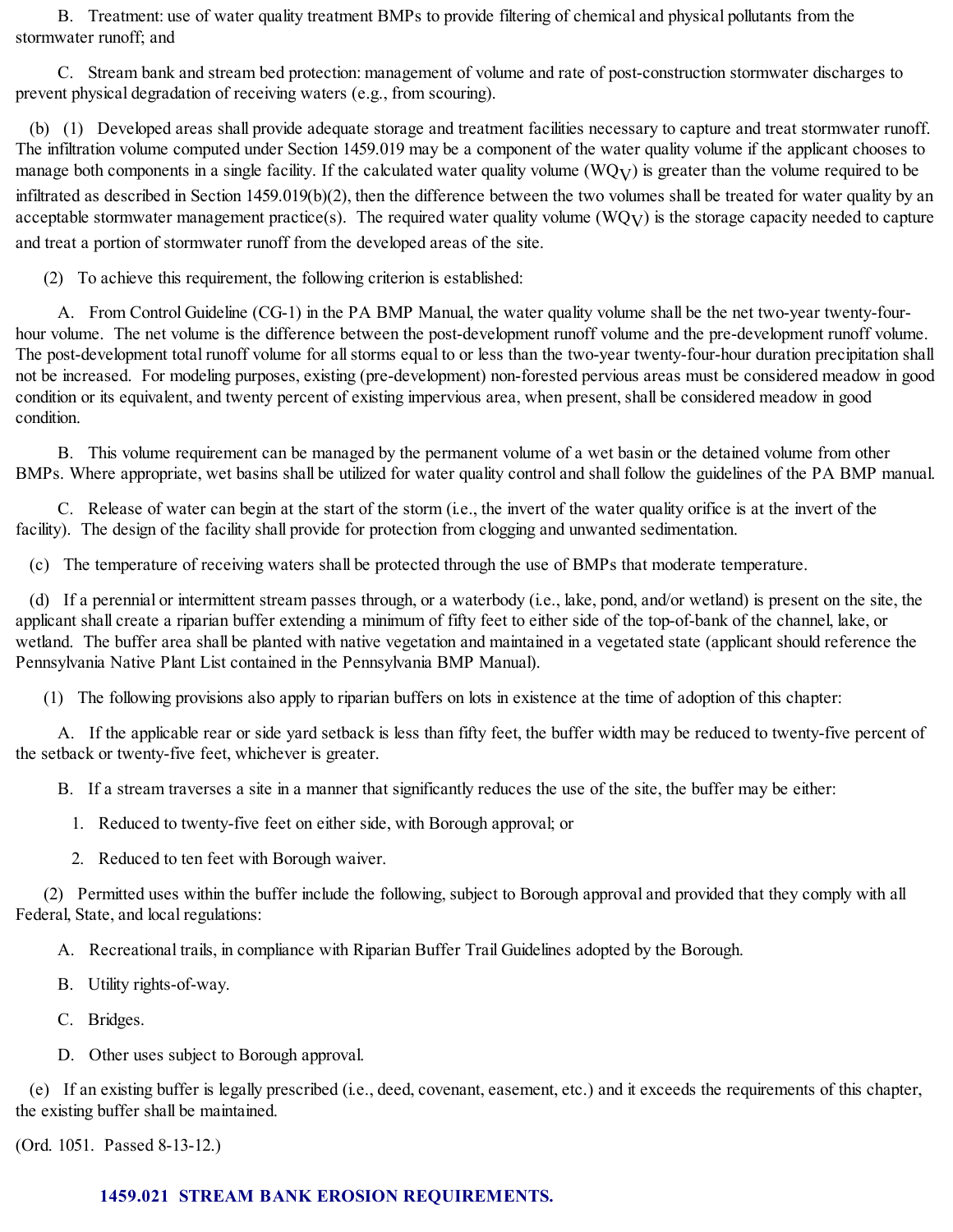(a) In addition to controlling the water quality volume (in order to minimize the impact of stormwater runoff on downstream stream bank erosion), the primary requirement to control stream bank erosion is to design a BMP to detain the proposed conditions two-year, twenty-four-hour design storm to the existing conditions one-year flow using the SCS Type II distribution. Additionally, provisions shall be made (such as adding a small orifice at the bottom of the outlet structure) to release the proposed conditions one-year storm for a minimum of twenty-four hours from a point in time when the maximum volume of water from the one-year storm is stored in a proposed BMP (i.e., the maximum water surface elevation is achieved in the facility). Release of water can begin at the start of the storm (i.e., the invert of the water quality orifice is at the invert of the facility).

(b) The minimum orifice size in the outlet structure to the BMP shall be three inches in diameter where possible, and a trash rack shall be installed to prevent clogging. On sites with small drainage areas contributing to this BMP that do not provide enough runoff volume to allow a twenty-four-hour attenuation with the three-inch orifice, the calculations shall be submitted showing this condition. When the calculated orifice size is below three inches, gravel filters (or other methods) are recommended to discharge low-flow rates subject to the Borough Engineer's satisfaction. When filters are utilized, maintenance provisions shall be provided to ensure filters meet the design function. All facilities shall make use of measures to extend the flow path and increase the travel time of flows in the facility.

(Ord. 1051. Passed 8-13-12.)

### **1459.022 STORMWATER PEAK RATE CONTROL.**

(a) Each watershed has been divided into either stormwater management districts or release rate districts as shown on the respective Management District or Release Rate Maps in Appendix A.

(1) In addition to the watershed-specific requirements specified in Tables 308.1, below, the erosion and sedimentation control (Section 1459.017), the nonstructural project design (Section 1459.018), the infiltration (Section 1459.019), the water quality (Section 1459.020), and the stream bank erosion (Section 1459.021) requirements shall be implemented.

(2) Standards for managing runoff from each subarea in a watershed for the 2-, 5-, 10-, 25-, 50-, and 100-year design storms are shown in Tables 308.1. Development sites located in each of the management/release rate districts must control proposed conditions runoff rates to existing conditions runoff rates for the design storms in accordance with the Table.

(b) General. Proposed conditions rates of runoff from any regulated activity shall not exceed the peak release rates of runoff from existing conditions for the design storms specified on the Stormwater Management District Watershed Map provided in Appendix A of this chapter.

(c) District Boundaries. The boundaries of the stormwater management districts are shown on an official map that is available for inspection at the Borough and County Planning offices. A copy of the official map at a reduced scale is included in Appendix A of this chapter. The exact location of the stormwater management district boundaries as they apply to a given development site shall be determined by mapping the boundaries using the two-foot topographic contours (or most accurate data required) provided as part of the SWM site plan.

(d) Sites Located in More than One District or Watershed. For a proposed development site located within two or more stormwater management district subareas, the peak discharge rate from any subarea shall meet the management district criteria for which the discharge is located. The natural hydrology of each respective subarea shall be maintained, and drainage shall not be redirected from one subarea to another. Under circumstances where the applicant shows this cannot be accomplished, a waiver is required by the Borough.

| Table 308.1 |                                                         |                                           |            |  |  |  |
|-------------|---------------------------------------------------------|-------------------------------------------|------------|--|--|--|
|             | Peak Rate Control Standards In The Crum Creek Watershed |                                           |            |  |  |  |
| District    | <b>Proposed Condition</b><br>Design Storm               | <b>Existing Condition</b><br>Design Storm |            |  |  |  |
| A           | $2$ -year                                               |                                           | 1-year     |  |  |  |
|             | 5-year                                                  |                                           | 5-year     |  |  |  |
| $10$ -year  |                                                         |                                           | $10$ -year |  |  |  |
|             | 25-year                                                 |                                           | $25$ -year |  |  |  |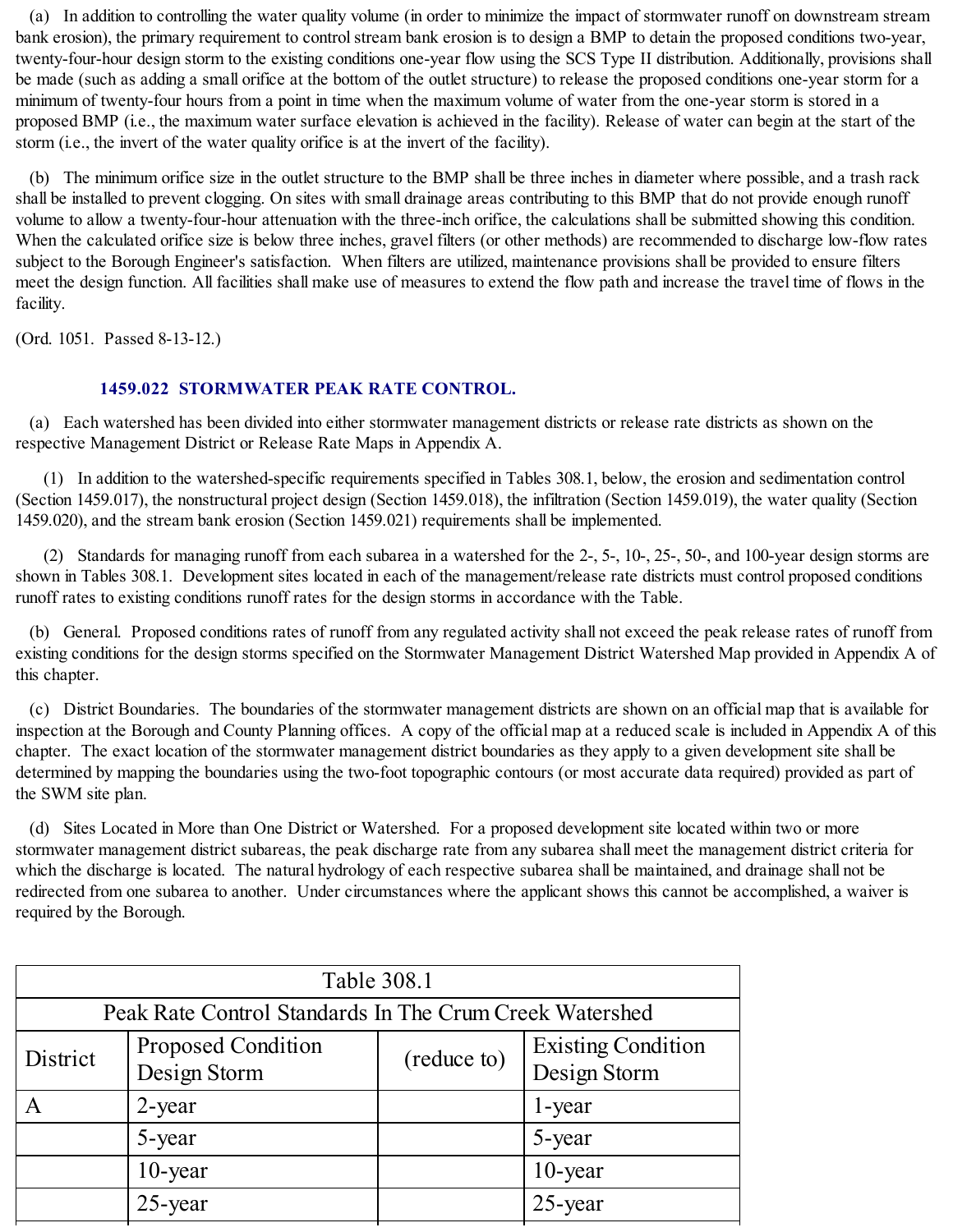|   | 50-year     | 50-year     |
|---|-------------|-------------|
|   | $100$ -year | $100$ -year |
| B | 2-year      | 1-year      |
|   | 5-year      | 2-year      |
|   | $10$ -year  | 5-year      |
|   | 25-year     | 10-year     |
|   | 50-year     | 25-year     |
|   | $100$ -year | 100-year    |

(e) Off-site Areas. Off-site areas that drain through a proposed development site are not subject to release rate criteria when determining allowable peak runoff rates. On-site drainage facilities shall be designed to safely convey off-site flows through the development site.

(f) Site Areas. Where the site area to be impacted by a proposed development activity differs significantly from the totalsite area, only the proposed impact area utilizing stormwater management measures shall be subject to the peak rate control standards noted above. Unimpacted areas for which the discharge point has not changed are not subject to the peak rate control standards.

(g) Hardship Option for Regulated Activities Less than One Acre. There may be certain instances where the peak rate criteria are too restrictive for a particular landowner or applicant. The existing drainage network in some areas may be capable of safely transporting slight increases in flows without causing a problem or increasing flows elsewhere. This must be demonstrated as per subsection (h) below in order for the hardship option to be considered. If an applicant or homeowner cannot meet the stormwater standards due to lot conditions or if conformance would become a hardship to an owner, the hardship option may be applied. Any landowners pleading the "hardship option" will assume all liabilities that may arise due to exercising this option. Cost or financial burden cannot be considered as a hardship. The applicant may consider off-site management controls or contributing to the Municipal Stormwater Control and BMP Operation and Maintenance Fund (Section 1459.072) as long as the stormwater management controls are within the same subwatershed.

(h) "Downstream Hydraulic Capacity Analysis". Any downstream capacity hydraulic analysis conducted in accordance with this chapter shall use the following criteria for determining adequacy for accepting increased peak flow rates:

(1) Natural or man-made channels or swales must be able to convey the increased runoff associated with a two-year storm event within their banks at velocities consistent with protection of the channels from erosion. Velocities shall be based upon criteria and methodologies acceptable to the Borough.

(2) Natural or man-made channels or swales must be able to convey increased twenty-five-year storm event runoff without creating any increased hazard to persons or property.

(3) Culverts, bridges, storm sewers or any other hydraulic facilities which must pass or convey flows from the tributary area must be designed in accordance with PADEP Chapter 105 regulations (if applicable) and, at a minimum, pass the increased twenty-fiveyear storm event runoff.

- (4) Water quality requirements defined in Section 1459.021 must be met.
- (5) Post construction peak rates shall not exceed the existing peak rates for the respective subarea.

(i) Alternate Criteria for Redevelopment Sites. For redevelopment sites, one of the following minimum design parameters shall be accomplished, whichever is most appropriate for the given site conditions as determined by the Borough of Swarthmore:

(1) Meet the full requirements specified by Table 308.1 and subsections (a) through (h) hereof, or

(2) Reduce the total impervious surface on the site by at least twenty percent; based upon a comparison of existing impervious surface to proposed impervious surface. In this case, calculations must be provided that show the peak rate has not increased.

(Ord. 1051. Passed 8-13-12.)

# **1459.023 CALCULATION METHODOLOGY.**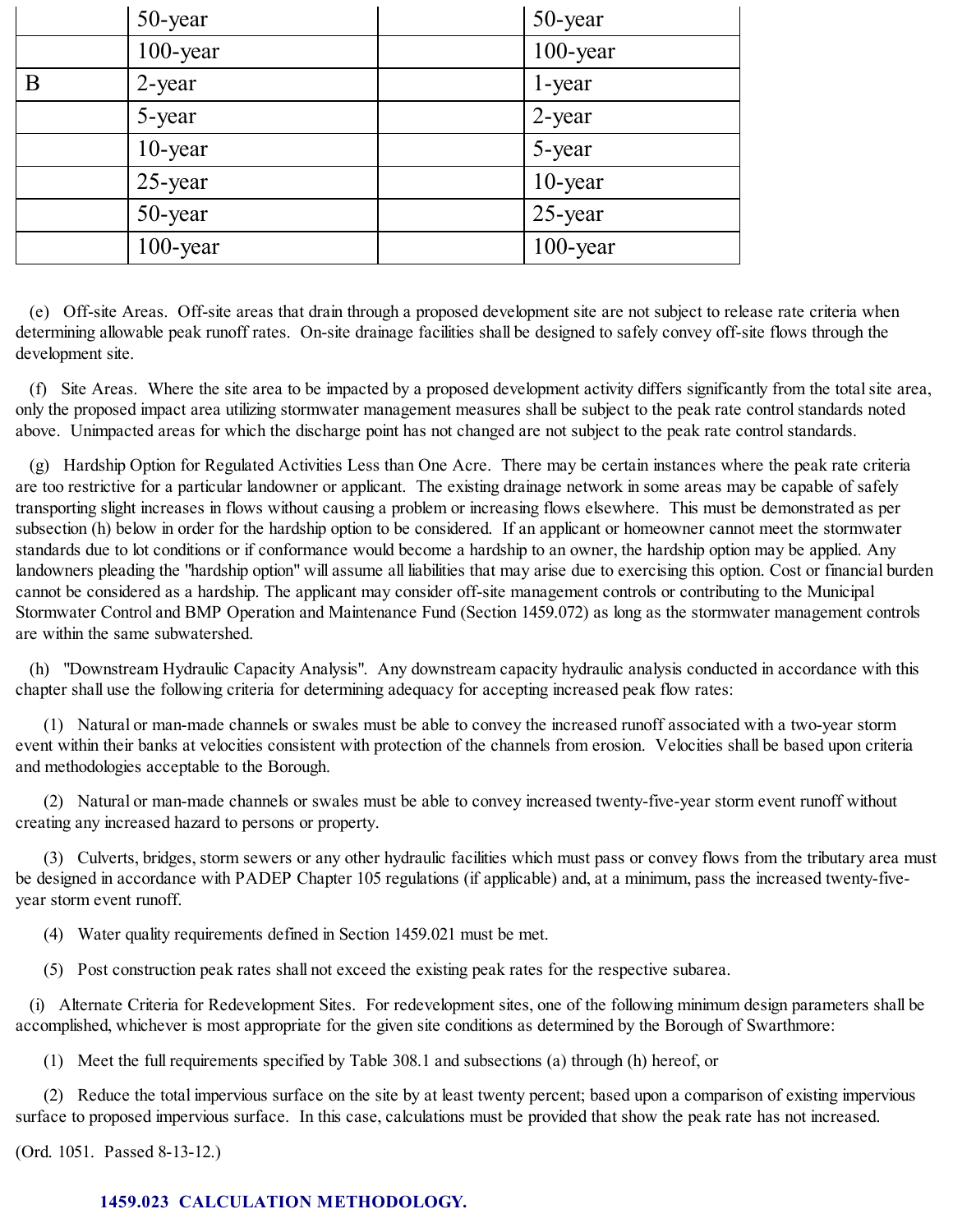(a) Stormwater runoff from all development sites with a drainage area of greater than five acres shall be calculated using a generally accepted calculation technique that is based on the NRCS Soil Cover Complex Method. Table 309.1 summarizes acceptable computation methods. The method selected by the design professional shall be based on the individual limitations and suitability of each method for a particular site. The use of the rational method to estimate peak discharges for drainage areas greater than five acres shall be permitted only upon approval of the Borough.

| <b>TABLE 309.1</b>                                                                 |                                                        |                                                                                              |  |  |  |
|------------------------------------------------------------------------------------|--------------------------------------------------------|----------------------------------------------------------------------------------------------|--|--|--|
|                                                                                    | Acceptable Computation Methodologies For SWM Site Plan |                                                                                              |  |  |  |
| <b>METHOD</b>                                                                      | <b>DEVELOPED BY</b>                                    | <b>APPLICABILITY</b>                                                                         |  |  |  |
| TR-20 (or commercial<br>computer package based<br>on TR-20)                        | <b>USDA NRCS</b>                                       | Applicable where use<br>of full hydrology<br>computer model is<br>desirable or necessary.    |  |  |  |
| TR-55 (or commercial<br>computer package based<br>on TR-55)                        | <b>USDA NRCS</b>                                       | Applicable for land<br>development plans<br>where limitations<br>described in TR-55.         |  |  |  |
| HEC-1/HEC-HMS                                                                      | US Army Corps of<br>Engineers                          | Applicable where use<br>of a full hydrologic<br>computer model is<br>desirable or necessary. |  |  |  |
| Rational Method (or<br>commercial computer<br>package based on<br>Rational Method) | Emil Kuichling (1889)                                  | For sites up to five<br>acres, or as approved<br>by the Borough and/or<br>Borough Engineer.  |  |  |  |
| <b>Other Methods</b>                                                               | Varies                                                 | Other computation<br>methodologies<br>approved by the<br>Borough and/or<br>Borough Engineer. |  |  |  |

(b) All calculations consistent with this chapter using the Soil Cover Complex Method shall use the appropriate design rainfall depths for the various return period storms. Rainfall depths shall be according to NOAA Atlas 14 values consistent with a partial duration series. When stormwater calculations are performed for routing procedures or water quality functions, the duration of rainfall shall be twenty-four hours.

(c) The following criteria shall be used for peak rate runoff calculations:

(1) For development sites not considered redevelopment, the ground cover used in determining the existing conditions flow rates shall be as follows:

A. Wooded sites shall use a ground cover of "woods in good condition." Portions of a site having more than one viable tree measuring a diameter at breast height (DBH) of six inches or greater per 1,500 square feet shall be considered wooded where such trees existed within three years of application.

B. The undeveloped portion of the site including agriculture, bare earth, and fallow ground shall be considered as "meadow in good condition," unless the natural ground cover generates a lower curve (CN) number or Rational "c" value (i.e., woods) as listed in Tables B-1 or B-2 in Appendix B of this chapter.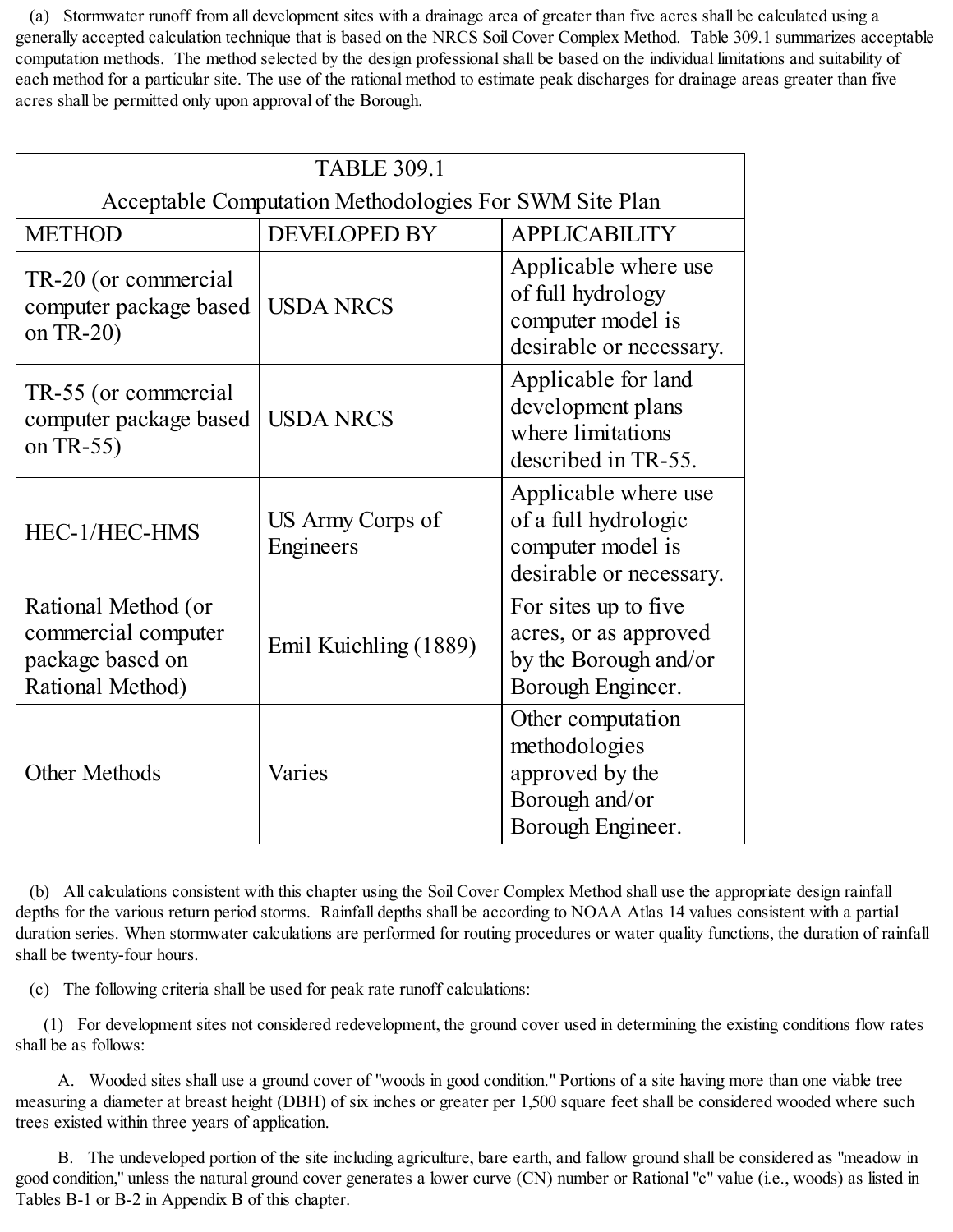(2) For redevelopment sites, the ground cover used in determining the existing conditions flow rates for the developed portion of the site shall be based upon actual land cover conditions.

(d) All calculations using the Rational Method shall use rainfall intensities consistent with appropriate times-of-concentration (duration) and storm events with rainfall intensities obtained from NOAA Atlas 14 partial duration series estimates, or the latest version of the PennDOT Drainage Manual (PDM Publication 584). Times-of-concentration shall be calculated based on the methodology recommended in the respective model used. Times of concentration for channel and pipe flow shall be computed using Manning's equation.

(e) Runoff curve numbers (CN) for both existing and proposed conditions to be used in the Soil Cover Complex Method shall be obtained from Table B-1 in Appendix B of this chapter.

(f) Runoff coefficients (c) for both existing and proposed conditions for use in the Rational Method shall be obtained from Table B-2 in Appendix B of this chapter.

(g) Hydraulic computations to determine the capacity of pipes, culverts, and storm sewers shall be consistent with methods and computations contained in the Federal Highway Administration Hydraulic Design Series Number 5 (Publication No. FHWA-NHI-01- 020 HDS No. 5). Hydraulic computations to determine the capacity of open channels shall be consistent with methods and computations contained in the Federal Highway Administration Hydraulic Engineering Circular Number 15 (Publication No. FHWA-NHI-05-114 HEC 15). Values for Manning's roughness coefficient (n) shall be consistent with Table B-3 in Appendix B of the chapter.

(h) Outlet structures for stormwater management facilities shall be designed to meet the performance standards of this chapter using any generally accepted hydraulic analysis technique or method.

(i) The design of any stormwater detention facilities intended to meet the performance standards of this chapter shall be verified by routing the design storm hydrograph through these facilities using an acceptable method. The design storm hydrograph shall be computed using a calculation method that produces a full hydrograph. The Borough may approve the use of any generally accepted full hydrograph approximation technique that shall use a total runoff volume that is consistent with the volume from a method that produces a full hydrograph.

(Ord. 1051. Passed 8-13-12.)

### **1459.024 OTHER REQUIREMENTS.**

(a) All wet basin designs shall incorporate biologic controls consistent with the most current West Nile Guidance. The applicant can refer to PADEP document 363-0300-001 "Design Criteria - Wetlands Replacement/Monitoring," or contact the Pennsylvania State Cooperative Wetland Center (www.wetlands.psu.edu/) or the Penn State Cooperative Extension Office (www.extension.psu.edu/extmap.html).

(b) Any stormwater basin required or regulated by this chapter designed to store runoff and requiring a berm or earthen embankment shall be designed to provide an emergency spillway to handle flow up to and including the 100-year proposed conditions. The height of embankment must provide a minimum one foot of freeboard above the maximum pool elevation computed when the facility functions for the 100-year proposed conditions inflow. Should any stormwater management facility require a dam safety permit under PADEP Chapter 105, the facility shall be designed in accordance with Chapter 105 and meet the regulations of Chapter 105 concerning dam safety. Chapter 105 may require the passing of storms larger than 100-year event.

(c) Any drainage conveyance facility and/or channel not governed by Chapter 105 regulations must be able to convey, without damage to the drainage structure or roadway, runoff from the twenty-five-year storm event. The larger the events (fifty-year and 100-year) must also be safely conveyed in the direction of natural flow without creating additional damage to any drainage structures, nearby structures, or roadways.

(d) Conveyance facilities to or exiting from stormwater management facilities (i.e., detention basins) shall be designed to convey the design flow to or from the facility.

(e) Roadway crossings or structures located within designated floodplain areas must be able to convey runoff from a 100-year design storm consistent with Federal Emergency Management Agency National Flood Insurance Program - Floodplain Management Requirements.

(f) Any facility located within a PennDOT right-of-way must meet PennDOT minimum design standards and permit submission requirements.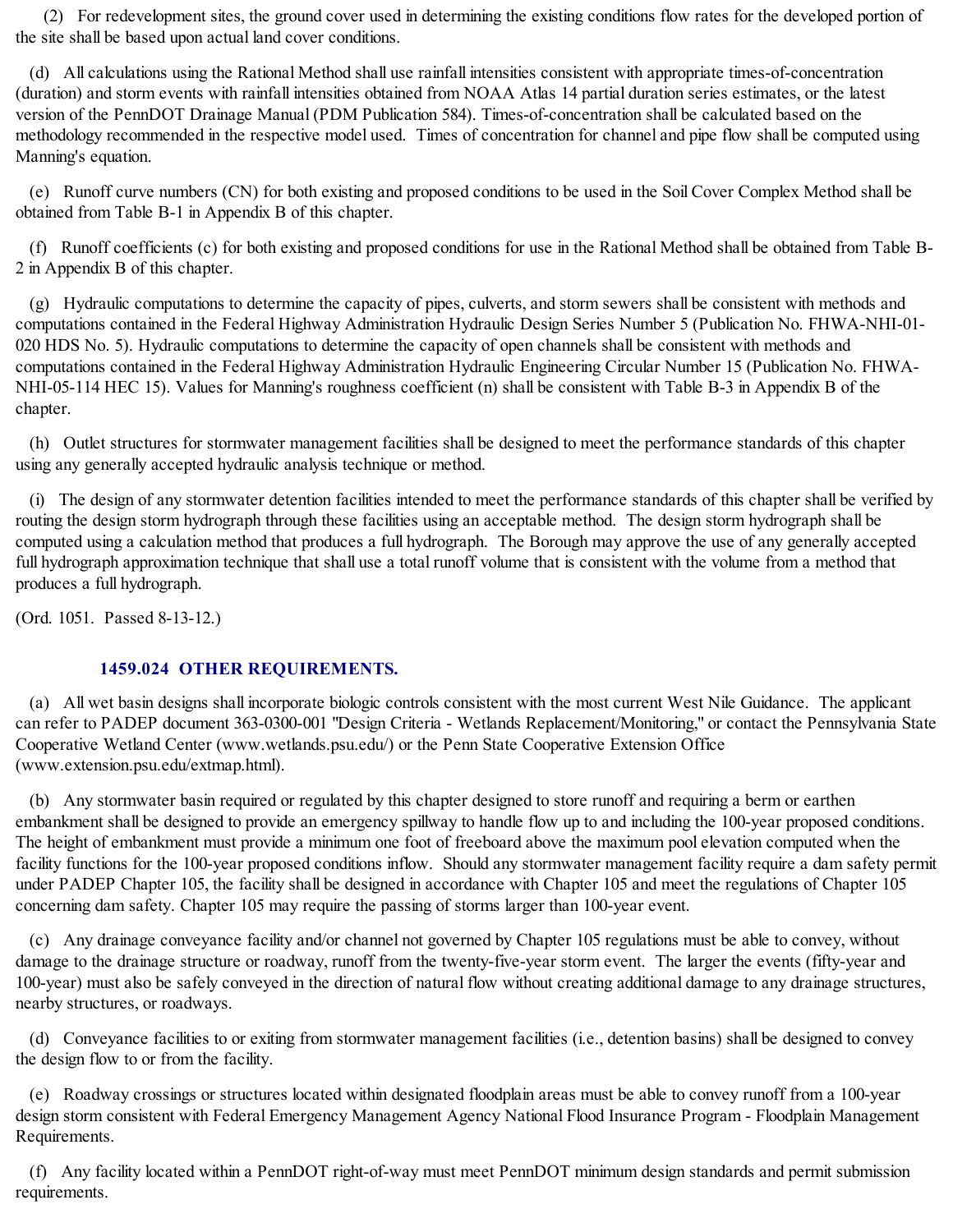(g) Adequate erosion protection and energy dissipation shall be provided along all open channels and at all points of discharge. Design methods shall be consistent with the Federal Highway Administration Hydraulic Engineering Circular Number 11 (Publication No. FHWA-IP-89-016) and the PADEP Erosion and Sediment Pollution Control Program Manual (Publication No. 363-2134-008).

(Ord. 1051. Passed 8-13-12.)

### **III. STORMWATER MANAGEMENT (SWM) SITE PLAN REQUIREMENTS**

### **1459.035 GENERAL REQUIREMENTS.**

For any of the activities regulated by this chapter, the preliminary or final approval of subdivision and/or land development plans, the issuance of any building or occupancy permit, or the commencement of any earth disturbance activity may not proceed until the property owner, applicant, or his/her agent has received written approval of a SWM site plan from the Borough and an adequate erosion and sediment control plan review by the Conservation District unless the project qualifies for an exemption in Section 1459.006.

(Ord. 1051. Passed 8-13-12.)

### **1459.036 SWM SITE PLAN CONTENTS.**

The SWM site plan shall consist of a general description of the project including sequencing items described in Section 1459.018, calculations, maps, and plans. A note on the maps shall refer to the associated computations and erosion and sediment control plan by title and date. The cover sheet of the computations and erosion and sediment control plan shall refer to the associated maps by title and date. All SWM site plan materials shall be submitted to the Borough in a format that is clear, concise, legible, neat, and well organized; otherwise, the SWM site plan shall not be accepted for review and shall be returned to the applicant. The following items shall be included in the SWM site plan, when applicable:

(a) General.

(1) General description of the project, including those areas described in Section 1459.018(b).

(2) General description of proposed permanent stormwater management techniques, including construction specifications of the materials to be used for stormwater management facilities.

(3) Complete hydrologic, hydraulic, and structural computations for allstormwater management facilities.

(4) An erosion and sediment control plan, including all reviews and letters of adequacy from the Conservation District.

(5) A general description of proposed nonpoint source pollution controls.

(6) The SWM site plan application and completed fee schedule form and associated fee, as listed in the Fees and Charges Resolution passed annually by Borough Council.

(7) The SWM site plan checklist.

(b) Maps. Map(s) of the project area shall be submitted on 24-inch x 36-inch sheets and/or shall be prepared in a form that meets the requirements for recording at the offices of the Recorder of Deeds of Delaware County. If the SALDO has more stringent criteria than this chapter, then the more stringent criteria shall apply. The contents of the map(s) shall include, but not be limited to:

(1) The location of the project relative to highways, municipal boundaries, or other identifiable landmarks.

(2) Existing contours at intervals of two feet. In areas of slopes greater than fifteen percent, five-foot contour intervals may be used.

(3) Existing streams, lakes, ponds, or other waters of the Commonwealth within the project area.

(4) Other physical features including flood hazard boundaries, stream buffers, existing drainage courses, areas of natural vegetation to be preserved, and the total extent of the upstream area draining through the site.

(5) The locations of all existing and proposed utilities, sanitary sewers, and water lines within fifty feet of property lines.

(6) An overlay showing soil names and boundaries.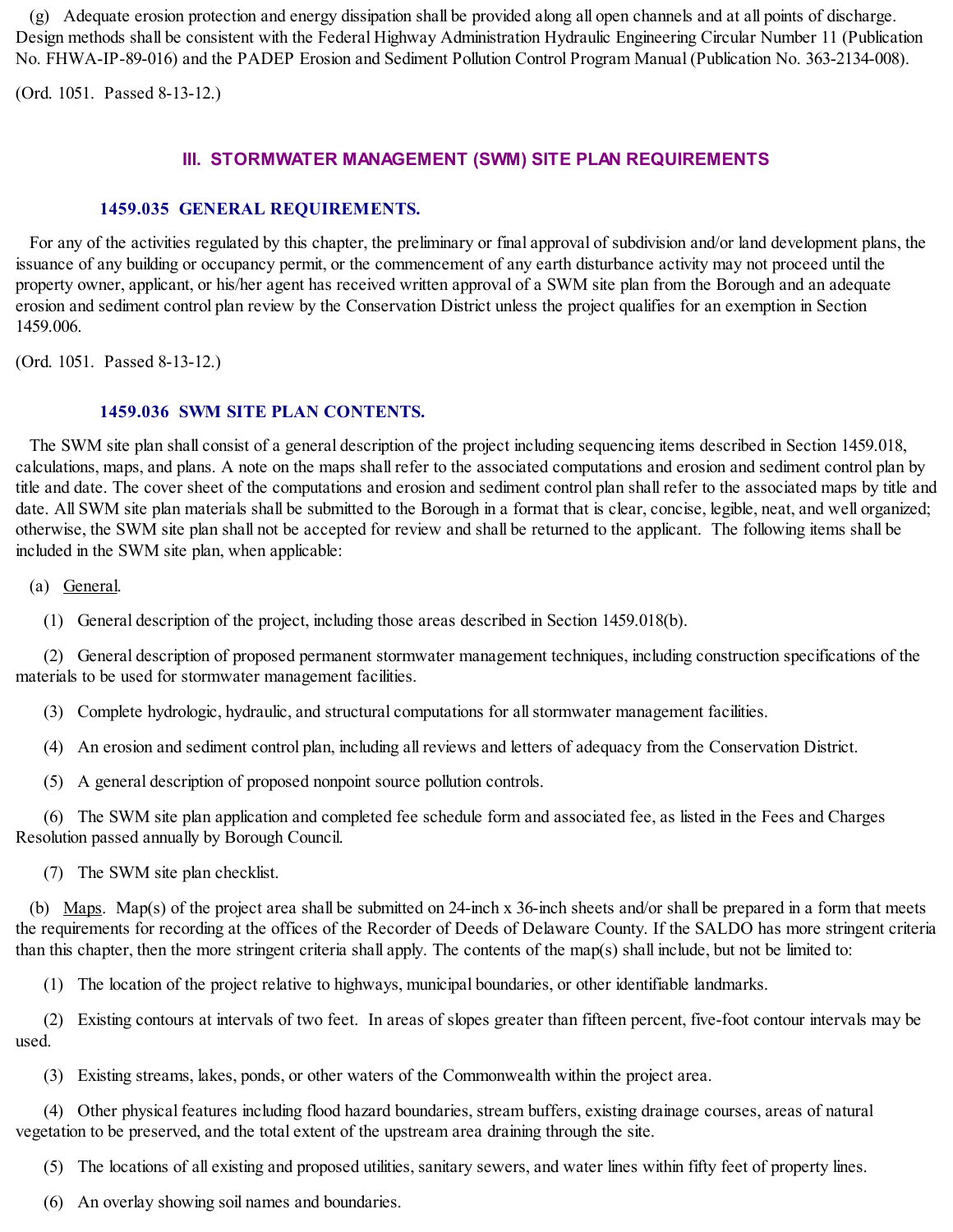(7) Limits of earth disturbance, including the type and amount of impervious area that would be added.

(8) Proposed structures, roads, paved areas, and buildings.

(9) Final contours at intervals of two feet. In areas of steep slopes (greater than fifteen percent), five-foot contour intervals may be used.

(10) The name of the development, the name and address of the owner of the property, and the name of the individual or firm preparing the plan.

(11) The date of submission.

(12) A graphic and written scale of one inch equals no more than fifty feet; for tracts of twenty acres or more, the scale shall be one inch equals no more than 100 feet.

(13) A north arrow.

(14) The total tract boundary and size with distances marked to the nearest foot and bearings to the nearest degree.

(15) Existing and proposed land use(s).

(16) A key map showing all existing man-made features beyond the property boundary that would be affected by the project.

(17) Location of all open channels.

(18) Overland drainage patterns and swales.

(19) A fifteen-foot wide access easement around allstormwater management facilities that would provide ingress to and egress from a public right-of-way.

(20) The location of all erosion and sediment control facilities.

(21) A note on the plan indicating the location and responsibility for maintenance of stormwater management facilities that would be located off- site. All off-site facilities shall meet the performance standards and design criteria specified in this chapter.

(22) A statement, signed by the applicant, acknowledging that any revision to the approved SWM site plan must be approved by the Borough, and that a revised erosion and sediment control plan must be submitted to the Conservation District for a determination of adequacy.

(23) The following signature block for the Design Engineer:

"I, (Design Engineer), on this date (date of signature), hereby certify that the SWM site plan meets all design standards and criteria of the Borough of Swarthmore Stormwater Management Ordinance." The Design Engineer's license stamp should be included on the plans.

(c) Supplemental Information to be Submitted to the Borough.

(1) A written description of the following information shall be submitted by the applicant and shall include:

- A. The overall stormwater management concept for the project designed in accordance with Section 1459.018.
- B. Stormwater runoff computations as specified in this chapter.
- C. Stormwater management techniques to be applied both during and after development.
- D. Expected project time schedule.
- E. Development stages or project phases, if so proposed.
- F. An operations and maintenance plan in accordance with Section 1459.066.
- (2) An erosion and sediment control plan.

(3) A description of the effect of the project (in terms of runoff volumes and peak flows) on adjacent properties and on any existing municipal stormwater collection system that may receive runoff from the project site.

(4) A Declaration of Adequacy and Highway Occupancy Permit from the Pennsylvania Department of Transportation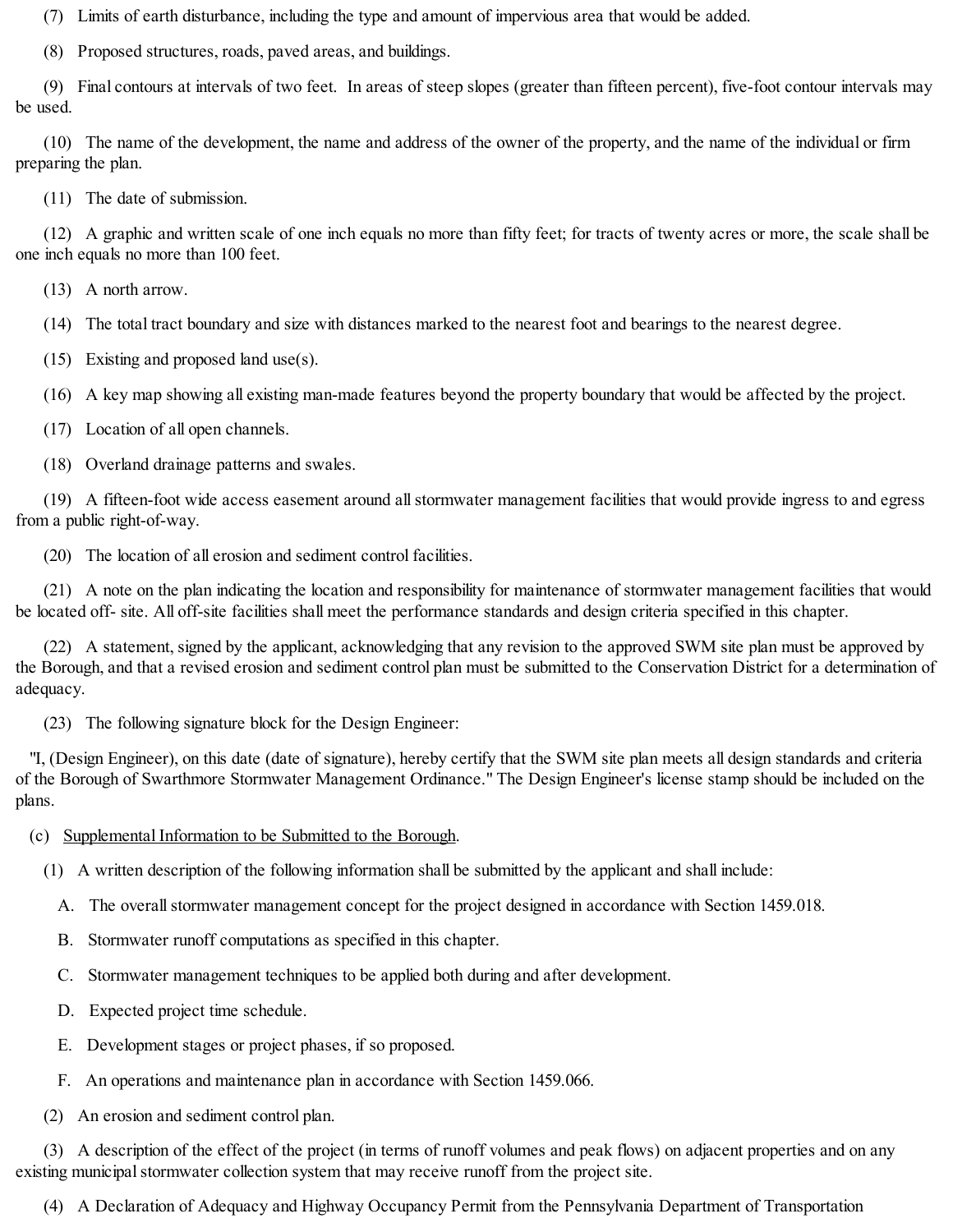(PennDOT) District office when utilization of a PennDOT storm drainage system is proposed.

(d) Stormwater Management Facilities.

(1) Allstormwater management facilities must be located on a plan and described in detail.

(2) When infiltration measures such as seepage pits, beds, or trenches are used, the locations of existing and proposed septic tank infiltration areas and wells must be shown.

(3) All calculations, assumptions, loading ratios (guidelines presented in the PA BMP Manual), and criteria used in the design of the stormwater management facilities must be shown.

(Ord. 1051. Passed 8-13-12.)

### **1459.037 PLAN SUBMISSION.**

The Borough shall require receipt of a complete SWM site plan, as specified in this chapter.

(a) Proof of application or documentation of required permit(s) or approvals for the programs listed below shall be part of the plan, if applicable:

- (1) NPDES Permit for Stormwater Discharges from Construction Activities.
- (2) PADEP permits as needed:
	- A. PADEP Joint Permit Application;
	- B. Chapter 105 (Dam Safety and Waterway Management); and
	- C. Chapter 106 (Floodplain Management).
- (3) PennDOT Highway Occupancy Permit.
- (4) Any other permit under applicable State or Federal regulations.

(b) The plan shall be coordinated with the State and Federal permit process and the municipal SALDO review process.

(c) For projects that require SALDO approval, the SWM site plan shall be submitted by the applicant as part of the preliminary plan submission where applicable for the regulated activity.

(d) For regulated activities that do not require SALDO approval, see Section 1459.015, General Requirements.

(e) Five copies of the SWM site plan shall be submitted by the applicant for review in accordance with established criteria and procedures:

- (1) Two copies to the Borough accompanied by the requisite Borough review fee.
- (2) Two copies to the County Conservation District.
- (3) One copy to the Borough Engineer.

(d) Any submissions to the agencies listed above that are found to be incomplete shall not be accepted for review and shall be returned to the applicant with a notification in writing of the specific manner in which the submission is incomplete.

(Ord. 1051. Passed 8-13-12.)

# **1459.038 STORMWATER MANAGEMENT (SWM) SITE PLAN REVIEW.**

(a) SWM plans shall be submitted to the Borough for review by the Borough Engineer for consistency with this chapter and the respective Act 167 Stormwater Management Plan. Any plan found incomplete may not be accepted for review and may be returned to the applicant. The Borough Engineer will review the SWM site plan for any subdivision or land development against the municipal SALDO provisions not otherwise superseded by this chapter.

(b) The applicant shall respond to the Conservation District comments on the SWM site plan prior to being considered for final approval by the Borough.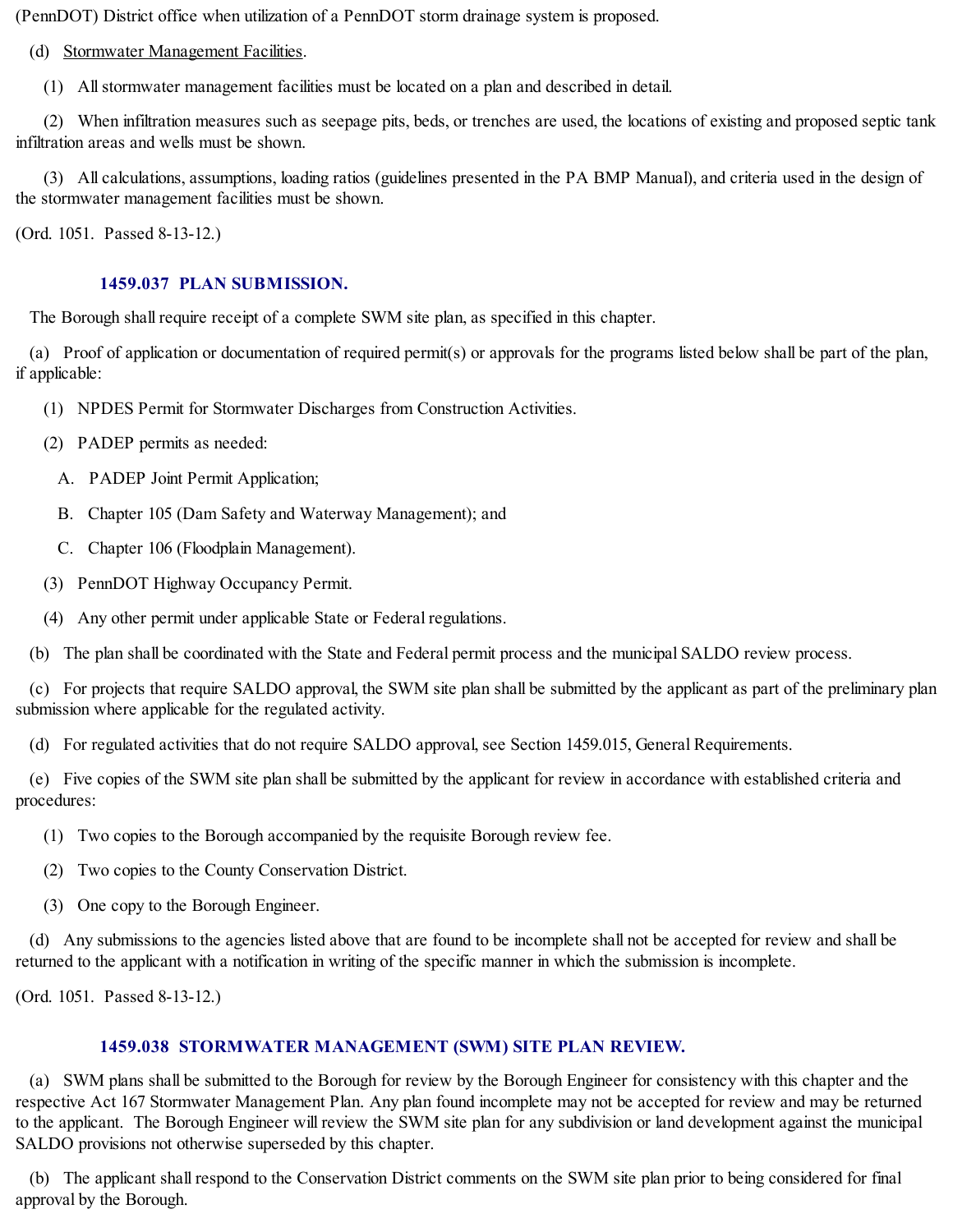(c) For activities regulated by this chapter (Section 1459.005), the Borough Engineer will notify the applicant and the Borough in writing, with a copy to the Building Permit Officer, within ten calendar days, whether the SWM site plan is consistent with the stormwater management plan.

(1) If the Borough Engineer determines that the SWM site plan is consistent with the stormwater management ordinance, the Borough Engineer will forward a letter of consistency to the Borough, who will then forward a copy to the applicant.

(2) If the Borough Engineer determines that the SWM site plan is inconsistent or noncompliant with the stormwater management ordinance, the Borough Engineer will forward a letter to the Borough, with a copy to the applicant citing the reason(s) and specific chapter sections for the inconsistency or noncompliance. Inconsistency or noncompliance may be due to inadequate information to make a reasonable judgment as to compliance with the stormwater management plan. Any SWM site plans that are inconsistent or noncompliant may be revised by the applicant and resubmitted when consistent with this chapter.

(d) For regulated activities under this chapter that require an NPDES Permit application, the applicant shall forward a copy of the Borough Engineer's letter stating that the SWM site plan is consistent with the stormwater management ordinance to the Conservation District. PADEP and the Conservation District may consider the Borough Engineer's review comments in determining whether to issue a permit.

(e) The Borough will not grant preliminary or final approval to any subdivision or land development for regulated activities specified in this chapter if the SWM site plan has been found by the Borough Engineer to be inconsistent with the stormwater management ordinance. All required permits from PADEP must be obtained prior to approval of any subdivision or land development.

(f) No building permits for any regulated activity specified in this chapter will be approved by the Borough if the SWM site plan has been found to be inconsistent with the stormwater management ordinance, as determined by the Borough Engineer and Conservation District, or without considering the comments of the Borough Engineer and Conservation District. All required permits from PADEP must be obtained prior to issuance of a building permit.

(g) The applicant shall be responsible for completing record drawings of allstormwater management facilities included in the approved SWM site plan. The record drawings and an explanation of any discrepancies with the design plans shall be submitted to the Borough Engineer for final approval. In no case will the Borough approve the record drawings until the Borough receives a copy of an approved Declaration of Adequacy and/or Highway Occupancy Permit from the PennDOT District office, NPDES Permit, and any other applicable permits or approvals from PADEP or the Conservation District. The above permits and approvals must be based on the record drawings.

(h) The Borough's approval of a SWM site plan shall be valid for a period not to exceed five years commencing on the date that the Borough signs the approved SWM site plan. If stormwater management facilities included in the approved SWM site plan have not been constructed, or if constructed, record drawings of these facilities have not been approved within this five year time period, then the Borough may consider the SWM site plan inconsistent or noncompliant and may revoke any and all permits. SWM site plans that are determined to be inconsistent or noncompliant by the Borough shall be resubmitted in accordance with Section 1459.040.

(Ord. 1051. Passed 8-13-12.)

### **1459.039 REVISION OF PLANS.**

(a) A revision to a submitted SWM site plan under review by the Borough for a development site that involves the following shall require a resubmission to the Borough of a revised SWM site plan consistent with Section 1459.037 and be subject to review as specified in Section 1459.038.

- (1) Change in stormwater management facilities or techniques;
- (2) Relocation or redesign of stormwater management facilities; or
- (3) Is necessary because soil or other conditions are not as stated on the SWM site plan as determined by the Borough Engineer.

(b) A revision to an already approved or inconsistent or noncompliant SWM site plan shall be submitted to the Borough, accompanied by the applicable Borough review and inspection fee. A revision to a SWM site plan for which a formal action has not been taken by the Borough shall be submitted to the Borough accompanied by the applicable Borough review and inspection fee.

(Ord. 1051. Passed 8-13-12.)

# **1459.040 RESUBMISSION OF INCONSISTENT OR NONCOMPLIANT SWM SITE PLANS.**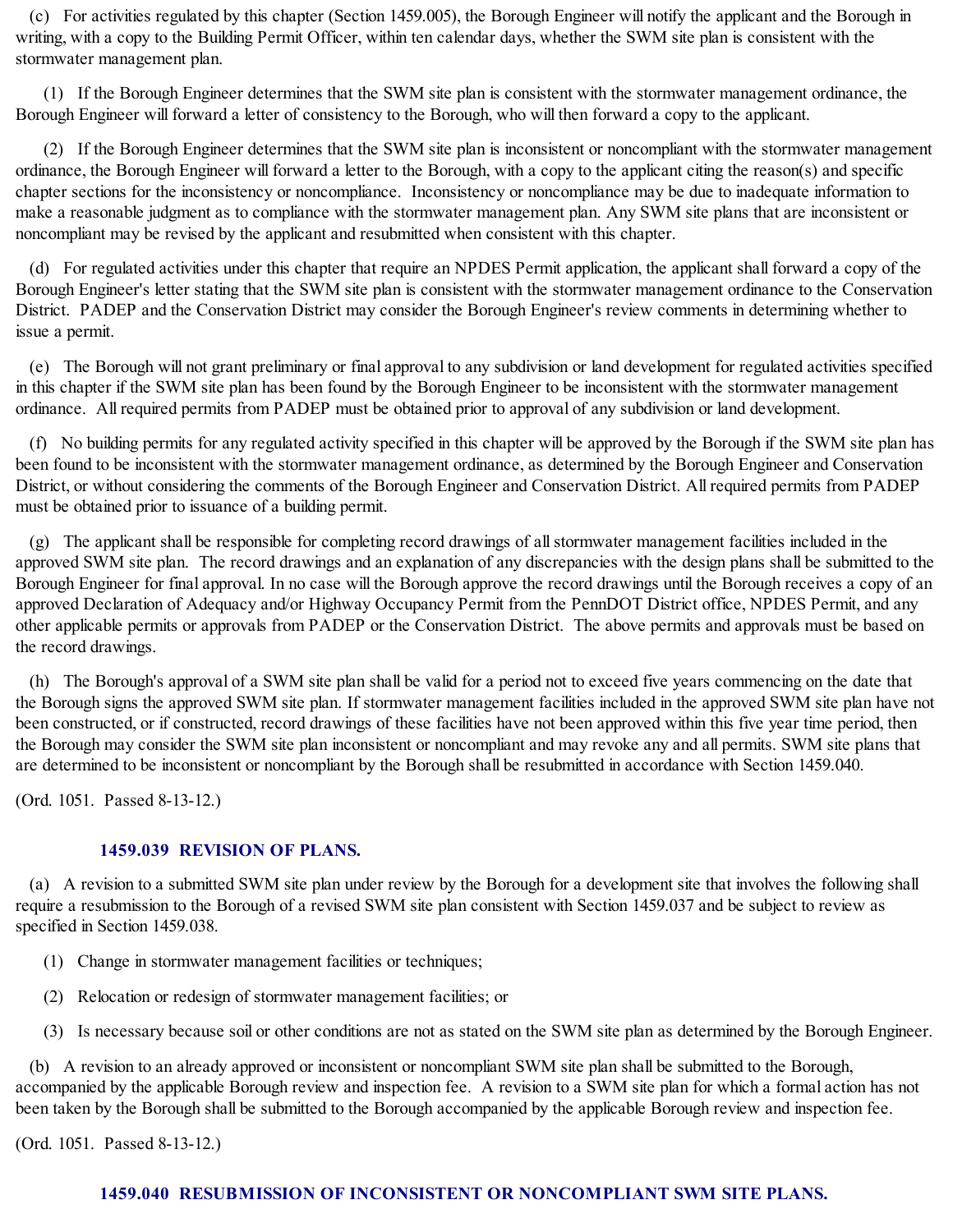An inconsistent or noncompliant SWM site plan may be resubmitted with the revisions addressing the Borough Engineer's concerns documented in writing. It must be addressed to the Borough in accordance with Section 1459.037, distributed accordingly, and be subject to review as specified in Section 1459.038. The applicable Borough review and inspection fee must accompany a resubmission of an inconsistent or noncompliant SWM site plan.

(Ord. 1051. Passed 8-13-12.)

### **IV. INSPECTIONS**

#### **1459.045 INSPECTIONS.**

(a) The Borough Engineer or the Engineer's Borough designee shall inspect all phases of the installation of the permanent BMPs and/or stormwater management facilities as deemed appropriate by the Borough Engineer.

(b) During any stage of the work, if the Borough Engineer or the Engineer's Borough designee determines that the permanent BMPs and/or stormwater management facilities are not being installed in accordance with the approved stormwater management plan, the Borough may revoke any existing permits or other approvals and issue a cease and desist order until a revised SWM site plan is submitted and approved, as specified in this chapter, and until the deficiencies are corrected.

(c) A final inspection of all BMPs and/or stormwater management facilities shall be conducted by the Borough Engineer or the Engineer's Borough designee to confirm compliance with the approved SWM site plan prior to the issuance of any occupancy permit.

(Ord. 1051. Passed 8-13-12.)

### **1459.046 AS-BUILT PLANS, COMPLETION CERTIFICATE, AND FINAL INSPECTIONS.**

(a) The developer shall be responsible for providing as-built plans of all SWM BMPs included in the approved SWM site plan for activities involving proposed impervious surfaces 1,000 square feet or greater and for earth disturbances 5,000 square feet or greater. The as-built plans and all explanation of any discrepancies with the construction plans shall be submitted to the Borough within three months of the completion of construction of the SWM BMPs.

(b) As-built plans shall show the location and as-built conditions of all SWM BMP structures and include the following information: impervious surfaces included in the approved SWM site plan; topographic contours; and existing, proposed, and built impervious surfaces shown in the as-built drawings.

(c) The as-built submission shall include a certification of completion signed by a design professional verifying that all permanent SWM BMPs have been constructed according to the approved plans and specifications.

(d) The Borough will review the as-built submission for consistency with the approved SWM site plan as well as actual conditions at the project site. After receipt of the completion certification by the Borough, the Borough may conduct a final inspection.

(Ord. 1051. Passed 8-13-12.)

### **V. FEES AND EXPENSES**

### **1459.055 MUNICIPALITY SWM SITE PLAN REVIEW AND INSPECTION FEE.**

Fees have been established by the Borough to defray plan review and construction inspection costs incurred by the Borough. All fees shall be paid by the applicant at the time of SWM site plan submission. Fees shall be as shown on the Borough of Swarthmore Fee and Charges Resolution passed by Borough Council from time to time.

(Ord. 1051. Passed 8-13-12.)

### **1459.056 EXPENSES COVERED BY FEES.**

The fees required by this chapter shall at a minimum cover:

(a) Administrative costs.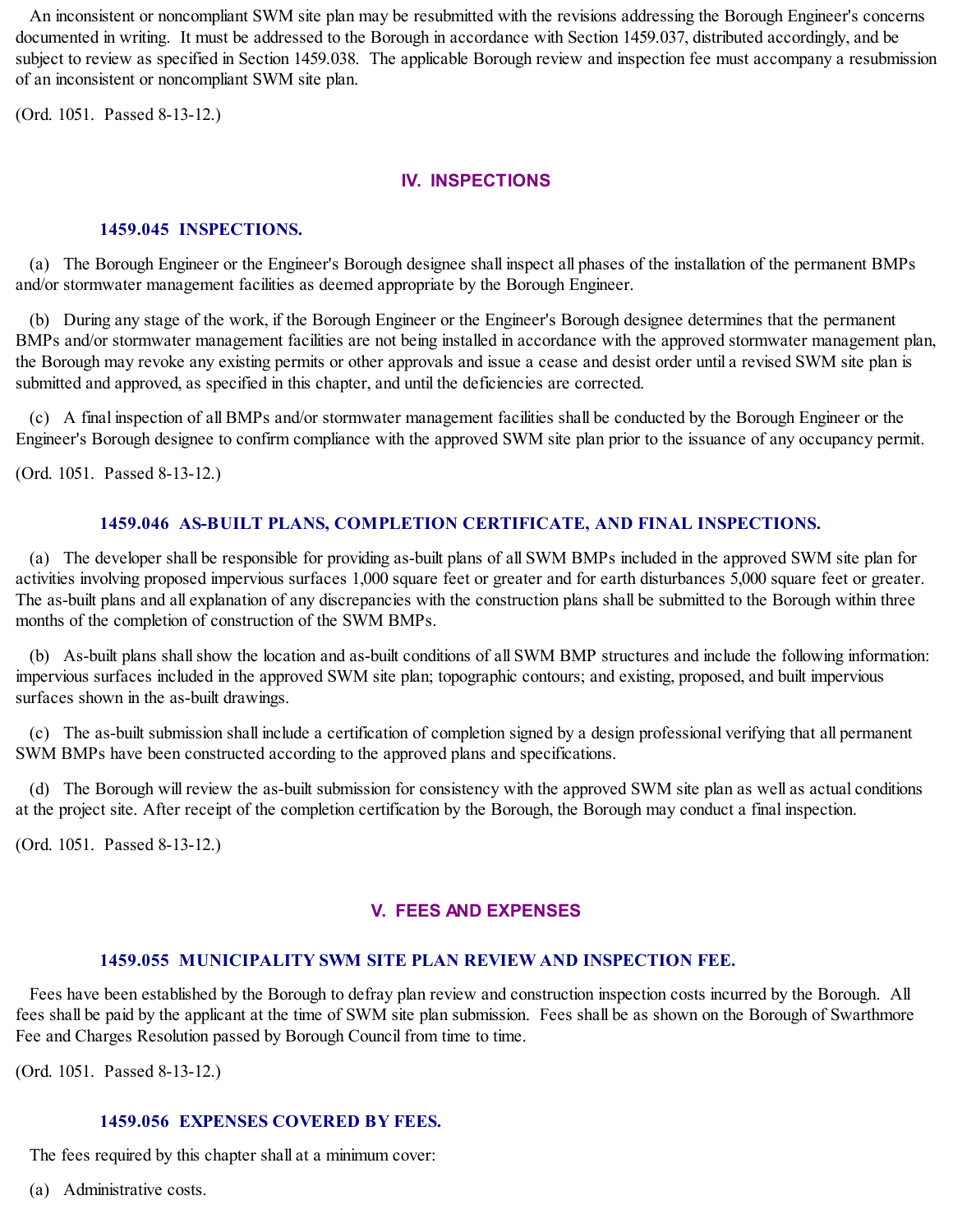(b) The review of the SWM site plan by the Borough and the Borough Engineer.

(c) The site inspections.

(d) The inspection of stormwater management facilities and drainage improvements during construction.

(e) The final inspection upon completion of the stormwater management facilities and drainage improvements presented in the SWM site plan.

(f) Any additional work required to enforce any permit provisions regulated by this chapter, correct violations, and assure proper completion of stipulated remedial actions.

(Ord. 1051. Passed 8-13-12.)

# **VI. MAINTENANCE RESPONSIBILITIES**

### **1459.065 PERFORMANCE GUARANTEE.**

(a) For all activities requiring submittal of a SWM site plan, the applicant shall provide a financial guarantee to the Borough for the timely installation and proper construction of all stormwater management facilities as:

- (1) Required by the approved SWM site plan equal to or greater than the full construction cost of the required facilities; or
- (2) The amount and method of payment provided for in the SALDO.
- (b) For other regulated activities, the Borough may require a financial guarantee from the applicant.

(Ord. 1051. Passed 8-13-12.)

# **1459.066 RESPONSIBILITIES FOR OPERATIONS AND MAINTENANCE (O&M) OF STORMWATER CONTROLS AND BMPS.**

(a) The SWM site plan shall include a BMP operations and maintenance plan that describes how the permanent (e.g., postconstruction) stormwater controls and BMPs will be properly operated, inspected, and maintained.

(b) Establish access easements that include allsignificant stormwater controls, conveyances, and BMPs, and indicate a fifteen-foot perimeter area surrounding these features that will provide the Borough sufficient ingress to and egress from a public right-of-way.

(c) The following items shall be included in the stormwater control and BMP operations and maintenance plan, as applicable:

(1) Map(s) of the project area, in a form that meets the requirements for recording at the offices of the Recorder of Deeds of Delaware County, shall be submitted on 24-inch x 36-inch sheets. The contents of the maps(s) shall include, but not be limited to:

A. Clear identification of the location and nature of permanent stormwater controls and BMPs;

B. The location of the project site relative to highways, municipal boundaries, or other identifiable landmarks;

C. Existing and final contours at intervals of two feet, or others as appropriate;

D. Existing streams, lakes, ponds, or other bodies of water within the project site area;

E. Other physical features including flood hazard boundaries, sinkholes, streams, existing drainage courses, and areas of natural vegetation to be preserved;

F. The locations of all existing and proposed utilities, sanitary sewers, and water lines within fifty feet of property lines of the project site;

G. Proposed final changes to the land surface and vegetative cover, including the type and amount of impervious area that would be added;

H. Proposed final structures, roads, paved areas, and buildings; and

I. Access easement boundaries;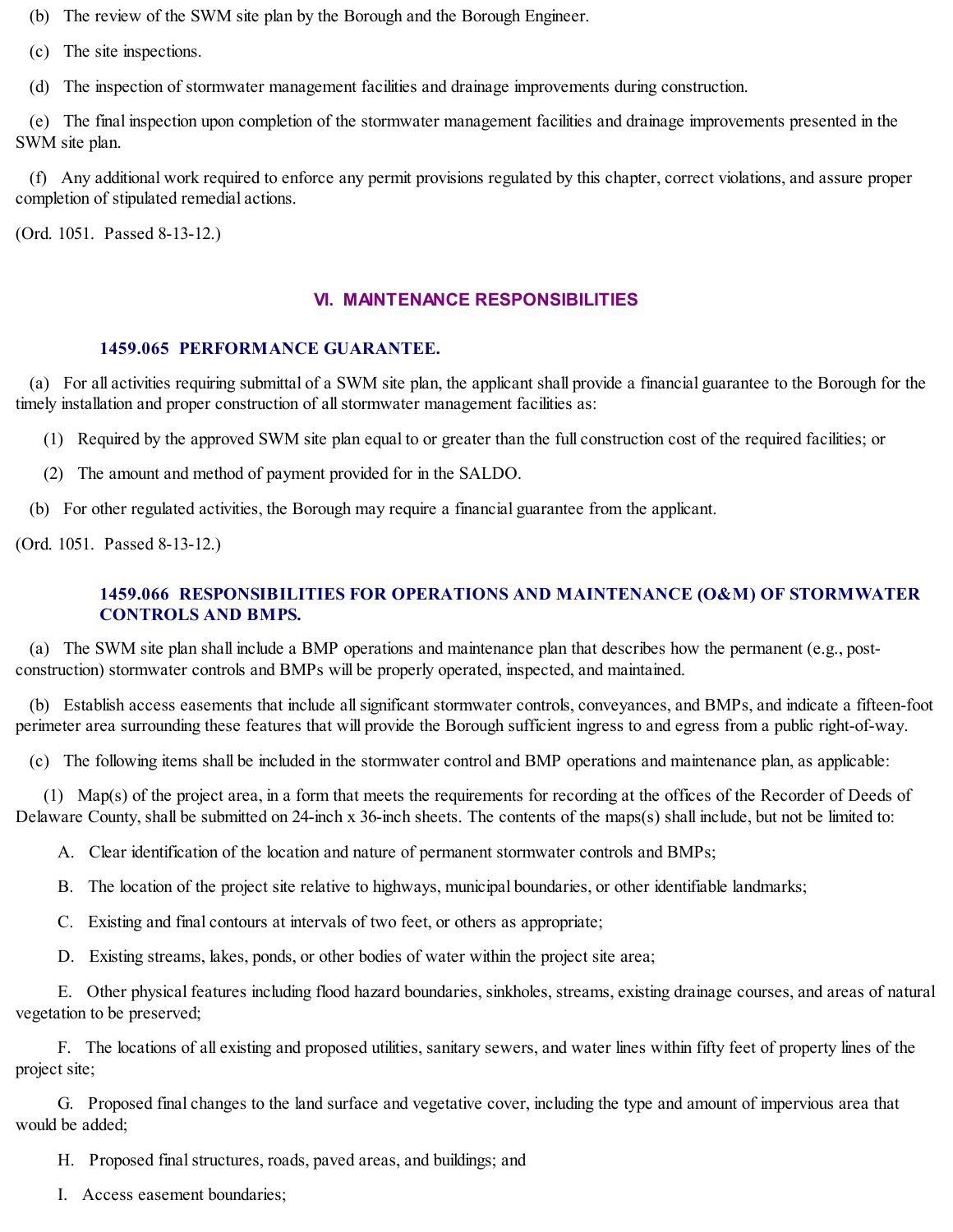(2) A description of how each permanent stormwater control and BMP will be operated and maintained;

(3) The identity and contact information associated with the person(s) responsible for operations and maintenance;

(4) The name of the project site, the name and address of the owner of the property, and the name of the individual or firm preparing the plan; and

(5) A statement, signed by the landowner, acknowledging that the stormwater controls and BMPs are fixtures that can be altered or removed only after approval by the Borough.

(d) The stormwater control and BMP operations and maintenance plan for the project site shall establish responsibilities for the continuing operation and maintenance of all permanent stormwater controls and BMPs, as follows:

(1) If a plan includes structures or lots that are to be separately owned and in which streets, sewers, and other public improvements are to be dedicated to the Borough, stormwater controls and BMPs may, at the Borough's discretion, also be dedicated to and maintained by the Borough; and

(2) If a plan includes operations and maintenance by a single owner or if sewers and other public improvements are to be privately owned and maintained, the operations and maintenance of stormwater controls and BMPs shall be the responsibility of the landowner.

(e) The Borough will make the final determination on the continuing operations and maintenance responsibilities. The Borough reserves the right to accept or reject the operations and maintenance responsibility for any or all of the stormwater controls and BMPs.

(Ord. 1051. Passed 8-13-12.)

### **1459.067 MUNICIPAL REVIEW OF A STORMWATER CONTROL AND BMP OPERATIONS AND MAINTENANCE PLAN.**

(a) The Borough shall review the stormwater control and BMP operations and maintenance plan for consistency with this chapter and any permits issued by PADEP.

(b) The Borough shall notify the applicant in writing whether or not the stormwater control and BMP operations and maintenance plan is approved.

(c) The Borough shall require an as-built plan per Section 1459.046 showing all constructed stormwater controls and BMPs and an explanation of any discrepancies with the approved operations and maintenance plan.

(Ord. 1051. Passed 8-13-12.)

# **1459.068 ADHERENCE TO AN APPROVED STORMWATER CONTROL AND BMP OPERATIONS AND MAINTENANCE PLAN.**

It shall be unlawful to alter or remove any permanent stormwater control and BMP required by an approved stormwater control and BMP operations and maintenance plan or to allow the property to remain in a condition which does not conform to an approved stormwater control and BMP operations and maintenance plan.

(Ord. 1051. Passed 8-13-12.)

### **1459.069 OPERATIONS AND MAINTENANCE AGREEMENT FOR PRIVATELY OWNED STORMWATER CONTROLS AND BMPS.**

(a) Prior to final approval of the site's SWM site plan (including plans for private facilities constructed under the simplified method), the applicant shall sign and record an operations and maintenance agreement with the Borough covering all stormwater controls and BMPs that are to be privately owned in a format approved by the Borough. The maintenance agreement shall be transferred with transfer of ownership in perpetuity.

(b) Other items may be included in the agreement where determined necessary to guarantee the satisfactory operation and maintenance of all permanent stormwater controls and BMPs. The agreement shall be subject to the review and approval of the Borough.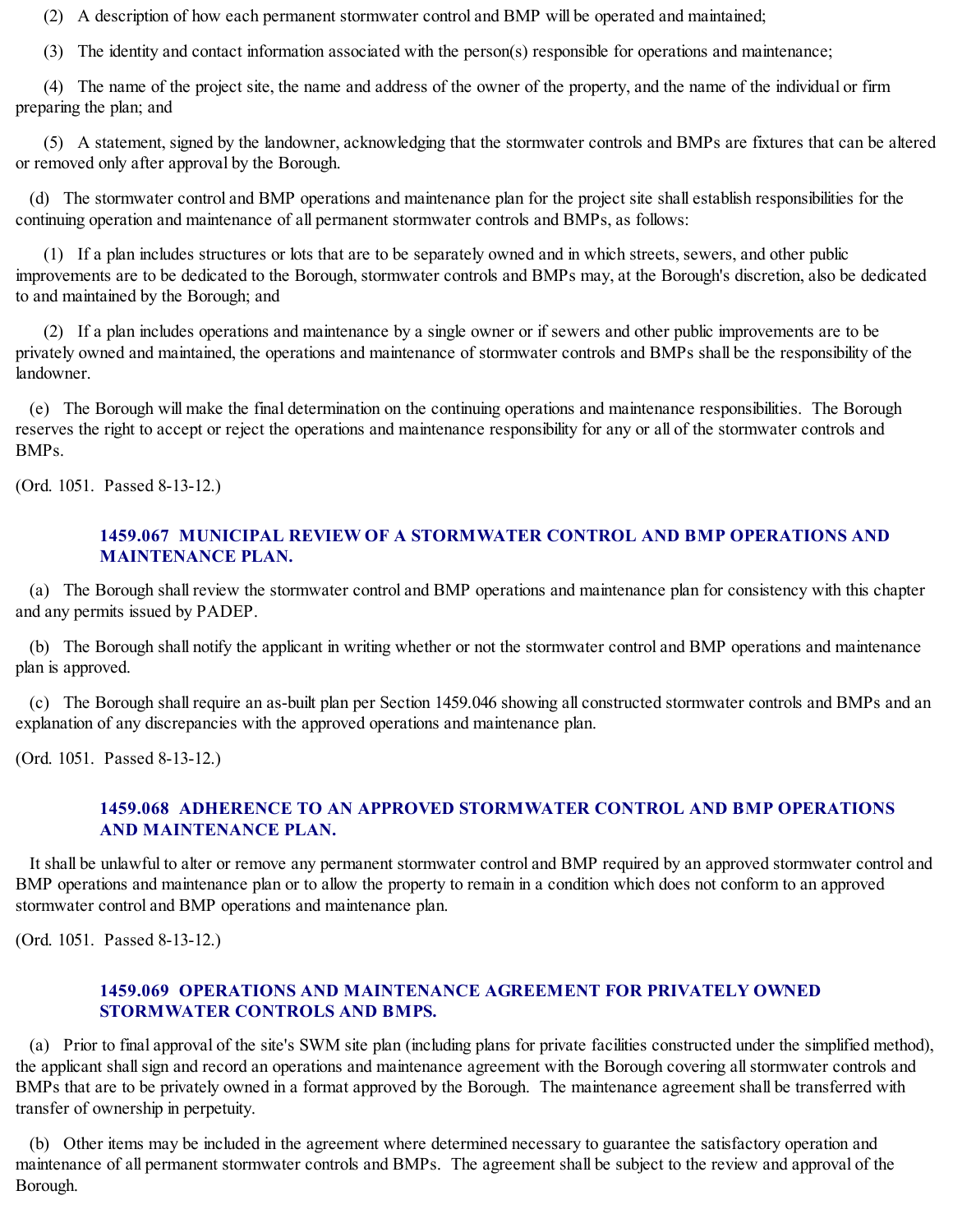(Ord. 1051. Passed 8-13-12.)

### **1459.070 STORMWATER MANAGEMENT EASEMENTS.**

(a) Stormwater management easements are required for all areas used for off-site stormwater control, unless a waiver is granted by the Borough.

(b) Stormwater management easements shall be provided to the Borough by the applicant or property owner for access for inspections and maintenance, the preservation of stormwater runoff conveyance, infiltration, and detention areas, and for other stormwater controls. The purpose of the easement shall be specified in any agreement under Section 1459.069.

(Ord. 1051. Passed 8-13-12.)

### **1459.071 RECORDING OF AN APPROVED STORMWATER CONTROL AND BMP OPERATIONS AND MAINTENANCE PLAN AND RELATED AGREEMENTS.**

(a) The owner of any land upon which permanent stormwater controls and BMPs will be placed, constructed, implemented, or permanently maintained, as described in the stormwater control and BMP operations and maintenance plan, shall record the following documents in the Office of the Recorder of Deeds for Delaware County, within fifteen days of approval of the stormwater control and BMP operations and maintenance plan by the Borough:

- (1) The operations and maintenance plan, or a summary thereof;
- (2) Operations and maintenance agreements under Section 1459.069; and
- (3) Easements under Section 1459.070.

(b) The Borough may suspend or revoke any approvals granted for the project site upon discovery of failure on the part of the owner to comply with this section.

(Ord. 1051. Passed 8-13-12.)

### **1459.072 MUNICIPAL STORMWATER CONTROL AND BMP OPERATION AND MAINTENANCE FUND.**

(a) Persons installing stormwater controls or BMPs shall be required to pay a specified amount to the Municipal Stormwater Control and BMP Operation and Maintenance Fund to help defray costs of periodic inspections and maintenance expenses. The amount of the deposit shall be determined as follows:

(1) If the stormwater control or BMP is to be privately owned and maintained, the deposit shall cover the cost of periodic inspections performed by the Borough, as estimated by the Borough Engineer, for a period of ten years. This is to be paid in a manner specified by the Borough. After that period of time, inspections will be performed at the expense of the Borough.

(2) If the stormwater control or BMP is to be owned and maintained by the Borough, the deposit shall cover the estimated costs for maintenance and inspections for twenty-five years. The Borough will establish the estimated costs utilizing information submitted by the applicant.

(3) The amount of the deposit to the fund shall be converted to present worth of the annualseries values. The Borough shall determine the present worth equivalents, which shall be subject to the approval of the Governing Body.

(b) If a stormwater control or BMP is proposed that also serves as a recreational facility (e.g., ball field or lake), the Borough may reduce or waive the amount of the maintenance fund deposit based upon the value of the land for public recreational purpose.

(c) If at some future time, a stormwater control or BMP (whether publicly or privately owned) is eliminated due to the installation of storm sewers or other storage facility, the unused portion of the maintenance fund deposit will be applied to the cost of abandoning or demolishing the facility and connecting to the storm sewer system or other facility. Any amount of the deposit remaining after the costs of abandonment or demolition will be used for inspection, maintenance, and operation of the receiving stormwater management system.

(d) If stormwater controls or BMPs are accepted by the Borough for dedication, the Borough may require persons installing stormwater controls or BMPs to pay a specified amount to the Municipal Stormwater Control and BMP Operation and Maintenance Fund to help defray costs of operations and maintenance activities. The amount may be determined as follows: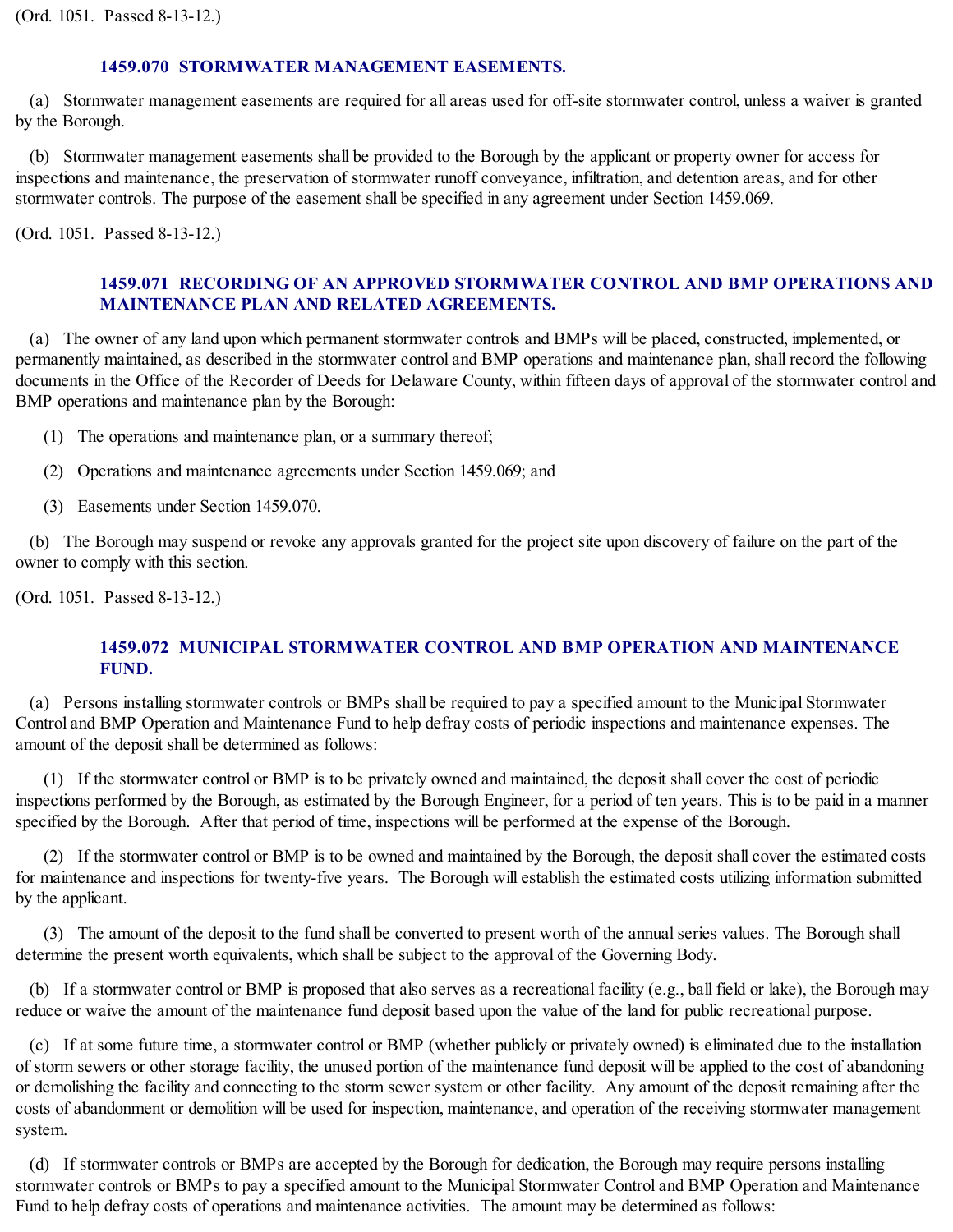(1) The amount shall cover the estimated costs for operations and maintenance for ten years, as determined by the Borough.

(2) The amount shall then be converted to present worth of the annualseries values.

(e) If a stormwater control or BMP is proposed that also serves as a recreational facility (e.g., ball field or lake), the Borough may adjust the amount due accordingly.

(f) The Borough may require applicants to pay a fee to the Municipal Stormwater Control and BMP Operation and Maintenance Fund to cover long-term maintenance of stormwater controls and BMPs.

(g) The Borough may require applicants to pay a fee to the Municipal Stormwater Control and BMP Operation and Maintenance Fund to cover stormwater related problems which may arise from the land development and earth disturbance.

(Ord. 1051. Passed 8-13-12.)

### **VII. PROHIBITIONS**

#### **1459.085 PROHIBITED DISCHARGES.**

(a) Any drain or conveyance, whether on the surface or subsurface, that allows any non-stormwater discharge including sewage, process wastewater, and wash water to enter the waters of this Commonwealth is prohibited.

(b) No person shall allow, or cause to allow, stormwater discharges into the Borough's separate storm sewer system that are not composed entirely of stormwater, except as provided in subsection (c) below, and discharges allowed under a State or Federal permit.

(c) The following discharges are authorized unless they are determined to be significant contributors to pollution to the waters of the Commonwealth:

- (1) Discharges from fire fighting activities;
- (2) Potable water sources including water line and fire hydrant flushings;
- (3) Irrigation drainage;
- (4) Routine external building washdown (which does not use detergents or other compounds);
- (5) Air conditioning condensate;
- (6) Water from individual residential car washing;
- (7) Springs and water from crawl space pumps;
- (8) Uncontaminated water from foundation or from footing drains;
- (9) Flows from riparian habitats and wetlands;
- (10) Lawn watering;

(11) Pavement washwaters where spills or leaks of toxic or hazardous materials have not occurred (unless allspill material has been removed) and where detergents are not used;

- (12) Uncontaminated groundwater; and
- (13) Dechlorinated swimming pool discharges.

(d) In the event that the Borough determines that any of the discharges identified in subsection (c) hereof significantly contribute to pollution of waters of the Commonwealth, or is so notified by PADEP, the Borough will notify the responsible person to cease the discharge.

(e) Upon notice provided by the Borough under subsection (d) hereof, the discharger will have a reasonable time, as determined by the Borough, to cease the discharge consistent with the degree of pollution caused by the discharge.

(f) Nothing in this section shall affect a discharger's responsibilities under State law.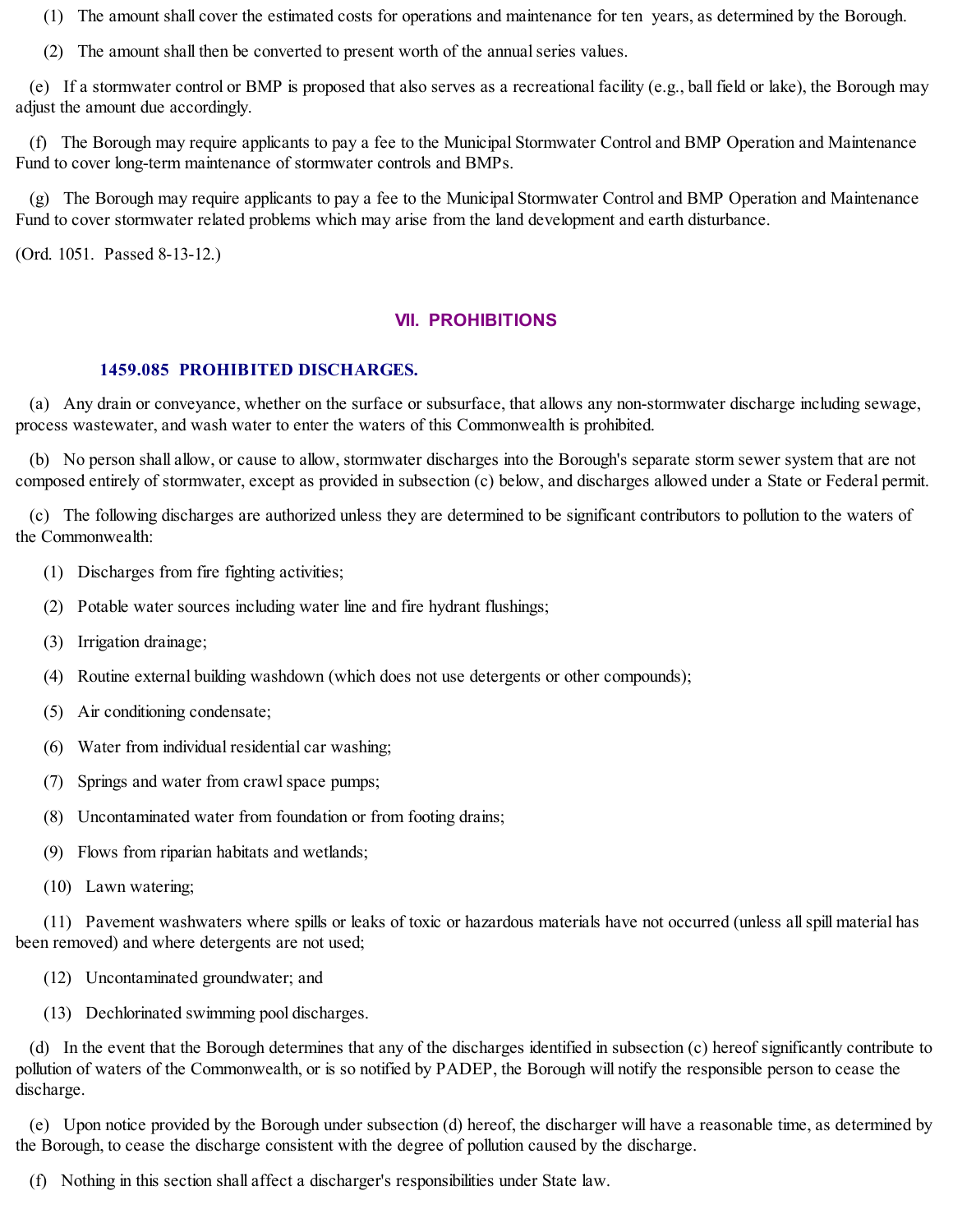(Ord. 1051. Passed 8-13-12.)

#### **1459.086 PROHIBITED CONNECTIONS.**

The following connections are prohibited, except as provided in Section 1459.086(c):

(a) Any drain or conveyance, whether on the surface or subsurface, that allows any non-stormwater discharge, including sewage, process wastewater, wash water entering the separate storm sewer system, and any connections to the storm drain system from indoor drains and sinks.

(Ord. 1051. Passed 8-13-12.)

### **1459.087 ROOF DRAINS AND SUMP PUMPS.**

(a) Roof drains and sump pumps shall not be connected to sanitary sewers.

(b) Roof drains and sump pumps shall not be connected to streets, storm sewers, or roadside ditches except on a case by case basis as determined by the Borough.

(e) Roof drains and sump pumps shall discharge to infiltration areas or vegetative BMPs to the maximum extent practicable where advantageous to do so.

(Ord. 1051. Passed 8-13-12.)

#### **1459.088 ALTERATION OF BMPS.**

(a) No person shall modify, remove, fill, landscape, or alter any existing stormwater control or BMP unless it is part of an approved maintenance program without the written approval of the Borough.

(b) No person shall place any structure, fill, landscaping, or vegetation into a stormwater control or BMP or within a drainage easement that would limit or alter the functioning of the stormwater control or BMP without the written approval of the Borough.

(Ord. 1051. Passed 8-13-12.)

### **VIII. ENFORCEMENT AND PENALTIES**

#### **1459.095 RIGHT-OF-ENTRY.**

(a) Upon presentation of proper credentials, duly authorized representatives of the Borough may enter at reasonable times upon any property within the Borough to inspect the implementation, condition, or operation and maintenance of the stormwater controls or BMPs in regard to any aspect governed by this chapter.

(b) Persons working on behalf of the Borough shall have the right to temporarily locate on or in any stormwater control or BMP in the Borough such devices as are necessary to conduct monitoring and/or sampling of the discharges from such stormwater control or BMP.

(c) If the property owner or representative does not grant access to the Borough within twenty-four hours of notification, it will be a violation of this chapter.

(Ord. 1051. Passed 8-13-12.)

### **1459.096 PUBLIC NUISANCE.**

- (a) The violation of any provision of this chapter is hereby deemed a public nuisance.
- (b) Each day that a violation continues shall constitute a separate violation.

(Ord. 1051. Passed 8-13-12.)

### **1459.097 ENFORCEMENT GENERALLY.**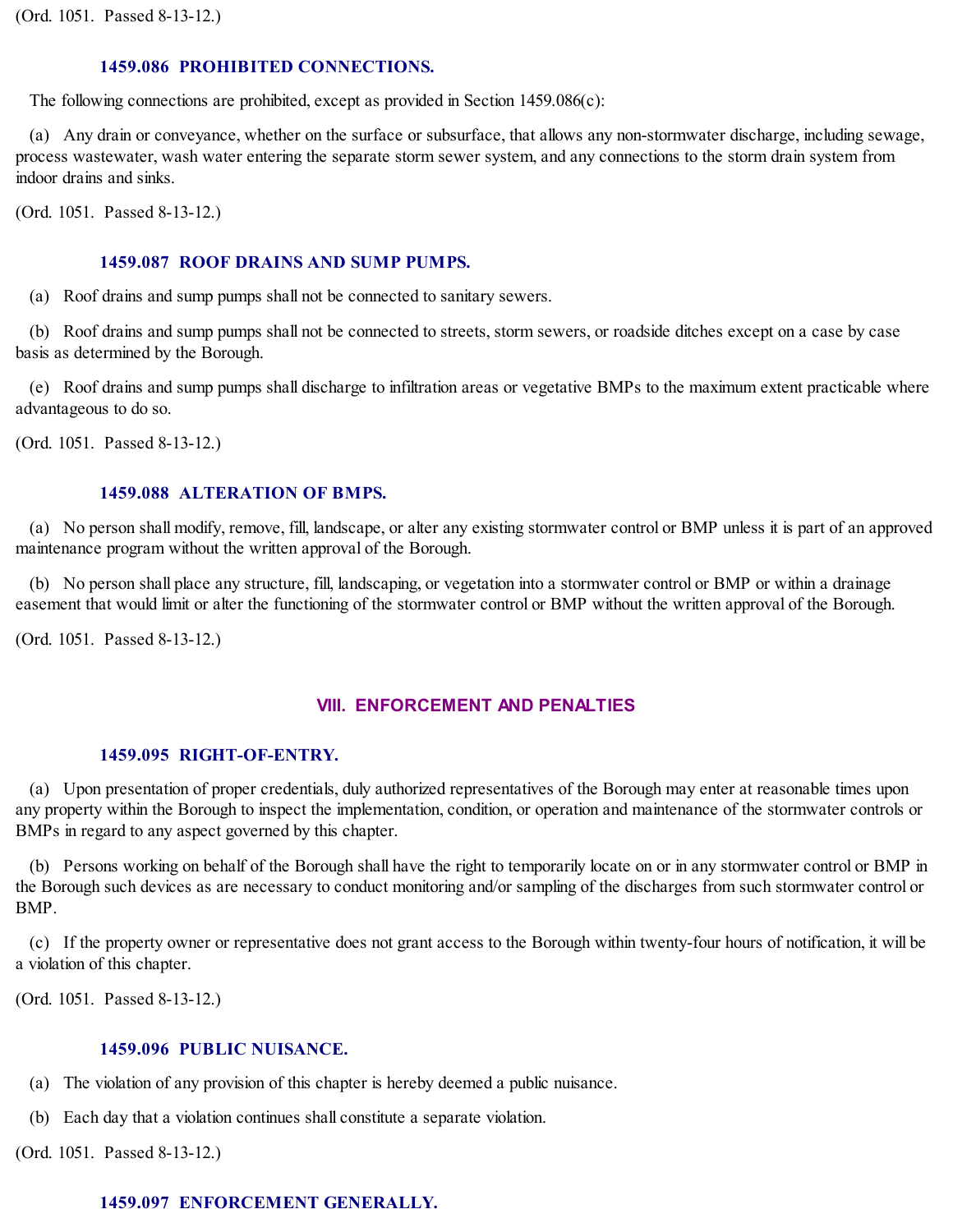(a) Whenever the Borough finds that a person has violated a prohibition or failed to meet a requirement of this chapter, the Borough may order compliance by written notice to the responsible person. Such notice may, without limitation, require the following remedies:

- (1) Performance of monitoring, analyses, and reporting;
- (2) Elimination of prohibited connections or discharges;
- (3) Cessation of any violating discharges, practices, or operations;
- (4) Abatement or remediation of stormwater pollution or contamination hazards and the restoration of any affected property;
- (5) Payment of a fine to cover administrative and remediation costs;
- (6) Implementation of stormwater controls and BMPs; and
- (7) Operation and maintenance of stormwater controls and BMPs.

(b) Such notification shallset forth the nature of the violation(s) and establish a time limit for correction of these violations(s). Said notice may further advise that, if applicable, should the violator fail to take the required action within the established deadline, the work will be done by the Borough or designee, and the expense thereof shall be charged to the violator.

(c) Failure to comply within the time specified shall also subject such person to the penalty provisions of this chapter. Allsuch penalties shall be deemed cumulative and shall not prevent the Borough from pursuing any and all other remedies available in law or equity.

(Ord. 1051. Passed 8-13-12.)

### **1459.098 SUSPENSION AND REVOCATION OF PERMITS AND APPROVALS.**

(a) Any building, land development, or other permit or approval issued by the Borough may be suspended or revoked by the Borough for:

(1) Noncompliance with or failure to implement any provision of the permit;

(2) A violation of any provision of this chapter or any other law or regulation applicable to the regulated activity; and

(3) The creation of any condition or the commission of any act during construction or development that constitutes or creates a hazard or nuisance, pollution, or endangers the life, health, or property of others.

(b) Prior to revocation or suspension of a permit and at the request of the applicant, the Governing Body shallschedule a hearing to discuss the noncompliance if there is no immediate danger to life, public health, or property. The expense of a hearing shall be the applicant's responsibility.

(c) A suspended permit or approval may be reinstated by the Borough when:

(1) The Borough Engineer or designee has inspected and approved the corrections to the stormwater controls and BMPs or the elimination of the hazard or nuisance; and/or

(2) The Borough is satisfied that the violation has been corrected.

(d) A permit or approval that has been revoked by the Borough cannot be reinstated. The applicant may apply for a new permit in accordance with this chapter.

(Ord. 1051. Passed 8-13-12.)

### **1459.099 NOTIFICATION.**

In the event that a person fails to comply with the requirements of this chapter or fails to conform to the requirements of any permit issued hereunder, and the Borough chooses to pursue enforcement action, the Borough will provide written notification of the violation. Such notification willstate the nature of the violation(s) and establish a time limit for correction of these violation(s). Failure to comply within the time specified willsubject such person to the penalty provisions of this chapter. Allsuch penalties will be deemed cumulative and shall not prevent the Borough from pursuing any and all remedies. It shall be the responsibility of the owner of the real property on which any regulated activity is proposed to occur, is occurring, or has occurred to comply with the terms and conditions of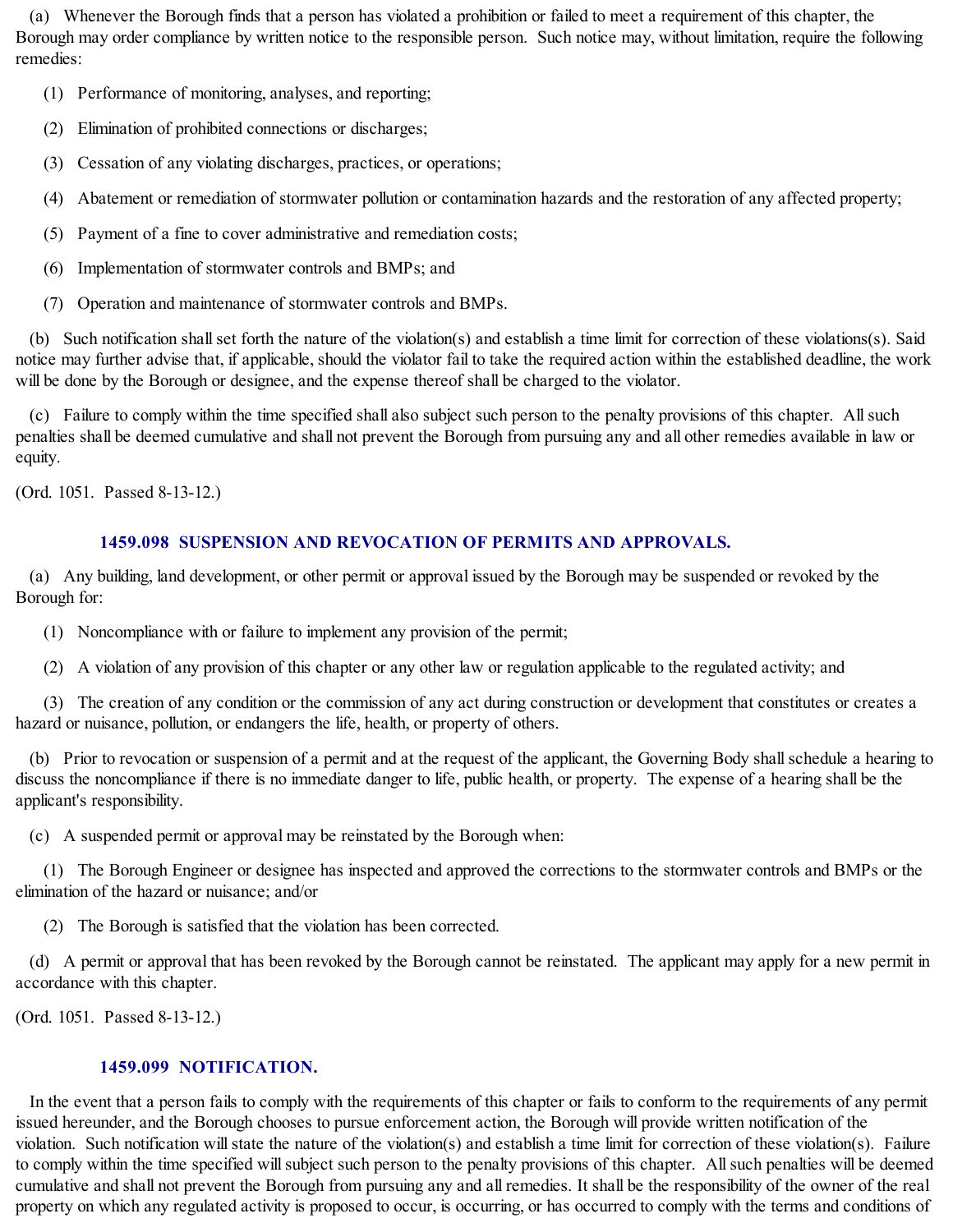this chapter.

(Ord. 1051. Passed 8-13-12.)

### **1459.100 ENFORCEMENT.**

The Borough Governing Body is hereby authorized and directed to enforce all of the provisions of this chapter. All inspections regarding compliance with the SWM site plan shall be the responsibility of the Borough or its designee.

(a) A set of design plans approved by the Borough shall be on file and available for viewing at the site throughout the duration of the construction activity. Periodic inspections may be made by the Borough or its designee during construction.

(b) It shall be unlawful for any person, firm, or corporation to undertake any regulated activity under Section 1459.005 on any property except as provided for in the approved SWM site plan and pursuant to the requirements of this chapter. It shall be unlawful to alter or remove any control structure required by the SWM site plan pursuant to this chapter or to allow the property to remain in a condition that does not conform to the approved SWM site plan.

(c) At the completion of the project and as a prerequisite for the release of the performance guarantee, the owner or his representatives shall:

(1) Provide a certification of completion from an engineer, architect, surveyor, or other qualified person verifying that all stormwater facilities have been constructed according to the plans and specifications and approved revisions thereto.

(2) Provide a set of as-built (record) drawings per Section 1459.046.

(d) After receipt of the certification by the Borough, a final inspection shall be conducted by the Borough or its designee to certify compliance with this chapter.

(e) An occupancy permit will not be issued unless the certification of completion pursuant to paragraph (c)(1) hereof has been secured. The occupancy permit shall be required for each lot owner and/or applicant for all subdivisions and land developments in the Borough.

(Ord. 1051. Passed 8-13-12.)

### **1459.101 APPEALS.**

(a) Any person aggrieved by any action of the Borough of Swarthmore or its designee relevant to the provision of this chapter may appeal to the Borough Council of the Borough of Swarthmore within thirty days of that action.

(b) Any person aggrieved by any decision of the Borough Council of the Borough of Swarthmore relevant to the provision of this chapter may appeal to the County Court of Common Pleas in the county where the activity has taken place within thirty days of the Borough decision.

(Ord. 1051. Passed 8-13-12.)

### **1459.999 PENALTY.**

(a) Any person violating the provisions of this chapter shall be subject to a fine as established by the Borough for each violation, recoverable with costs. Each day that the violation continues shall constitute a separate offense and the applicable fines are cumulative.

(b) In addition, the Borough may institute injunctive, mandamus, or any other appropriate action or proceeding at law or in equity for the enforcement of this chapter. Any court of competent jurisdiction shall have the right to issue restraining orders, temporary or permanent injunctions, 1051, or other appropriate forms of remedy or relief.

(Ord. 1051. Passed 8-13-12.)

### **APPENDIX A: WATERSHED STORMWATER MANAGEMENT DISTRICT MAP**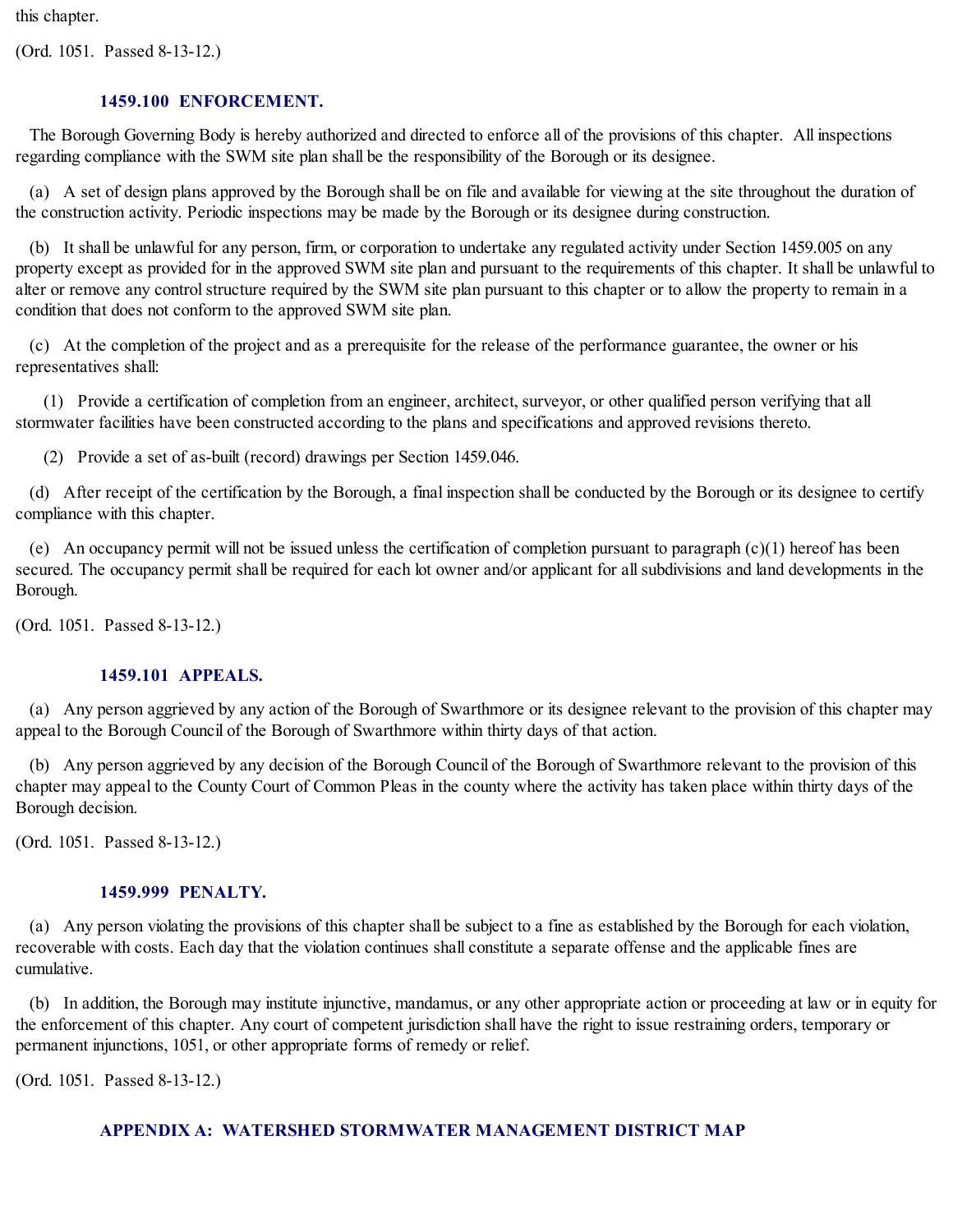

(Ord. 1051. Passed 8-13-12.)

### **APPENDIX B: STORMWATER MANAGEMENT DESIGN CRITERIA**

H

Table B-1 Runoff Curve Numbers

- Table B-2 Rational Runoff Coefficients
- Table B-3 Manning Roughness Coefficients

# **TABLE B-1 RUNOFF CURVE NUMBERS**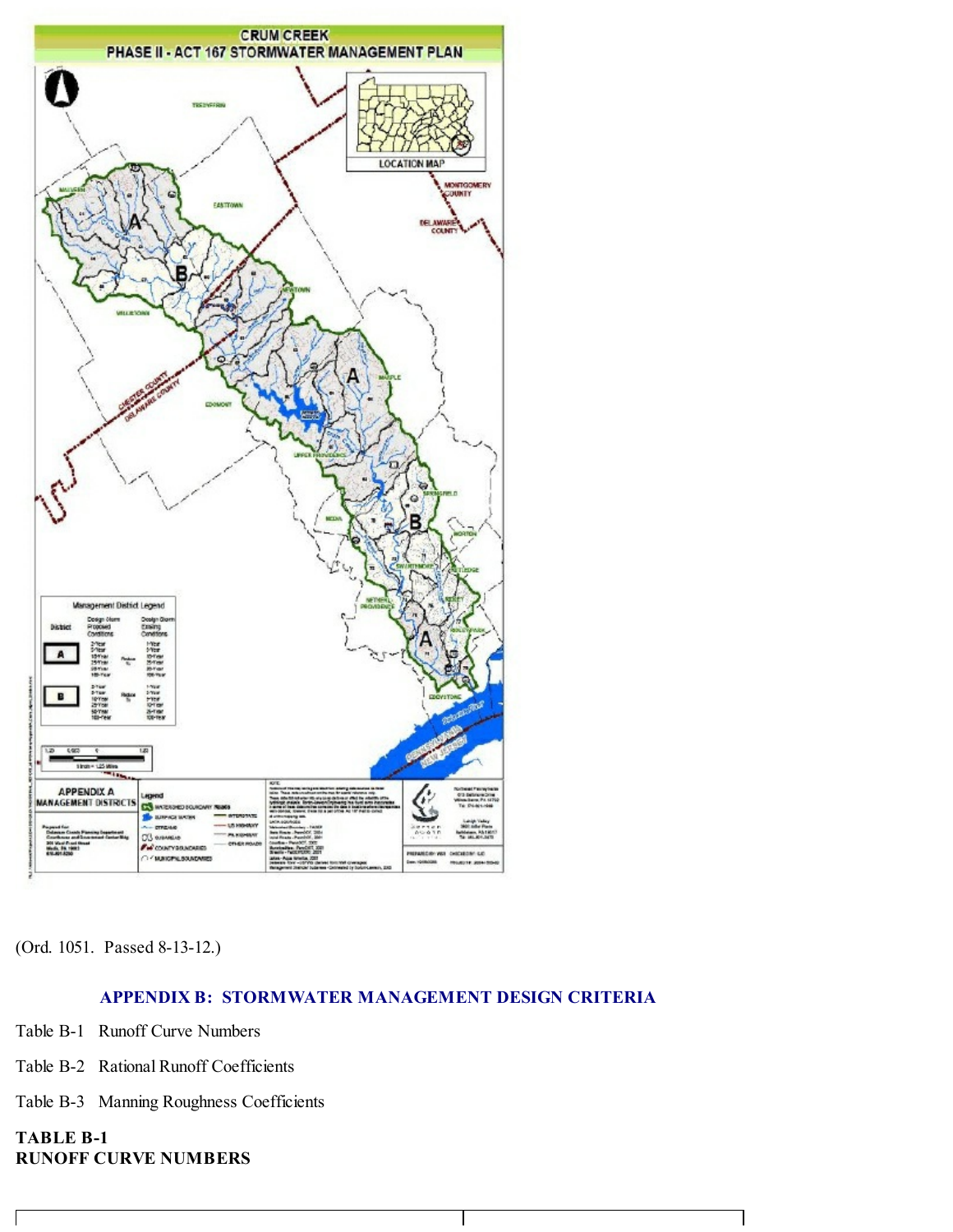| <b>LAND USE DESCRIPTION</b>                                       |                         |    | <b>HYDROLOGIC SOIL</b><br><b>GROUP</b> |               |    |  |
|-------------------------------------------------------------------|-------------------------|----|----------------------------------------|---------------|----|--|
|                                                                   | Hydrologic<br>Condition |    |                                        |               |    |  |
|                                                                   |                         | A  | B                                      | $\mathcal{C}$ | D  |  |
| Open Space                                                        |                         |    |                                        |               |    |  |
| Grass cover $\leq 50\%$                                           | Poor                    | 68 | 79                                     | 86            | 89 |  |
| Grass cover $50\%$ to $75\%$                                      | Fair                    | 49 | 69                                     | 79            | 84 |  |
| Grass cover $> 75\%$                                              | Good                    | 39 | 61                                     | 74            | 80 |  |
| Meadow                                                            |                         | 30 | 58                                     | 71            | 78 |  |
| Agricultural                                                      |                         |    |                                        |               |    |  |
| Pasture, grassland, or range                                      |                         |    |                                        |               |    |  |
| Continuous forage for<br>grazing                                  | Poor                    | 68 | 79                                     | 86            | 89 |  |
| Pasture, grassland, or range                                      |                         |    |                                        |               |    |  |
| Continuous forage for<br>grazing                                  | Fair                    | 49 | 69                                     | 79            | 84 |  |
| Pasture, grassland, or range                                      |                         |    |                                        |               |    |  |
| Continuous forage for<br>grazing                                  | Good                    | 39 | 61                                     | 74            | 80 |  |
| Brush-brush-weed-grass<br>mixture with brush the<br>major element | Poor                    | 48 | 67                                     | 77            | 83 |  |
| Brush-brush-weed-grass<br>mixture with brush the<br>major element | Fair                    | 35 | 56                                     | 70            | 77 |  |
| Brush-brush-weed-grass<br>mixture with brush the<br>major element | Good                    | 30 | 48                                     | 65            | 73 |  |
| <b>Fallow Bare soil</b>                                           |                         | 77 | 86                                     | 91            | 94 |  |
| Crop residue cover (CR)                                           | Poor                    | 76 | 85                                     | 90            | 93 |  |
|                                                                   | Good                    | 74 | 83                                     | 88            | 90 |  |
| Woods - grass combination                                         |                         |    |                                        |               |    |  |
| (orchard or tree farm)                                            | Poor                    | 57 | 73                                     | 82            | 86 |  |
|                                                                   | Fair                    | 43 | 65                                     | 76            | 82 |  |
|                                                                   | Good                    | 32 | 58                                     | 72            | 79 |  |
| Woods                                                             | Poor                    | 45 | 66                                     | 77            | 83 |  |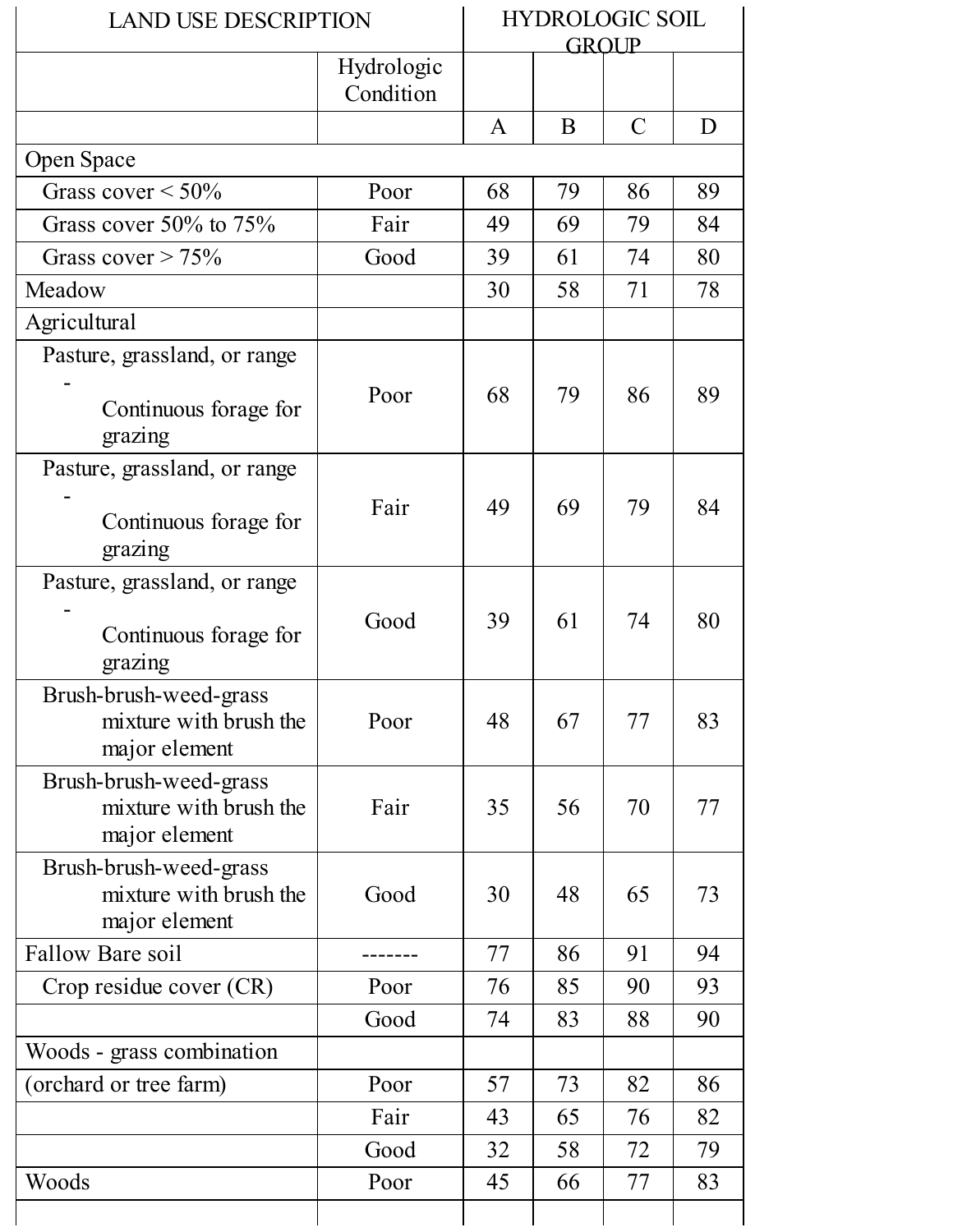|                                                                           | Fair<br>Good                | $\frac{1}{30}$ | <u>şğ</u> | $\overline{\mathcal{H}}$ | 79 |
|---------------------------------------------------------------------------|-----------------------------|----------------|-----------|--------------------------|----|
| Commercial                                                                | (85%<br>impervious)         | 89             | 92        | 94                       | 95 |
| Industrial                                                                | (72%<br>impervious)         | 81             | 88        | 91                       | 93 |
| Institutional                                                             | (50%<br>impervious)         | 71             | 82        | 88                       | 90 |
| Residential districts by average lot size:                                |                             |                |           |                          |    |
|                                                                           | $\frac{0}{0}$<br>Impervious |                |           |                          |    |
| $1/8$ acre or less $*$<br>(townhouses)                                    | 65                          | 77             | 85        | 90                       | 92 |
| $1/4$ acre                                                                | 38                          | 61             | 75        | 83                       | 87 |
| $1/3$ acre                                                                | 30                          | 57             | 72        | 81                       | 86 |
| $1/2$ acre                                                                | 25                          | 54             | 70        | 80                       | 85 |
| 1 acre                                                                    | 20                          | 51             | 68        | 79                       | 84 |
| 2 acres                                                                   | 12                          | 46             | 65        | 77                       | 82 |
| Farmstead                                                                 |                             | 59             | 74        | 82                       | 86 |
| Smooth surfaces (concrete,<br>asphalt, gravel, or bare<br>compacted soil) |                             | 98             | 98        | 98                       | 98 |
| Water                                                                     |                             | 98             | 98        | 98                       | 98 |
| Mining/newly graded areas<br>(pervious areas only)                        |                             | 77             | 86        | 91                       | 94 |

\* Includes multi-family housing unless justified lower density can be provided.

Note: Existing site conditions of bare earth or fallow ground shall be considered as meadow when choosing a CN value.

Source: NRCS (SCS) TR-55

(Ord. 1051. Passed 8-13-12.)

# TABLE B-2 RATIONAL RUNOFF COEFFICIENTS

|                                                 | <b>HYDROLOGIC SOIL</b><br><b>GROUP</b> |     |     |     |
|-------------------------------------------------|----------------------------------------|-----|-----|-----|
| <b>LAND USE DESCRIPTION</b>                     |                                        | B   |     |     |
| Cultivated land: without conservation treatment | .49                                    | .67 | .81 | .88 |
| : with conservation treatment                   | 27                                     | .43 | .61 | .67 |
| Pasture or range land: poor condition           | 38                                     | .63 | .78 | .84 |
|                                                 |                                        |     |     |     |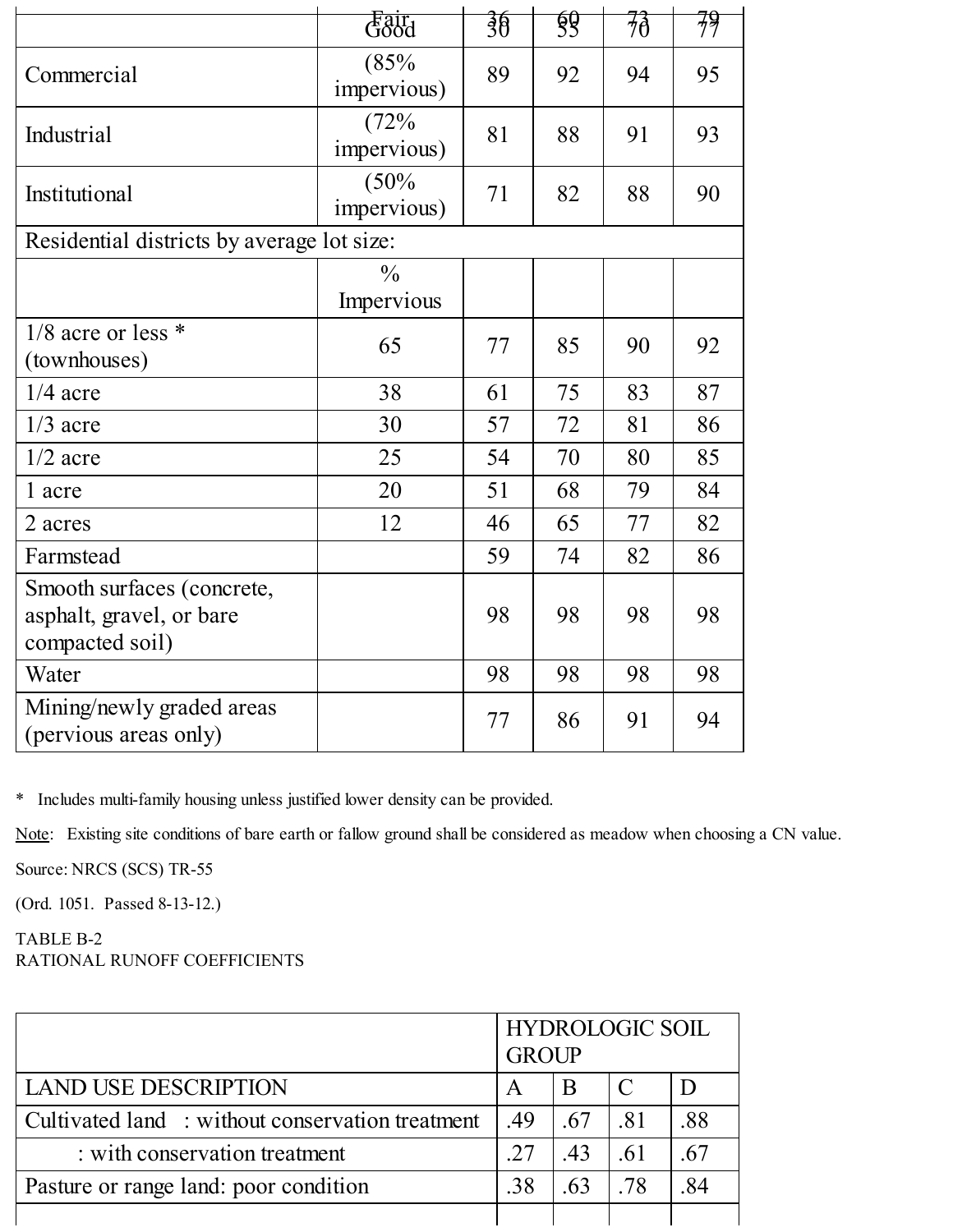| sood condition.<br>Meadow: good condition              |                                               |        |        | :44 | <u>-65</u><br>.61 |
|--------------------------------------------------------|-----------------------------------------------|--------|--------|-----|-------------------|
| Woods: thin stand, poor cover, no mulch                |                                               |        | .34    | .59 | .70               |
|                                                        |                                               | ---*   | $---*$ | .45 | .59               |
| : good cover                                           |                                               |        |        |     |                   |
| Open spaces, lawns, parks, golf courses,<br>cemeteries |                                               |        |        |     |                   |
| the area                                               | Good condition: grass cover on 75% or more of | $---*$ | .25    | .51 | .65               |
| the area                                               | Fair condition: grass cover on 50% to 75% of  | ---*   | .45    | .63 | .74               |
| Commercial and business areas (85%<br>impervious)      |                                               |        | .90    | .93 | .96               |
| Industrial districts (72% impervious)                  |                                               |        | .81    | .88 | .92               |
| Residential:                                           |                                               |        |        |     |                   |
| Average lot size                                       | Average % impervious                          |        |        |     |                   |
| 1/8 acre or less                                       | 65                                            | .59    | .76    | .86 | .90               |
| $1/4$ acre                                             | 38                                            | .25    | .49    | .67 | .78               |
| $1/3$ acre                                             | 30                                            | ---*   | .49    | .67 | .78               |
| $1/2$ acre                                             | 25                                            | ---*   | .45    | .65 | .76               |
| 20<br>1 acre                                           |                                               |        | .41    | .63 | .74               |
| Paved parking lots, roofs, driveways, etc.             |                                               |        | .99    | .99 | .99               |
| Streets and roads:                                     |                                               |        |        |     |                   |
| Payed with curbs and storm sewers                      |                                               |        | .99    | .99 | .99               |
| Gravel                                                 |                                               | .57    | .76    | .84 | .88               |
| Dirt                                                   |                                               | .49    | .69    | .80 | .84               |

Notes: Values are based on SCS definitions and are average values.

Values indicated by ---\* should be determined by the design engineer based on site characteristics.

Source: New Jersey Department of Environmental Protection, Technical Manual for Stream Encroachment, August 1984

# **TABLE B-3 MANNING'S ROUGHNESS COEFFICIENTS**

Roughness Coefficients (Manning's "n") for Overland Flow

| <b>Surface Description</b> | n   |                |
|----------------------------|-----|----------------|
|                            |     |                |
| Dense growth               | U.4 | 0.5            |
| Pasture                    | 0.3 | 0.4            |
| Lawns                      | 0.2 | 0 <sub>3</sub> |
|                            |     |                |